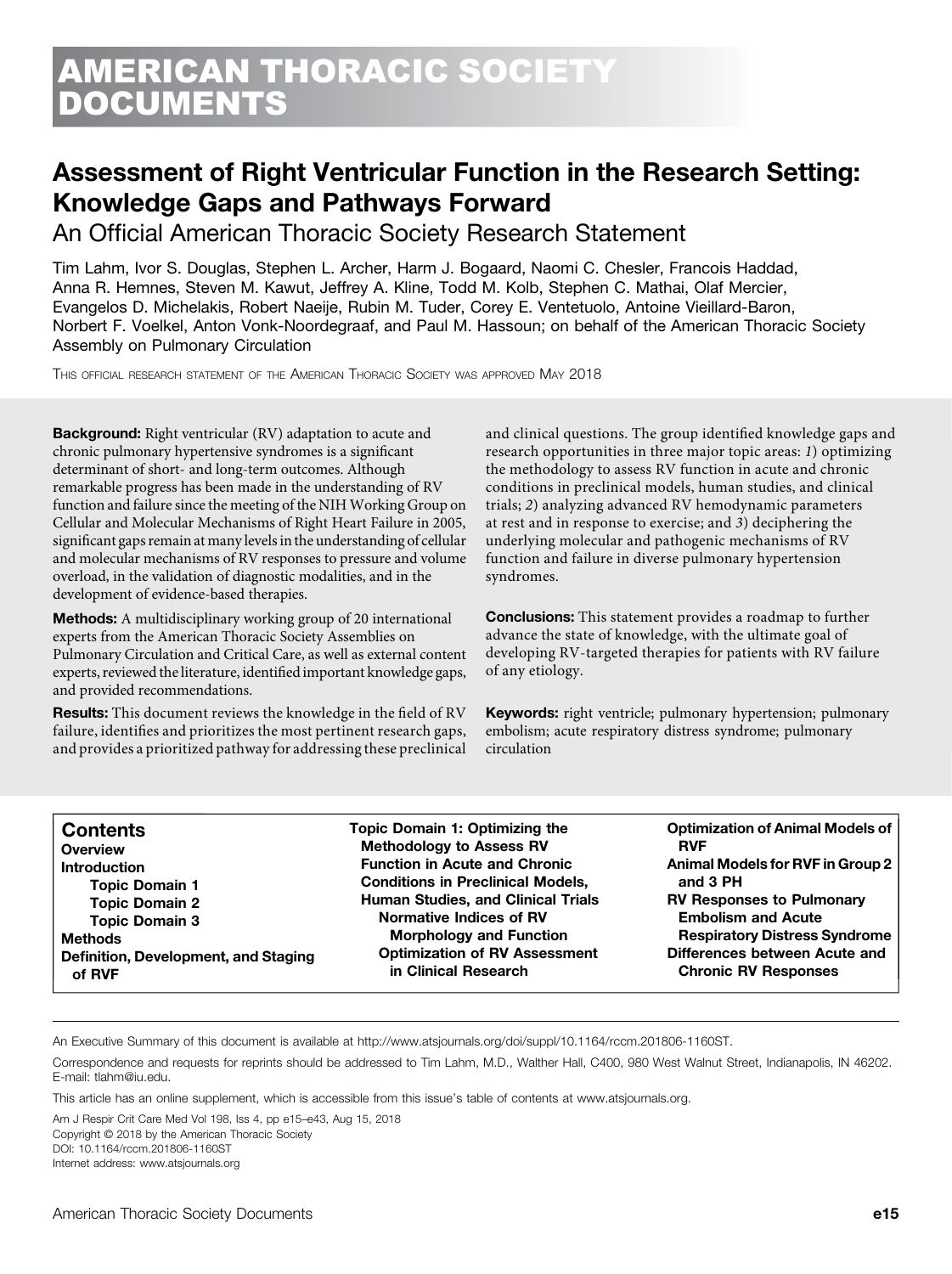| <b>Regional Differences in RV</b><br><b>Responses</b> |    |
|-------------------------------------------------------|----|
| <b>Topic Domain 2: Analyzing Advanced</b>             |    |
| <b>RV Hemodynamic Parameters at</b>                   |    |
| <b>Rest and in Response to Exercise</b>               |    |
| <b>Rationale</b>                                      |    |
| <b>Invasive and Noninvasive</b>                       |    |
| <b>Phenotyping of RV Function</b>                     | Го |
| <b>Prognostic Relevance of</b>                        |    |
| <b>Measurements of RV Function</b>                    |    |
| <b>Assessment of RV Afterload</b>                     |    |
| <b>Assessment of RV-PA Coupling</b>                   |    |

Assessment of RV Diastolic Function Assessment of RV–LV Interactions and Ventricular Interdependence Emerging and Alternative Approaches Topic Domain 3: Deciphering the Underlying Molecular and Pathogenic Mechanisms of RV Function and Failure

Assessment of Hypertrophy and Angiogenesis Assessment of Fibrosis Assessment of Cardiomyocyte Metabolism Assessment of Cell Death Assessment of Inflammation Assessment of Oxidative Stress Assessment of Contractile Signaling and Calcium Handling **Conclusions** 

# **Overview**

Right ventricular (RV) function is the single most important prognostic determinant of survival in various forms of pulmonary hypertension (PH). Significant progress has been made since improving the understanding of RV function and failure was identified in 2005 as a major area of need in the field; however, many knowledge gaps remain. A better understanding of the mechanisms of RV adaptation and maladaptation to pulmonary hypertensive syndromes will advance the field toward the goals of defining physiological and pathophysiological RV responses, identifying biomarkers of RV function, and developing RV-directed therapies. This document lays the framework for addressing knowledge gaps in clinical and basic RV research and for identifying research opportunities and pathways forward.

- The task force defined RV failure (RVF) as a complex clinical syndrome characterized by insufficient delivery of blood from the RV in the setting of elevated systemic venous pressure at rest or exercise.
- RVF is a heterogeneous syndrome. Multiple RVF phenotypes exist.
- The task force identified multiple knowledge gaps and research opportunities in the field. The four major research priorities that should be addressed in the next 5 years are:
	- 1. Enhancing mechanistic understandings of adaptive versus maladaptive RV responses to pulmonary vascular load. This includes, but is not limited to, understanding the roles of fibrosis, angiogenesis, inflammation and metabolic shifts. Genetic and

epigenetic contributions to successful adaptation need to be identified.

- 2. Deriving and validating a series of plasma and/or imaging biomarkers (by echocardiography and cardiac magnetic resonance imaging) for accurate evaluation of RV function, perfusion, and RV–pulmonary vascular coupling and to serve as endpoints in clinical trials.
- 3. Developing and validating novel animal models and improving existing models of RVF in the setting of increased pulmonary vascular load to provide a platform for better understanding mechanisms of RVF and for testing novel RV-directed therapies.
- 4. Developing novel therapies aimed at targeting RV myocardial contractility (e.g., calcium sensitizing agents) as a critical area of need that would be expected to improve patient outcomes.
- $\bullet$  Increased availability to and methods to study human RV tissue will be critical in addressing these research priorities and in advancing the field.

# Introduction

RV failure (sometimes also referred to as "right heart failure") is increasingly recognized in acute and chronic pulmonary hypertensive syndromes, and RV adaptation to these disease states is a significant determinant of short- and long-term outcomes (1–5). An estimated 70 million individuals in the United States may have abnormal RV function (3, 4, 6–10).

Thirteen years have passed since the initial meeting of the NIH Working Group on Cellular and Molecular Mechanisms of Right Heart Failure (1). Although remarkable progress has been made in the

intervening period, significant gaps remain at many levels in the understanding of cellular and molecular mechanisms of RV responses to pressure and volume overload, in the validation of diagnostic modalities, and in the development of evidence-based therapies  $(1, 2, 11, 12)$ . RV function is the single most important prognostic determinant of survival in pulmonary arterial hypertension (PAH) (3) as well as in multiple highly prevalent chronic heart and lung diseases (4, 6, 7, 10); however, no consensus exists regarding the definition of RV failure (RVF). This deficiency reflects in part the current paucity of clinically available, specific biomarkers reflecting RV function. In addition, targeted therapy for RVF remains elusive. Most importantly, factors determining transition from adaptive (or compensated) to maladaptive (or decompensated) RV remodeling and predictors of RVF remain unknown.

The purpose of this document is to:

- 1. Comprehensively elucidate the current understanding of RV function and its assessment in healthy individuals and those with preclinical, acute, and chronic diseases;
- 2. Identify major knowledge gaps; and
- 3. Outline specific strategies for addressing these gaps.

We sought to address these objectives across three topic domains:

# Topic Domain 1

Optimizing the methodology to assess RV function in acute and chronic conditions in pre-clinical models, human studies, and clinical trials. This provides the basic framework for optimally assessing RV morphology, function, and failure in animal models of disease and in humans.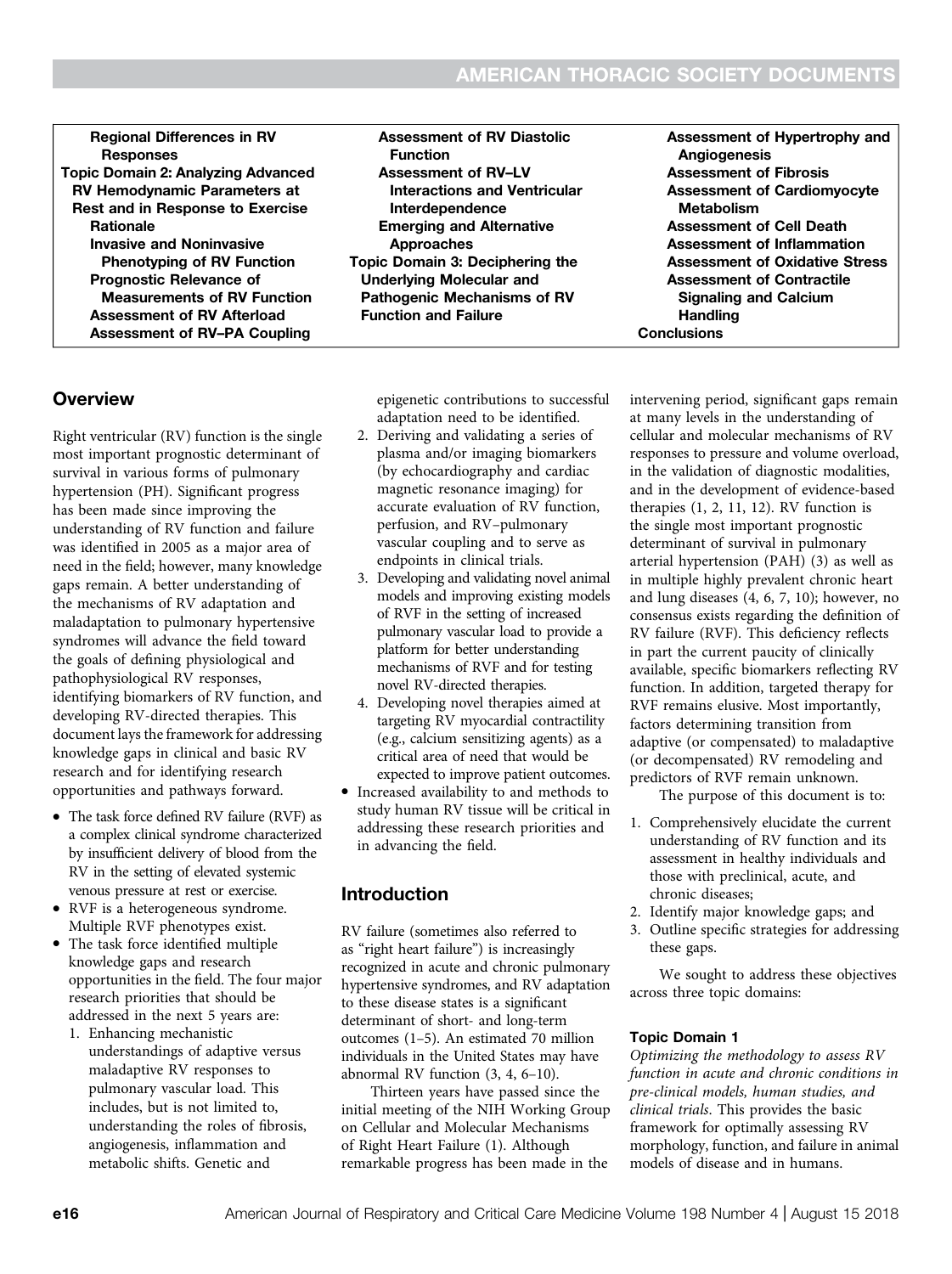# Topic Domain 2

Analyzing advanced RV hemodynamic parameters at rest and in response to exercise. Recommendations are provided for improving the understanding of RV contractile and diastolic function as well as RV–pulmonary vascular coupling in response to load and exercise in both preclinical and clinical models. This will further our understanding of RV dynamic function adaptation and functional reserve and will establish optimal measures to be used in clinical assessment of the RV.

# Topic Domain 3

Deciphering the underlying molecular and pathogenic mechanisms of RV function and failure in diverse PH syndromes. Identifying pathophysiologically relevant adaptive and maladaptive processes (e.g., angiogenesis, inflammation, fibrosis) in preclinical models will set the stage for targeted therapy to be tested in clinical trials.

Findings and recommendations generated from these topic domains address the overarching questions and cross-cutting themes listed in Table 1.

The intended audience of this report includes basic, translational, and clinical researchers in the fields of pulmonary circulation, cardiovascular medicine, respiratory and critical care medicine, research funding organizations, health policy experts, and pharmaceutical and device industries.

# Methods

A working group of international experts from the American Thoracic Society (ATS) Assemblies on Pulmonary Circulation and Critical Care (18 ATS members and two external content experts) was convened, which included basic, translational, and clinical researchers with expertise in a broad range of areas within adult

pulmonary and critical care medicine, cardiovascular medicine, cardiothoracic surgery, physiology, and pathology. The scope of the project was reviewed and approved by the ATS. Potential conflicts of interest were disclosed and managed in accordance with the policies and procedures of the ATS. No unresolvable conflict of interest was identified.

This task force met twice in person (ATS 2015 for a full-day workshop and ATS 2016 for a 2-hour summation) and multiple times in between by teleconference. Major focus areas were developed by semistructured systematic review of the literature, expert opinion, and consultation. During the initial workshop, goals and ground rules guiding the work group were established. Subjects to be discussed were suggested by the steering committee and agreed on by the group. Presentations by content experts were made in each of the three topic domains, followed by group discussion aimed at defining key areas of consensus and disagreement. Current knowledge state summaries were then developed and rigorously analyzed by the entire workgroup and in focus area subgroups. Structured knowledge gap analyses were conducted in all three topic domains.

The draft was circulated to the task force members with revisions at each step. Consensus was achieved through moderated discussion. Data cloud document management was used to coordinate version control and integrate components from the subgroups. The final report was peer reviewed, approved by the leadership of each of the sponsoring Assemblies, and ultimately approved by the ATS Board of Directors.

# Definition, Development, and Staging of RVF

The task force defined RVF as a complex clinical syndrome characterized by insufficient

Table 1. Overarching Questions and Cross-Cutting Themes Addressed in This Document

- 4. What are currently available tools in RV research, and what are their limitations?
- 5. What are the current knowledge gaps in research assessing acute and chronic RV failure, and what are the suggested remedies?

Definition of abbreviations: RV = right ventricular; RVF = right ventricular failure.

RVF occurs as a consequence of 1) alterations in preload; 2) changes in RV mechanics, lusitropy, and/or contractility; or 3) increases in afterload (Figure 1A). Similar to left ventricular (LV) failure, chronic RVF occurs in four distinct stages (Figure 1B). Some investigators use the term "RV dysfunction" to indicate structural RV changes in the absence of functional alterations. In this statement, we avoid this term, because such a constellation would qualify as "RV failure" according to the definition provided above. Although frequently progressive in character, with appropriate intervention(s), progression may stop at any of these stages or even be reversible. On the other hand, acute decompensation may develop at any of the four RVF stages. Once acute RVF develops, patients may deteriorate or stabilize (Figure 1C). Several clinically relevant modifiers of RV function exist (Figure 2A). PH is a syndrome commonly associated with RVF and is a prime example of how the RV responds to chronically elevated afterload (Figure 2B). With increases in pulmonary artery pressure (PAP), the RV exhibits compensatory mechanisms that include homeometric and heterometric adaptation as well as neurohormonal activation (2, 13). Adaptive RV hypertrophy (RVH) develops. It is believed, although not fully proven, that once the RV's compensatory mechanisms are exhausted (purportedly as a result of transition from adaptive to maladaptive RVH), RVF develops. Genetic predispositions and early life events are putative modifiers of the RV compensatory response (Figure 2B). Figure 3 highlights key aspects of RVF pathophysiology addressed in this research statement.

# Topic Domain 1: Optimizing the Methodology to Assess RV Function in Acute and Chronic Conditions in Preclinical Models, Human Studies, and Clinical Trials

# Normative Indices of RV Morphology and Function

Rationale. Despite the high prevalence of RVF in the United States and throughout the world  $(3, 4, 6-10)$ , there are no

<sup>1.</sup> What are the hallmarks of acute and chronic RVF?

<sup>2.</sup> What are the mechanisms underlying transition from adaptive to maladaptive RV function?

<sup>3.</sup> What are clinically relevant endpoints in RV research, and are they accurately assessed and validated?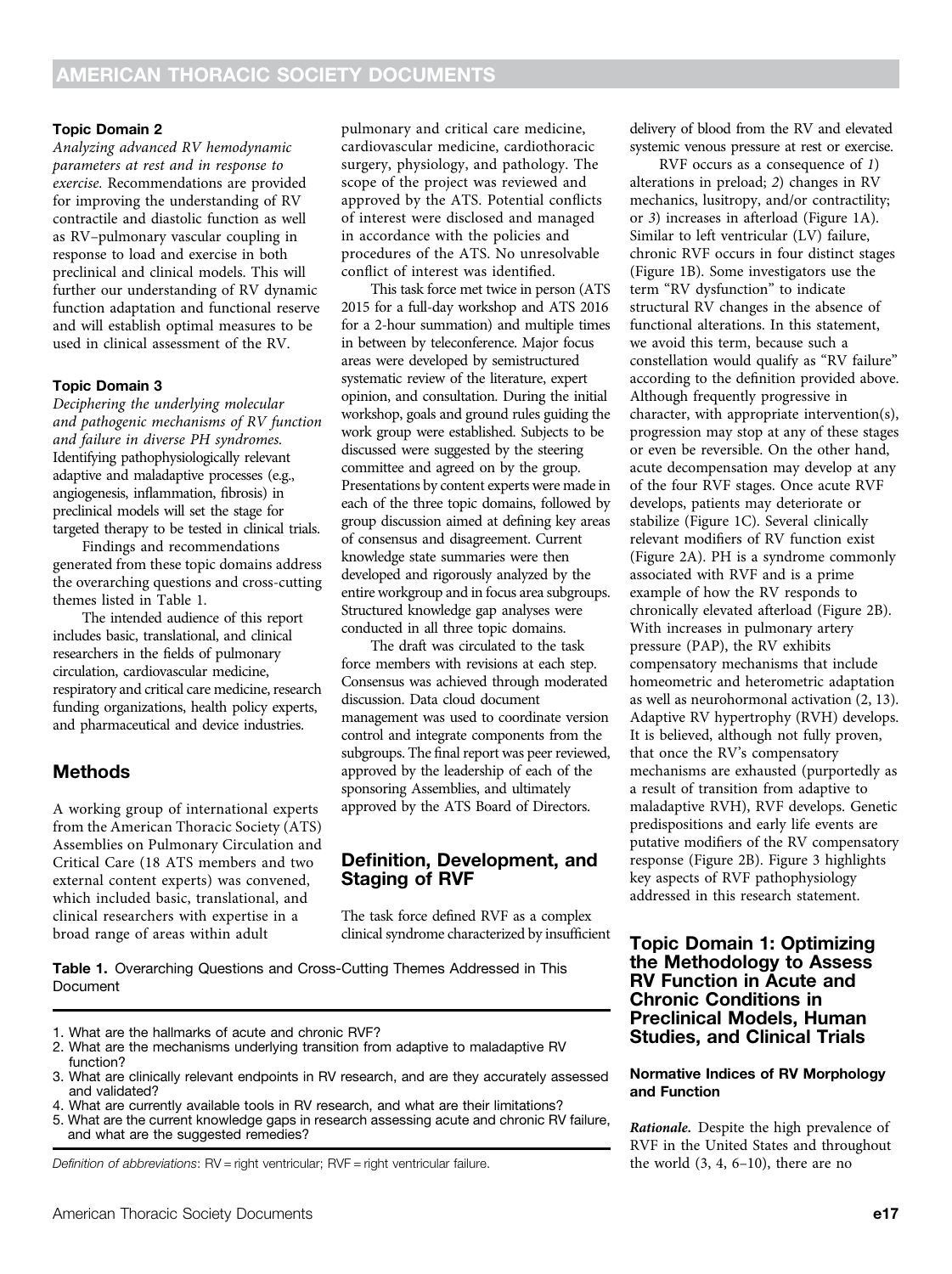# AMERICAN THORACIC SOCIETY DOCUMENTS



Figure 1. Etiologies and stages of right ventricular failure (RVF). (A) RVF occurs as a consequence of alterations in preload, changes in mechanics and/or decreases in contractility, or increases in afterload. (B) Classification of RVF according to stages of development in keeping with the recent classification of the American College of Cardiology Foundation/American Heart Association Task Force for Heart Failure (298, 299). Note that stages are not static and that stages C and D are potentially reversible with normalization or significant decrease in pulmonary vascular resistance (e.g., after pulmonary endarterectomy or lung transplantation) (300, 301). Symptomatic RVF (stage C) is usually managed pharmacologically, whereas refractory RVF (stage D) often requires specialized interventional or surgical measures. Preventive measures may be applied at any of the different stages of RVF. Decompensation may occur at any stage. (C) Cycle of acute on chronic decompensation of RVF. Acute decompensation is usually provoked by one or more precipitating factors (e.g., infection, pulmonary embolism, bleeding disorders) or by progression of the underlying disease (112). Patients frequently deteriorate and enter a vicious cycle of hypotension, ischemia, and decreased pump function or may stabilize and revert to more or less stable chronic RVF. However, mortality after hospital discharge remains high (35% at 12 mo [112]). PAH = pulmonary arterial hypertension; RHF = right heart failure.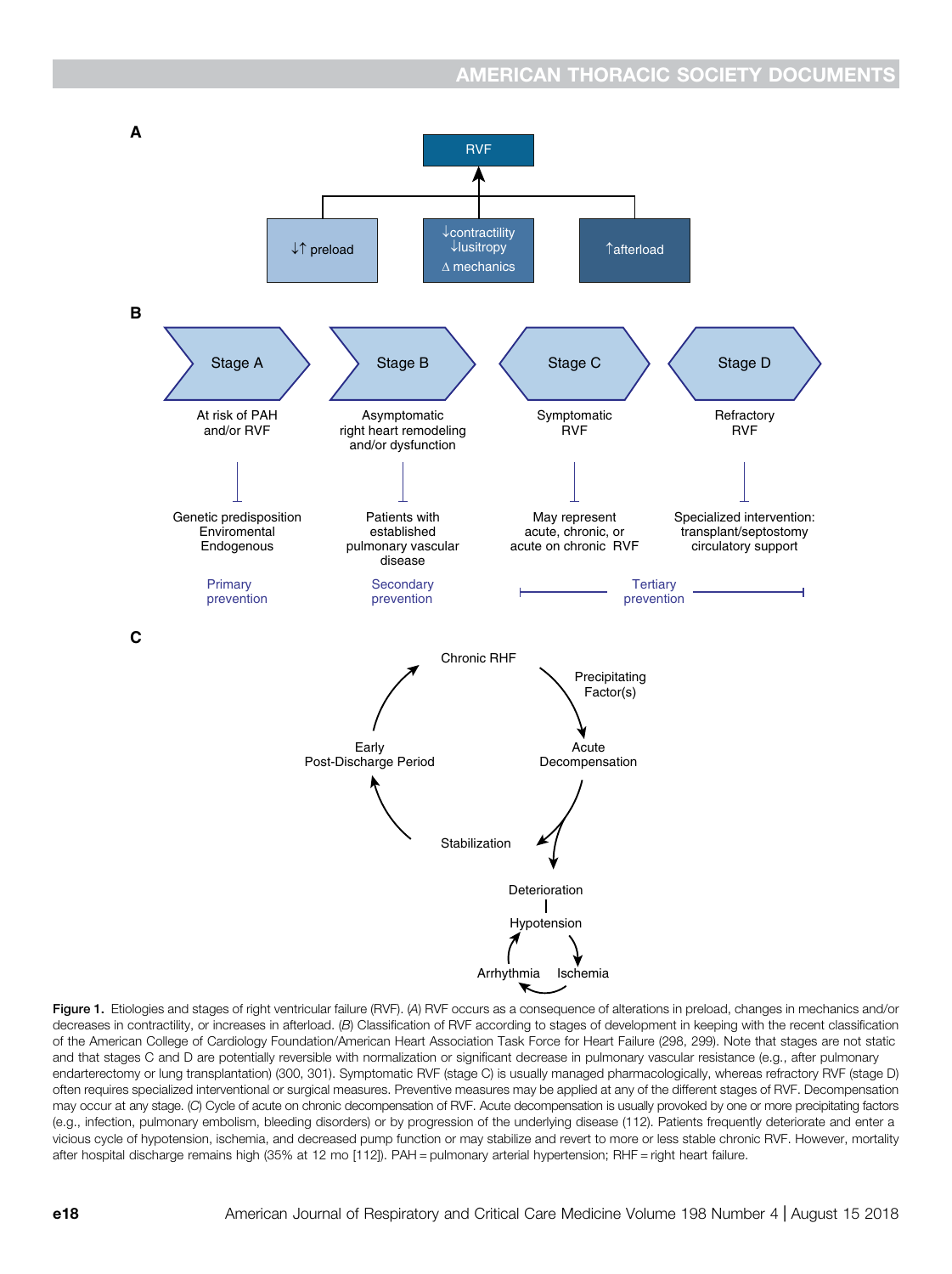# AMERICAN THORACIC SOCIETY DOCUMENTS



Figure 2. Classifiers and time course of right ventricular failure (RVF). (A) RV function is described using several characteristics, such as stage and acuity, as well as functional class (either by New York Heart Association [NYHA] classification or by cardiopulmonary exercise testing) and severity (using hemodynamic characteristics, markers of RV function, ventriculoatrial [VA] coupling, imaging or plasma biomarkers indicating RV remodeling, as well as presence or absence of arrhythmias [e.g., atrial fibrillation] and presence or absence of systemic involvement [e.g., liver congestion, renal impairment]) (2, 128, 162). Response to therapy (e.g., treatment-responsive vs. refractory RVF) is frequently used for classifying RV function as well. Novel classifiers and "deep" phenotyping tools include imaging approaches aimed at assessing perfusion, metabolism, and/or fibrosis, complemented by "omics" and "big data" approaches. (B) Time course of RVF development in the setting of chronic pressure overload from pulmonary vascular disease. See Reference 128 for detailed review of the supporting literature. Note that significant molecular and temporal heterogeneity exist in RV adaptation and maladaptation to pressure overload, possibly determined by genetic, genomic, epigenetic, and molecular changes due to endogenous and exogenous factors. For example, in scleroderma-associated pulmonary arterial hypertension (PAH), end-systolic elastance (Ees) is lower than in idiopathic PAH, and Ees/arterial elastance (Ea) decreases earlier than in other disease states (170). Cardiac output/cardiac index decreases as a result of transition from adaptive to maladaptive remodeling, because of either progression of the underlying disease or an additional insult. BNP = brain natriuretic peptide; MPAP = mean pulmonary arterial pressure; PVR = pulmonary vascular resistance. (B) Modified from Reference 302.

well-established biologic or clinical determinants of RV structure and function. Thus, there remains significant scientific and clinical justification for studying the structure and function of the RV in greater detail during health. Establishing normative values will enhance our understanding of subclinical changes in disease and may allow for early/preventative treatment. Unlike the LV, the thin-walled, compliant RV has difficulty accommodating increases in afterload, and even small increments or fluctuations in afterload may lead to adverse RV sequelae (13, 14), particularly if the increase in PAP is rapid. There is, however, great variability in the clinical trajectory of patients, who often present at later stages of disease, when RVF is overt (Figure 1B). Furthermore, observations from population-based cohorts may provide insight into important mechanistic pathways generalizable to RVF, regardless

of etiology. Finally, targeting patients before the development of significant RVF may be more successful than instituting therapy after advanced disease is established.

Current state of knowledge. An ideal RV metric would be sensitive enough to capture subtle cardiac structural changes, reliable, reproducible, inexpensive, and easily obtained. It would be validated across settings and in different populations. Echocardiography can qualitatively assess RV function and can be used to measure ventricular volumes and wall motion. However, quantification requires geometric assumptions, and these are hindered by the crescentic, thin-walled shape of the normal RV and also by subject characteristics (e.g., body habitus), which could introduce bias. In contrast, cardiac magnetic resonance imaging (CMR) is a fundamentally safe and reliable modality from which quantitative data regarding RV size, function, and remodeling are acquired rapidly with limited artifact. However, it is relatively expensive in some settings and not universally available.

Measurement of RV ejection fraction (RVEF) and RV mass and volumes by CMR is highly accurate and reliable in normal subjects and in those with RV or LV failure (15–18). Thus, CMR is the standard of measuring imaging technique for RV assessment (although echocardiography is more practical in the unstable patient because it can be performed at the bedside). RVEF has been identified as a key determinant of outcome in RVF regardless of etiology, including PH due to LV failure (group 2 PH) or advanced lung disease (group 3 PH), and PAH (4, 6, 7) (group 1 PH). RVEF predicts outcome in PAH, and changes in RVEF mediate improvements in survival with disease-specific therapy, making it currently the most reliable surrogate RV endpoint (3, 19–22). Several other imaging techniques have been shown to measure RV function and predict outcome (e.g., tricuspid annular plane systolic excursion [TAPSE], speckletracking for strain imaging, threedimensional [3D] echocardiography, fluorodeoxyglucose–positron emission tomography [PET]) but are less well validated, especially in health or early disease (23–27).

Current knowledge gaps. Normative values for RV size and function have been derived from the MESA-RV (Multi-Ethnic Study of Atherosclerosis–Right Ventricle)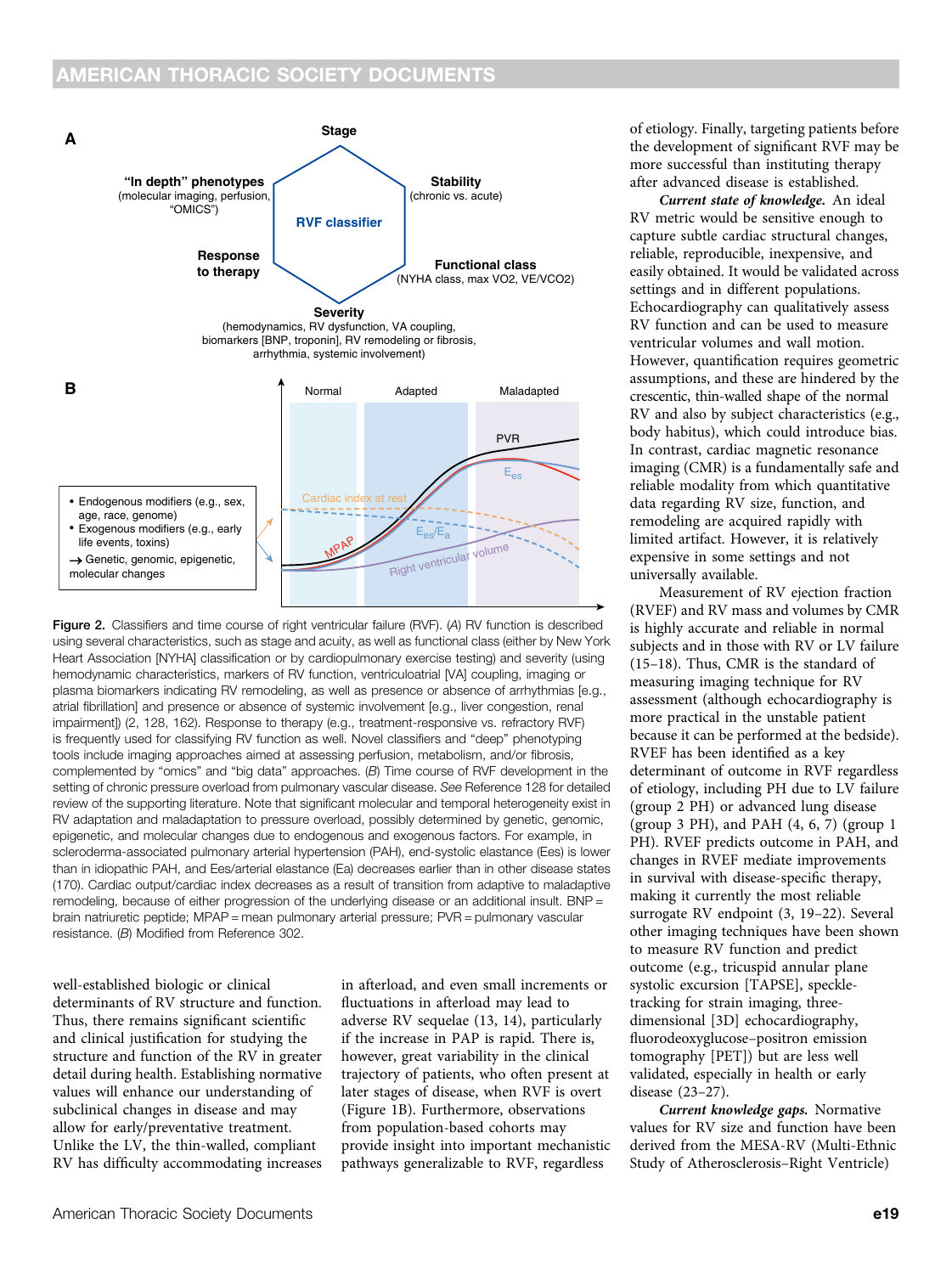

Figure 3. Concept figure of changes in right ventricular (RV) structural, functional, and biochemical/molecular processes as the RV transitions from normal function to failure in the setting of increased afterload. Afterload increases can be acute (e.g., in cases of pulmonary embolism or acute respiratory distress syndrome) or chronic (e.g., in pulmonary arterial hypertension, pulmonary hypertension from chronic heart or lung disease, or chronic thromboembolic pulmonary hypertension). With progressive increases in RV afterload (top), RV size increases. In forms of chronic afterload increases, RV hypertrophy develops. RV stroke volume, RV contractility, and RV–pulmonary artery (PA) coupling are initially maintained (or even increased) but then progressively decrease. In parallel, RV diastolic dysfunction and RV–left ventricular (LV) dyssynchrony develop. At a molecular/biochemical level, these processes are accompanied by alterations in angiogenesis, calcium handling, mitochondrial function, and sarcomere organization, as well as progressive increases in inflammation, neurohormonal activation, fibrosis/collagen deposition, oxidative stress, metabolic dysfunction, and cardiomyocyte apoptosis. Note that for didactic purposes, long-term trajectories for all changes are shown as gradual increases or decreases, whereas in reality these changes may exhibit fluctuations and not develop in a parallel manner. Topic domain 1 of this research statement focuses on optimizing the methodology to assess RV function in acute and chronic conditions in preclinical models, human studies, and clinical trials. Structural and functional RV changes (shown in red, orange, and blue) are covered in topic domain 2; biochemical/molecular processes (in green) are discussed in topic domain 3.

Study, the Framingham Heart Study, and other cohorts (28–35). However, these observations need to be validated 1) in health and disease, 2) longitudinally, and 3) in other populations. Racial, ethnic and socioeconomic differences need further exploration (28, 36, 37). Normal values for RV function are needed for physiological modifiers of the normal RV in pregnant subjects and athletes, and the effects of processes such as puberty, menopause, and aging merit study. The temporal evolution with early life events (e.g., prematurity) also requires further study (38–40). The definition and relevance of subclinical RV changes, and their role in the natural history of RVF, are also incompletely elucidated.

Recommendations/pathway for progress. Several knowledge gaps exist, which include a better understanding of the normative indices of RV morphology and function, the impact of key demographic characteristics (age, sex, race/ethnicity, and socioeconomic status) on the healthy RV, RV development throughout the life span, subclinical RV abnormalities, cardiopulmonary interactions under stress, and, finally, the impact of biventricular interactions. Such studies should include neonates and prematurely born babies, especially because the latter are at risk for developing RV abnormalities later in life (38).

# Optimization of RV Assessment in Clinical Research

Rationale. Trials to detect differences in clinical worsening or survival generally require a substantial sample size, which can be difficult to complete in rare diseases such as PAH, especially when the intervention being studied is added to background therapy. A well-chosen RV surrogate endpoint in clinical trials may facilitate trial design, and ultimately drug approval, because RVF is the leading cause of death in PAH (3). An endpoint must be both accurate and precise, as measurement error can lead to bias and, therefore, erroneous conclusions.

Current state of knowledge. A given endpoint needs to satisfy a number of criteria to serve as a surrogate for "hard" clinical outcomes before incorporation into clinical trials (41–43). It should be reliable, integral to the disease causal pathway, and targeted by the intervention of interest, and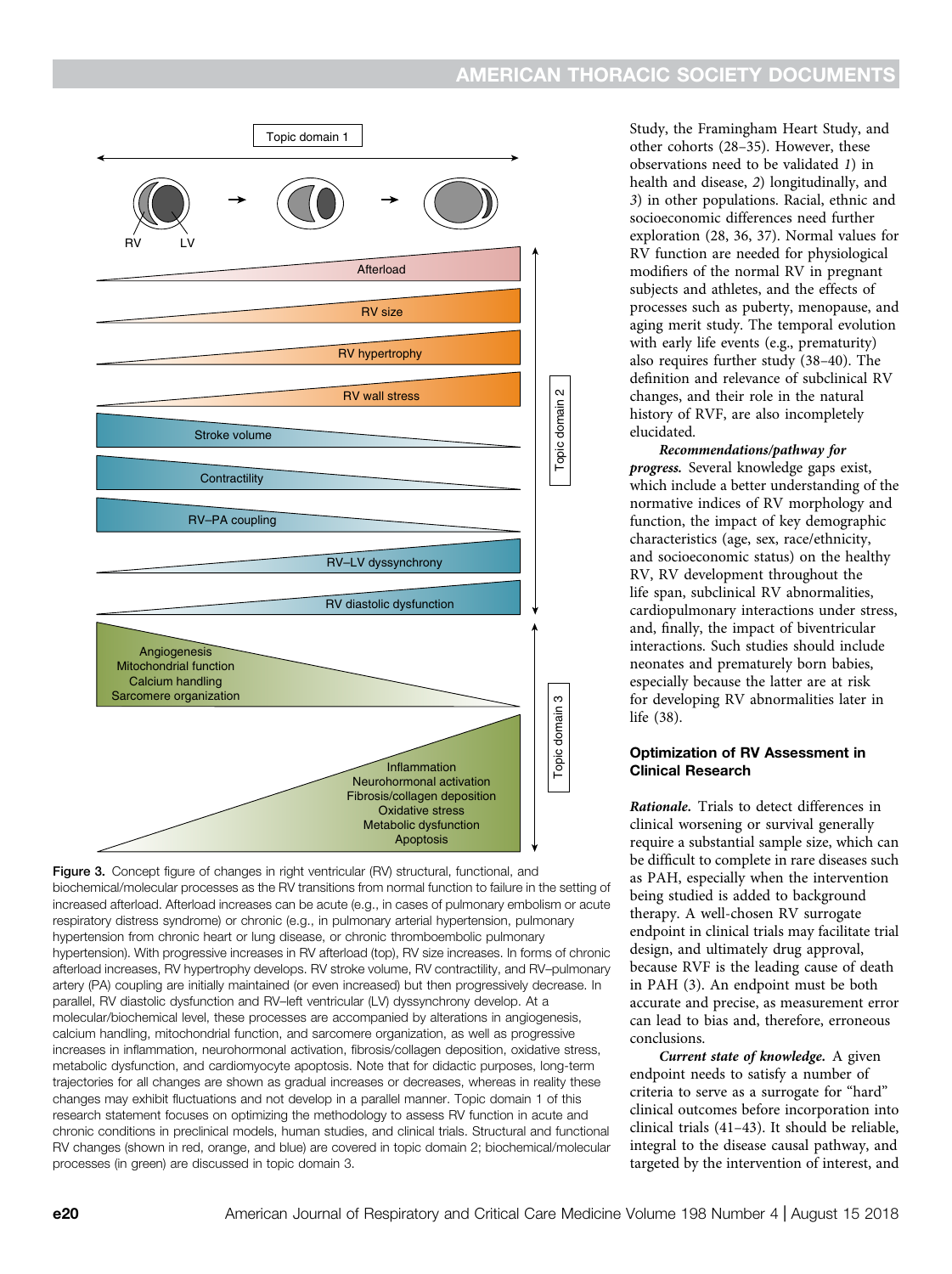be linked with a clinically important outcome, such as survival. Finally, a significant proportion of the treatment effect (50–75%) on clinical outcome should be explained by the effect of the intervention on the surrogate endpoint. The requirements for a disease surrogate are much more stringent than for a correlate, and in fact several long-held endpoints in PAH, such as 6-minute-walk distance (6MWD) and hemodynamics, are inadequate surrogates for short-term events (44–48).

Current knowledge gaps. A number of RV endpoints have been proposed, including biomarkers (e.g., BNP [brain natriuretic peptide] and troponin) as well as metrics obtained from traditional and novel imaging techniques (23–27, 49–52). Although there is currently no consensus on how to best measure RV function in clinical trials, there is some evidence that current PAH treatments may have unique effects on the RV (criterion #2 for a surrogate; as demonstrated in a limited way with sildenafil and simvastatin and RV mass, and with bosentan and RV stroke volume [53–55]). Up-front combination therapy with ambrisentan and tadalafil reduced RV mass and NT-pro-BNP levels and increased RV contractility as measured by TAPSE or speckle-tracking echocardiography in an open-label trial in scleroderma-associated PAH (56, 57). Small observational studies demonstrated that worsening RV performance is associated with poor outcomes independent of pulmonary vascular resistance (3, 53, 58). These observations, along with those that demonstrated classic endpoints (e.g., 6MWD and hemodynamics) to be inadequate, suggest we may not fully understand how currently approved PAH treatments work (e.g., by targeting the pulmonary circulation or the RV or through other systemic effects) (59). The study of patients with PH with a severe RVF phenotype independent of the etiology (i.e., WHO groups 1–5) may allow for larger and faster trials; however, such an approach has not yet been tested. CMR is accurate, reproducible, and allows for detecting small changes in RVEF  $(\sim 3\%)$ in sample sizes that are modest. It is considered the standard of measure for RV morphology and function and has been shown to be more cost saving in PAH drug trials than echocardiography, as a result of its lower measurement variability (60). Although some investigators advocate that

CMR should be routinely incorporated into clinical trials, wide-scale incorporation into trials and ultimately clinical practice may be limited in some centers by cost and technical expertise.

Recommendations/pathway for progress. Measurements of RV function should be routinely incorporated into observational studies and clinical trials in pulmonary vascular disease, even if not as the primary endpoint. Longer, time-to-event clinical trials are now being conducted in PAH using composite morbidity and mortality endpoints (61, 62), which is the ideal setting in which to validate potential RV-based surrogate endpoints. The validation of an RV surrogate in this setting would contribute greatly to the feasibility of smaller phase II trials to identify potentially promising therapies from ineffective ones. CMR has greater sensitivity and reproducibility than ultrasound and thus can rapidly detect an efficacy signal with a small sample size in a short period of time, potentially minimizing cost and avoiding trial futility (60). However, its routine use in clinical trials needs further validation.

### Optimization of Animal Models of RVF

Rationale. Animal models of disease are critical to understanding the physiology and structural and molecular underpinnings of the human conditions they attempt to recapitulate. They facilitate therapy discovery and safety evaluation. For RVF, an animal model that recapitulates the mechanisms and prognostic implications of RVF in humans would minimize requirements for human tissues, and new understanding of molecular processes driving failure would accelerate the discovery and preclinical testing of potential drugs for RVF.

Current state of knowledge. An ideal RVF animal model would be reproducible by individual investigators over time, as well as reproducible across institutions. Such a model would also be inexpensive, feature relatively brisk disease development for rapid knowledge acquisition, and, most importantly, accurately represent physiologic and molecular characteristics of the human RVF phenotypes. Given the varied clinical conditions resulting in primary or secondary RVF, a single animal model fulfilling all these criteria is unlikely (63). Presently, there are several commonly used animal models of RVF (Table 2), all

with limitations and none considered the single "best" model. With the exception of exposure to hypoxia and pulmonary artery banding (PAB), which can be done in mice, rats have been used predominantly, as they most reliably reproduce the vascular lesions characteristic of human PAH (64). Pulmonary vascular lesions generated in different models vary (64).

Current knowledge gaps. Whether the development of RVF in these preclinical models is purely a function of hemodynamic overload or specific lung and systemic vascular lesions in various models is unknown. PAB can be applied to both rats and mice and does not elicit pulmonary vascular disease, but it has technical limitations and variable effects on the RV. The comparison of pure RV pressure overload models (such as PAB) versus pressure overload syndromes due to pulmonary vascular disease (as induced by monocrotaline or Sugen plus hypoxia) suggests that the former model manifests adaptive RVH and may be relevant to congenital heart diseases (such as pulmonic stenosis), whereas the latter may be more reflective of the maladaptive RVH seen in most patients with WHO group 1 PH (65). However, it is believed, although not fully proven, that decreased cardiac output (CO) and maladaptive RVH can develop in this model as well, depending on the degree and duration of the banding (66). A need exists for models of pure RV volume overload. The role of alternative models of RVF, including large animal models (67, 68) and transgenic mouse models (69), needs to be defined further.

Recommendations/pathway for progress. We recommend matching the animal model to the experimental question asked. For instance, when the experimental question involves the etiology of RV fibrosis, monocrotaline or Sugen plus hypoxia may be relevant. Alternatively, when studying molecular mechanisms behind the progression from compensated RVH to RVF, PAB with various degrees and/or durations of banding is preferable. Corroboration of results in more than one model strengthens experimental findings (70). The RV Langendorff model is a useful ex vivo model to assess RV inotropy and lusitropy (71–73) and a useful adjunct to *in vivo* assessments of the RV, which are largely load dependent. Large animal models of RV pressure and volume overload (with and without pulmonary vascular disease) will likely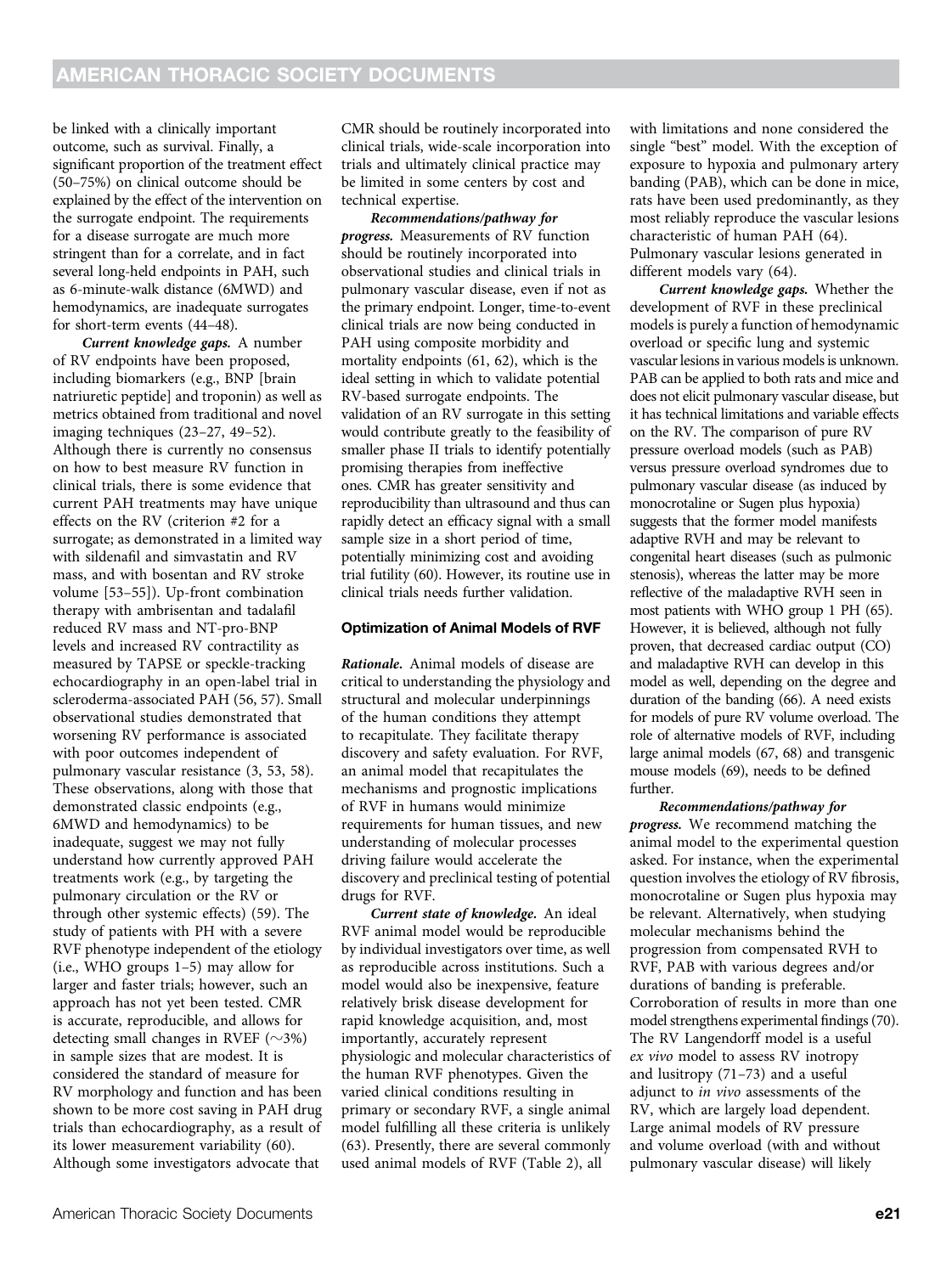|                                                    | <b>Monocrotaline</b>                                                                                                                                 | Hypoxia                                                            | Sugen/Hypoxia                                                                                                                  | <b>PA Banding</b>                                                                         |
|----------------------------------------------------|------------------------------------------------------------------------------------------------------------------------------------------------------|--------------------------------------------------------------------|--------------------------------------------------------------------------------------------------------------------------------|-------------------------------------------------------------------------------------------|
| Method                                             | Subcutaneous injection of Exposure to F <sub>lo</sub> , 10%<br>alkaloid monocrotaline<br>(40-60 mg/kg; lower<br>dose results in milder<br>phenotype) | (or 0.5 atmospheric<br>pressure) for 3-5 wk                        | VEGFR2 antagonist<br>$Su5416 + hypoxia (3)$<br>wk) + room air ( $\geq 4$ wk)                                                   | Subcutaneous injection of Suture or clip around main<br><b>PA</b>                         |
| RVSP, mm Hg                                        | $40 - 60$                                                                                                                                            | $30 - 40$                                                          | $60 - 80$                                                                                                                      | $60 - 80$                                                                                 |
| Cardiac output                                     | Depressed                                                                                                                                            | Maintained or slightly<br>depressed                                | Severely depressed                                                                                                             | Maintained or depressed<br>(depending on tightness<br>of band and duration of<br>banding) |
| RV histology                                       | Fibrosis, cardiomyocyte<br>hypertrophy, possibly<br>biventricular<br>myocarditis (conflicting<br>data on the latter)                                 | Fibrosis (less than other<br>models), cardiomyocyte<br>hypertrophy | Fibrosis, cardiomyocyte<br>hypertrophy, apoptosis                                                                              | Fibrosis, cardiomyocyte<br>hypertrophy                                                    |
| RV vascular effects                                | Vascular inflammation,<br>decreased capillary<br>density                                                                                             | Capillary proliferation                                            | No angiogenesis,<br>decreased capillary<br>volume and density                                                                  | Capillary volume and<br>density maintained or<br>slightly decreased                       |
| Type of RV remodeling                              | Maladaptive                                                                                                                                          | Adaptive                                                           | Maladaptive                                                                                                                    | Adaptive or maladaptive<br>(depending on tightness<br>of band and duration of<br>banding) |
| Pulmonary vascular<br>effects                      | Yes                                                                                                                                                  | Yes                                                                | Yes                                                                                                                            | No                                                                                        |
| Systemic effects                                   | Yes                                                                                                                                                  | Yes                                                                | Yes                                                                                                                            | No                                                                                        |
| Sex of animal tied to<br>experimental<br>phenotype | Yes (less PH in females)                                                                                                                             | Yes (less PH in females)                                           | Yes (better RV function in Yes (better RV function in<br>females)                                                              | females)                                                                                  |
| What is being modeled?                             | Inflammatory PAH and RV Chronic hypoxia, high<br>dysfunction                                                                                         | altitude, some aspects<br>of chronic lung disease                  | Pulmonary vascular<br>endothelial cell injury<br>with uncontrolled<br>proliferation of<br>remaining cells                      | RV afterload increase<br>without pulmonary<br>vascular injury                             |
| Modifications of model                             | Combination with<br>pneumonectomy or<br>aortocaval shunting to<br>result in pulmonary<br>vascular overflow and<br>more pronounced<br>remodeling      |                                                                    | Extension of room air<br>exposure associated<br>with progressive<br>pulmonary vascular<br>remodeling and<br>afterload increase |                                                                                           |

### Table 2. Commonly Used Animal Models of Right Ventricular Failure

Definition of abbreviations: PA = pulmonary artery; PAH = pulmonary arterial hypertension; PH = pulmonary hypertension; RV = right ventricle; RVSP = right ventricular systolic pressure; VEGFR2 = vascular endothelial growth factor receptor 2.

PH development is usually more pronounced in younger animals. Data from References 64, 65, 81, 264–279.

be very helpful in the latter stages of preclinical testing of drugs and devices, before use in humans. RV volume overload could be generated by inducing compromising tricuspid valve insufficiency. The design of novel, translationally relevant models is dependent on a better molecular understanding of the unique determinants of human RVF. A better molecular understanding of the basis for RVF may lead to improved

transgenic animal models or preference for one of the existing models with greater understanding of its implications. In the absence of these data, we recommend:

- 1. Correlation of findings from animal models with human tissue.
- 2. Consideration of sex and age in animal models of RVF.
- 3. Incorporation of right heart catheterization (RHC) (thermodilution

and/or pressure–volume analyses using high-fidelity conductance catheters), echocardiography, and/or CMR to measure CO, a marker of RV function.

4. Combine CO measurements with other functional measurements (e.g., TAPSE and RV dilatation with echocardiography), RV volumes (CMR), and/or ventriculoarterial coupling (using pressure–volume loops).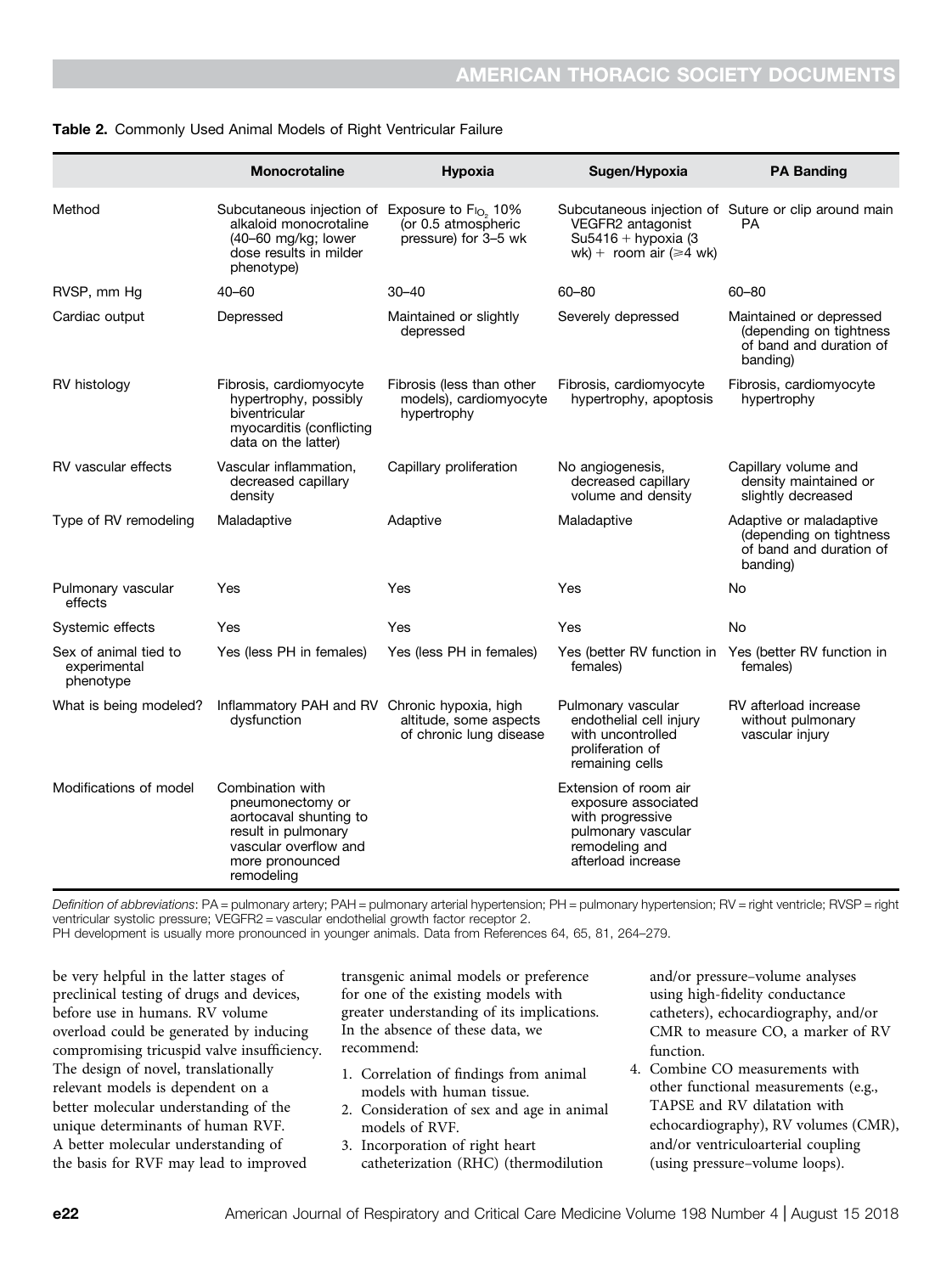Although optimization of animal models of RVF is of utmost importance in the field, these efforts should be paralleled by the development of new in vitro technologies, such as a "heart on a chip" approach and/or cardiomyocytes or cardiac endothelial cells differentiated from human-PH induced pluripotent stem cells. Such models could be used to study RV cardiomyocyte–endothelial cell interactions, screen drugs, and identify novel signaling pathways.

### Animal Models for RVF in Group 2 and 3 PH

Rationale. The majority of PH cases worldwide are due to diseases such as chronic LV and lung disease, sleepdisordered breathing, or high altitude exposure (group 2 and 3 PH) (74–76). Treating the underlying condition is typically the goal; however, a significant number of patients may develop RVF, and there has been considerable interest in better understanding the mechanisms of RVF in affected individuals. Therefore, there is a need for adequate animal models of RVF resulting from group 2 and 3 PH.

Current state of knowledge. RVF generally does not develop in rodent models of hypoxia exposure but is present in the hypoxic newborn calf (77). In patients with chronic lung disease, the development of PH and/or RVF is not strictly linked to chronic hypoxia but may also develop because of hypercapnia, neurohormonal alterations, comorbid cardiovascular disease, and pulmonary vascular obstruction and obliteration (78). Rodents with Sugen- or cigarette smoke–induced emphysema as well as bleomycin- or adenoviral TGF-b–induced pulmonary fibrosis may exhibit RVH but do not exhibit significant RVF (79–83).

In models of LV disease, RVF may develop as an integral part of a global cardiac dysfunction (e.g., doxorubicin-induced biventricular failure) (84). In addition, isolated damage to the LV can directly impair RV function (85), even in the absence of PH (86). Development of secondary PH in models of LV failure induced by transverse aortic constriction is little studied. Indeed, a significant degree of lung vascular remodeling, PH, and RVF can develop as soon as 4 weeks after transverse aortic constriction in mice (87), suggesting this may be a model of combined pre- and

postcapillary PH. Combined pre- and postcapillary PH and RVF in the setting of mitral stenosis or heart failure with preserved ejection fraction may be more aptly represented by a model of pulmonary vein banding (reported in swine [88], although with technical limitations for mechanistic studies). A model of PH due to LV diastolic dysfunction using Su5416 administration in obese ZSF1 rats has recently been published; this model exhibits moderate PH, but no overt RVF (89). Similarly, AKR/J mice fed with a high-fat diet develop increased LV end-diastolic pressure and biventricular hypertrophy, but it is unknown if they develop RVF (90). As in patients, animal models may require substantial time to develop RVF; this feature may be overlooked because of cost and time constraints, as well as arbitrary requirements by animal care committees that animals be killed if they become ill. Clinically relevant surrogate endpoints of failure to thrive (e.g., weight loss or decreased oral intake) may occur before overt RVF develops in these models.

Current knowledge gaps. Mechanisms of RVF development in group 2 and 3 PH are multifactorial, but the relative contributions of the various causes have not yet been fully elucidated and are difficult to mimic in small or large animals. Whether treating RVF would translate to improved clinical outcomes is currently unknown, particularly as PAH medications have largely been found to be ineffective or harmful in patients with group 2 and 3 PH.

Recommendations/pathway for progress. A better understanding of RV function in patients with group 2 or 3 PH will be critical for understanding the human disease and for optimizing animal models. Therefore, clinical studies should carefully phenotype patients with RVF from these syndromes, and studies should explore whether treating RVF improves clinically relevant outcomes. "Multiple hits" rather than a "single hit" likely contribute to human disease, and such multifactorial etiologies should be considered in animal models (89). Ultimately, even though the "perfect" animal model may not ever exist, the development of animal models mimicking group 2 and 3 PH with significant RVF would be a major milestone. Isolated cardiomyocytes may allow for mechanistic investigations of specific pathways. Animal studies of group 2 or 3 PH should be of sufficient duration

to detect RVF. Ideally, more sophisticated RV endpoints including BNP levels, CO (measured by RHC and Doppler), and formal assessment of RV size and function should be incorporated. Studies in humans should focus on deep phenotyping and ideally involve the study of RV tissues.

### RV Responses to Pulmonary Embolism and Acute Respiratory Distress Syndrome

Rationale. Both pulmonary embolism (PE) and acute respiratory distress syndrome (ARDS) cause relatively acute PH and RV injury; the ensuing RVF results in significant morbidity and mortality in both conditions. Causes of RV injury in both scenarios include increased afterload from PH and impaired subendocardial RV perfusion (91–94).

Current state of knowledge. Rapid increases in PAP and PVR, as occur in PE and ARDS, are poorly tolerated, and the RV will fail and develop conduction abnormalities that would not occur if the pressure increased slowly, allowing time for the development of compensatory RVH. Both large PE and severe ARDS result in uncoupling of the RV from the pulmonary circulation (defined and discussed in ASSESSMENT OF RV–PA COUPLING), and subsequent inefficient forward flow. The primary insult with PE comes from macrovessel occlusion, whereas ARDS results from microvessel occlusion with widespread but heterogeneous alveolar consolidation and elements of acute hypoxic pulmonary vasoconstriction. Both conditions shift the pulmonary vasoconstrictor–dilator balance toward an increase in afterload and result in chemokine and cytokine release, recruitment of inflammatory cells, and production of reactive oxygen species (95–101). LV diastolic dysfunction (i.e., stiffness) may arise after acute PE and persist despite PH resolution (102–104) but likely is not a main contributor to symptoms. Approximately 4% of acute PE survivors develop chronic thromboembolic PH (CTEPH) (105), making this one of the most common forms of PH. Uniquely, CTEPH has a high index of recovery after intervention.

Current knowledge gaps. Although RVF is an independent cause of increased mortality in ARDS (106), the impact of RVF prevention or treatment on prognosis in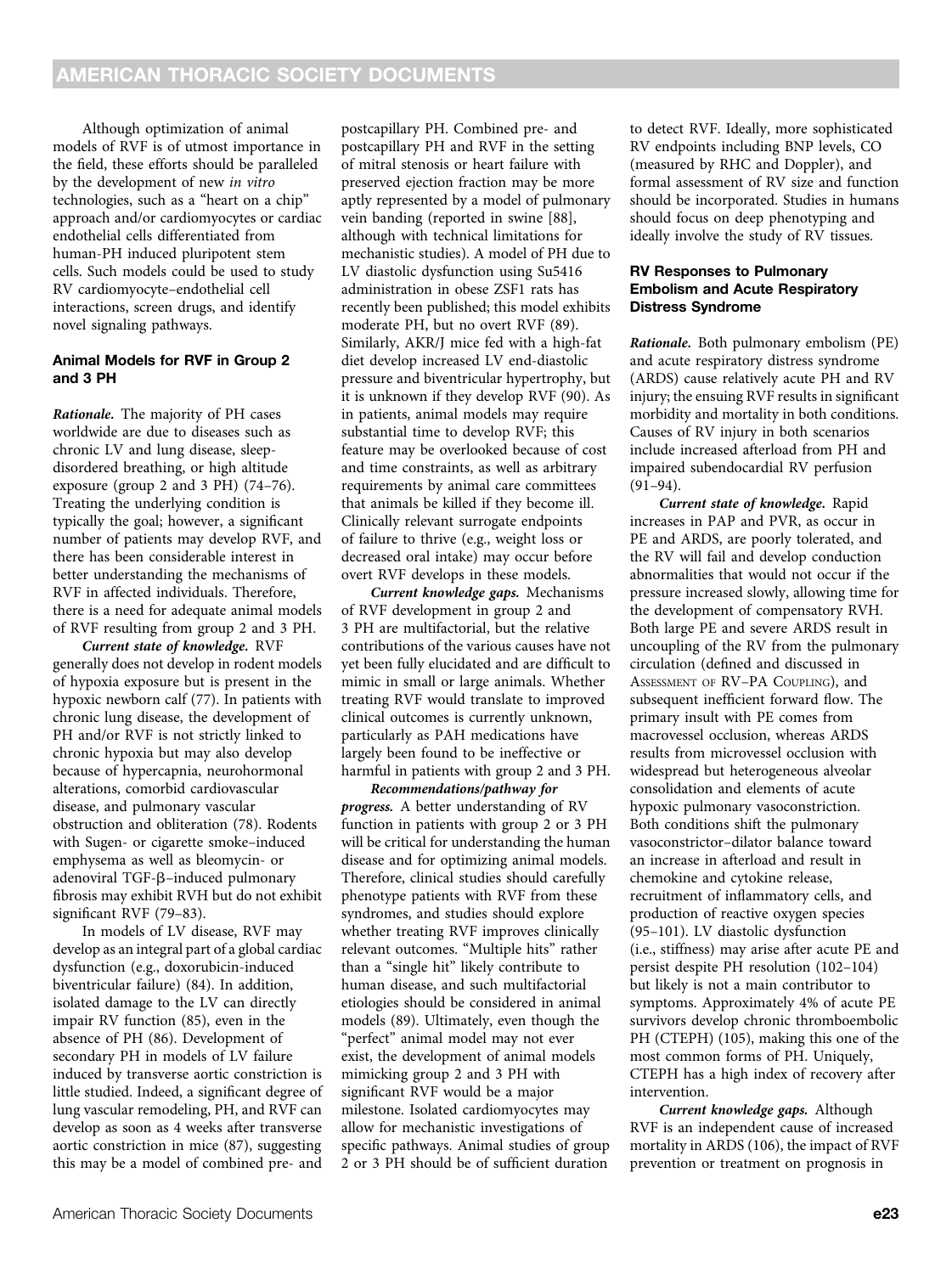ARDS is unknown (107). Prone positioning improves survival and RV function in severe ARDS (108, 109); however, the optimal methods and modes of ventilation, as well as the roles of inotropic support, varying levels of sedation, and paralysis to protect the RV and limit RVF in patients with ARDS all remain poorly studied. Whether prone positioning is indicated in cases of RVF independent of decreases in  $\text{Pa}_{\text{O}_2}/\text{Fi}_{\text{O}_2}$  remains to be evaluated as well. Despite extensive research on the mechanisms promoting lung injury and pulmonary vascular dysfunction in ARDS, no specific and effective targeted therapies have emerged. For PE, the role of catheterdirected fibrinolysis (vs. standard anticoagulation) for intermediate-risk PE requires large-scale randomized controlled trial investigation (110). Significant gaps exist in understanding the best ways to support the failing RV during these relatively acute RVF syndromes. The optimal intravenous inotrope for clinical use has not been identified. In animal models of chronic RVH, dobutamine appears superior for acute RV support (111), but it is unclear if this also pertains to acute RVF. Although use of inotropes in RVF in the face of PAH identifies a patient cohort at high risk (46%) of in-hospital mortality, it is unclear if this is a mere reflection of the severity of the underlying condition rather than an inotrope effect per se (112). It is also uncertain how best to prevent secondary inflammatory RV injury from PE and ARDS. Modulating LV stiffness in resuscitation remains unstudied for both conditions (102–104). Knowledge about vasoconstrictor–vasodilator balance, platelet hyperreactivity, and coagulation–fibrinolytic balance has not been adequately translated into early-phase clinical trials. Mechanisms of development of CTEPH after acute PE are incompletely understood and need further study. Recently developed rat and piglet models (113–115) will facilitate such studies.

Recommendations/pathway for progress. We recommend developing robust and translationally applicable animal models, designing RV-focused outcome studies to assign risk in large cohorts, and performing RV-focused randomized controlled trials, particularly at the phase I stage. Strategies aimed at understanding common mechanisms of lung injury caused by precapillary pulmonary vascular occlusion associated with PE and/or ARDS

need to be identified. Goals should include identifying optimal mechanisms of enhancing CO while supporting systemic vascular tone. This should include studies modulating the  $\beta$ -adrenergic receptor in RV cardiomyocytes as well as studies of mechanical devices. In addition, this should include the unraveling of cause and effect interplay between small vessel occlusion by cells and vasospasm and inflammatory processes that can cause RV injury directly and indirectly. The roles of disordered coagulation, platelet activation, neutrophilderived networks, and regulation of fibrinolysis need to be defined. For both PE and ARDS, existing evidence raises the hypothesis of a secondary inflammatory hit to the RV, initiated by either direct injury (e.g., shear stress or ischemia) or as collateral damage from systemic inflammation (116). The importance and magnitude of effect of this secondary hit require quantitative study. Priorities should focus on producing translatable knowledge in the laboratory and in clinical trials to enhance the pipeline of new therapies for both conditions. In addition, better data are required to determine the optimal duration of therapy. Guidelines should be developed to assess whether and when RV function should be assessed in patients who recover from acute PE or ARDS. Investigating whether CTEPH surveillance in survivors of a documented PE improves outcomes is therefore indicated. Mechanistic and therapeutic preclinical studies in recently developed CTEPH animal models will provide further knowledge that can be harnessed to improve outcomes of patients with CTEPH.

# Differences between Acute and Chronic RV Responses

Rationale. Although identifying cellular and molecular mechanisms that underlie successful adaptation of the RV to chronic stress can lead to efforts to prevent RVF in patients with chronic RV pressure overload (RVPO), this may also lead to strategies that improve outcomes of acute PH. Similarly, a better understanding of mechanisms of acute RVF may lead to treatment strategies for chronic RVF. For example, a detailed knowledge of the mechanisms leading to—or protecting against—myocardial apoptosis in the acute setting could improve the management of patients suffering from both acute and chronic RVF.

Current state of knowledge. Acute RVPO causes wall stress, exhaustion of cardiomyocyte energy resources, impaired calcium handling, release of proinflammatory chemokines and cytokines, inflammatory cell infiltration, and generation of toxic reactive oxygen and nitrogen species, all of which contribute to cardiomyocyte death within hours or days and loss of pump function (96, 98, 100, 101). In contrast, chronic RVPO triggers a slower and more or less successful adaptation to pressure overload (96, 117), including complex alterations in energy metabolism (generally away from fatty acid oxidation [FAO] toward uncoupled glycolysis and carbohydrate oxidation) as well as hypoxemia, ischemia, inflammation, and oxidative stress (1, 2, 13, 118, 119). These changes are accompanied by macroscopic and microscopic structural remodeling of the myocardium and cardiac microcirculation. The remodeling of chronic RVPO includes cardiomyocyte hypertrophy and, in case of unsuccessful adaptation, fibrosis and capillary rarefaction (65). Failure of compensatory mechanisms is believed to trigger transition from adaptive to maladaptive RVH, with ischemia considered a major contributor (65, 120, 121).

Current knowledge gaps. It is likely that changes in metabolism vary among forms of RVF. For example, FAO is increased in PAB (and inhibiting FAO is beneficial to RV function) (122); conversely, in fawn hooded rats (which develop spontaneous PH), FAO is decreased (123). It is likely this disease heterogeneity, which is relatively chamber specific and primarily affecting the RV, is also seen in humans; however, this has not been systematically assessed. Other metabolic pathways are induced in RVH as well, including the de novo appearance of cardiomyocyte glutaminolysis (although this finding requires confirmation) (124). It is unknown if a "point of no return" exists in the transition from adaptive to maladaptive RV remodeling and whether certain failure components are more important than others (117). For example, if impaired FAO in cardiomyocytes is the root cause of RVF, other processes (e.g., apoptosis, inflammation, fibrosis) would be downstream consequences, and therapeutic interventions would need to aim at reversing impaired FAO. Furthermore, it is unclear whether inflammation, oxidative stress, neurohormonal activation, or metabolic alterations equally affect RV function in the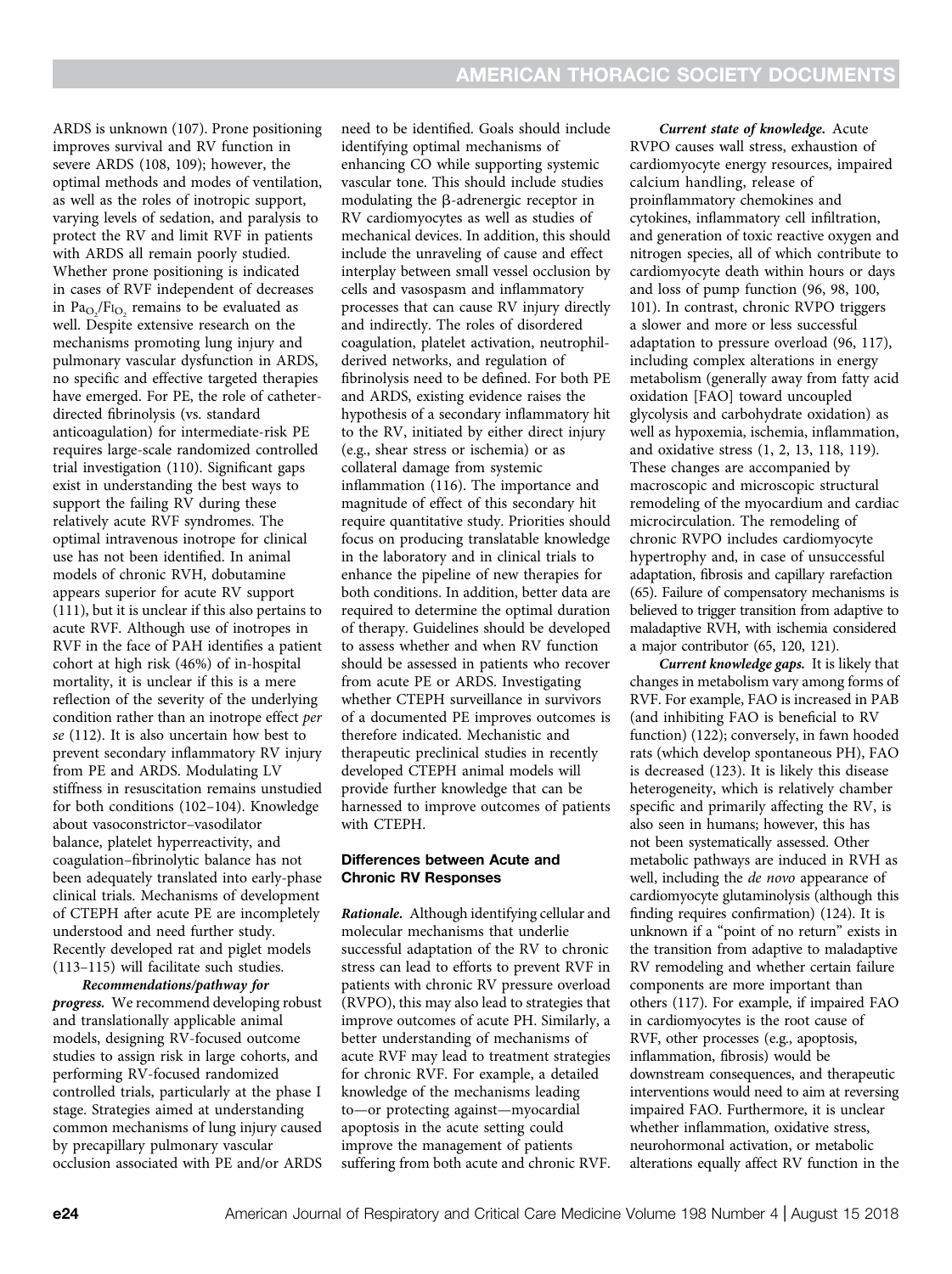acute versus chronic setting and whether targeting these processes has the same outcome in acute versus chronic RVF. The role of hematological factors (e.g., hypercoagulation, platelet activation, hypofibrinolysis) in initiating or propagating acute (and possibly even chronic) RVF is unknown. Furthermore, the contribution of pulmonary vasoconstriction to inducing and maintaining acute or chronic RVPO has not been well defined. Last, the role of the LV in the setting of RVPO needs further definition. Even with acute PH, the LV becomes compressed and stiffened by an enlarged RV, thereby contributing to reduced CO (102, 103).

Recommendations/pathway for progress. Targets and pathways important in acute RVF should be evaluated in chronic RVF (and vice versa), allowing for identification of common as well as unique targets and pathways in either setting. For example, in acute PE, hemolysis increases shear forces in the RV (125), and multiple sites in the coagulation cascade are believed to contribute to acute RVF development (126, 127). If these processes are identified as being unique to acute RVF, their study may lead to novel treatment targets. If a role in chronic RVF is established, these concepts could then be expanded to treating the chronically failing RV. Comparing acute with chronic RVF will allow for a better understanding of the transition from compensated RV remodeling. Phenotypic, genetic, and epigenetic determinants of adaptation in the acute or chronic setting should be studied. Comprehensive and integrated systems biology/-omics approaches are most likely to yield novel insights regarding the shared and divergent pathways and mechanisms between acute and chronic RVF.

# Regional Differences in RV Responses

Rationale. Recent data indicate that RV responses to acute or chronic afterload stress vary between different regions of the RV. Uncovering these regional differences will help identity mechanisms of transition from adaptive to maladaptive RVH. Please see the online supplement for further details. LV involvement in RV disease and ventricular interdependence are covered in ASSESSMENT OF RV–LV INTERACTIONS AND VENTRICULAR **INTERDEPENDENCE** 

Table 3 lists key knowledge gaps and solution approaches for topic domain 1.

# Topic Domain 2: Analyzing Advanced RV Hemodynamic Parameters at Rest and in Response to Exercise

# **Rationale**

Identification of knowledge gaps and solution approaches in hemodynamic phenotyping and prognostication requires a detailed understanding of the various tools used. This section, therefore, reviews strengths and weaknesses of commonly used tools, identification of knowledge gaps, and pathways for progress.

# Invasive and Noninvasive Phenotyping of RV Function

Current state of knowledge and knowledge gaps. Comprehensive assessment of the RV requires a combination of RHC and RV imaging via echocardiography or CMR. Biomarkers and exercise testing serve as additional tools. RHC allows for a thorough (though not complete) description of RV function, with right atrial pressure to estimate RV end-diastolic volume, or preload, PAP, or PVR to estimate afterload, and stroke volume (SV) to reflect contractility. Imaging by echocardiography and/or CMR offers additional information. Both provide accurate (although sometimes imprecise) estimates of systolic, mean, and diastolic PAP, left atrial pressure (LAP), and CO, and derived calculations of PVR and pulmonary arterial (PA) compliance. More importantly, both techniques provide indices of RV systolic function, diastolic function and filling pressures, planar and volumetric estimations of dimensions, and quantifications of dyssynchrony (interregional inhomogeneity of contraction) and asynchrony (interventricular inhomogeneity of contraction) and RV volumes.

Recommendations/pathway for progress. RV function is often reported in a cursory fashion and frequently limited to an EF measurement. A physiologically sound definition of RVF (see DEFINITION, DEVELOPMENT, AND STAGING OF RVF) should be implemented in biological and clinical studies, to avoid ambiguity in bench-tobedside translation and epidemiology. Clinical studies can achieve this through an integrated imaging and invasive approach (e.g., RHC, imaging by echocardiography and/or CMR, and possibly PET [128]); preclinical investigations should use comprehensive hemodynamics and RV imaging studies (70).

# Prognostic Relevance of Measurements of RV Function

Current state of knowledge and knowledge gaps. Table E1 in the online supplement provides an overview of the prognostic capabilities of RHC-, echocardiography-, and CMR-derived variables in various types of severe PH. Various combinations of these parameters have been used in prediction models (129, 130). RHC-derived predictors of outcomes include CO (measured or calculated from mixed venous blood oxygenation) (131–135), right atrial pressure (132–134, 136), PVR (135–137), and PAP (133). Echocardiographic predictors include pericardial effusion (138–141), right heart dimensions (139, 140, 142–144), estimated RV diastolic pressure (140, 145), tricuspid regurgitation (142), TAPSE (23, 140, 143, 146), maximum tissue velocity of isovolumic contraction (147), dP/dt (146), strain (evaluated by variable and evolving methodologies) (141, 148, 149), asynchrony and regional inhomogeneity of RV contraction (150), myocardial performance index (151, 152), RV fractional area change (130), right atrial size index (130), and RV contractile reserve (defined as the exerciseinduced increase in the maximum velocity of tricuspid regurgitation) (153). These data suggest that echocardiography offers prognostication via measurements of RV systolic function (TAPSE, velocity of isovolumic contraction, dP/dt, strain, myocardial performance index, contractile reserve), dimensions, and estimates of filling pressures. CMR-derived predictors include SV (21, 154), end-diastolic volume (21, 155), RVEF (3, 154, 156), end-systolic volume (ESV) (129, 157), SV/ESV (3), and late gadolinium enhancement (158). The latter, however, is not uniformly confirmed (159). CMR therefore offers prognostication from measures of systolic function (ESV, EF, SV/ESV) and right heart dimensions. A recent CMR-based study used machine learning of patterns of RV motion for outcome prediction in PH (160). Because of their noninvasive nature, there has been particular interest in using imaging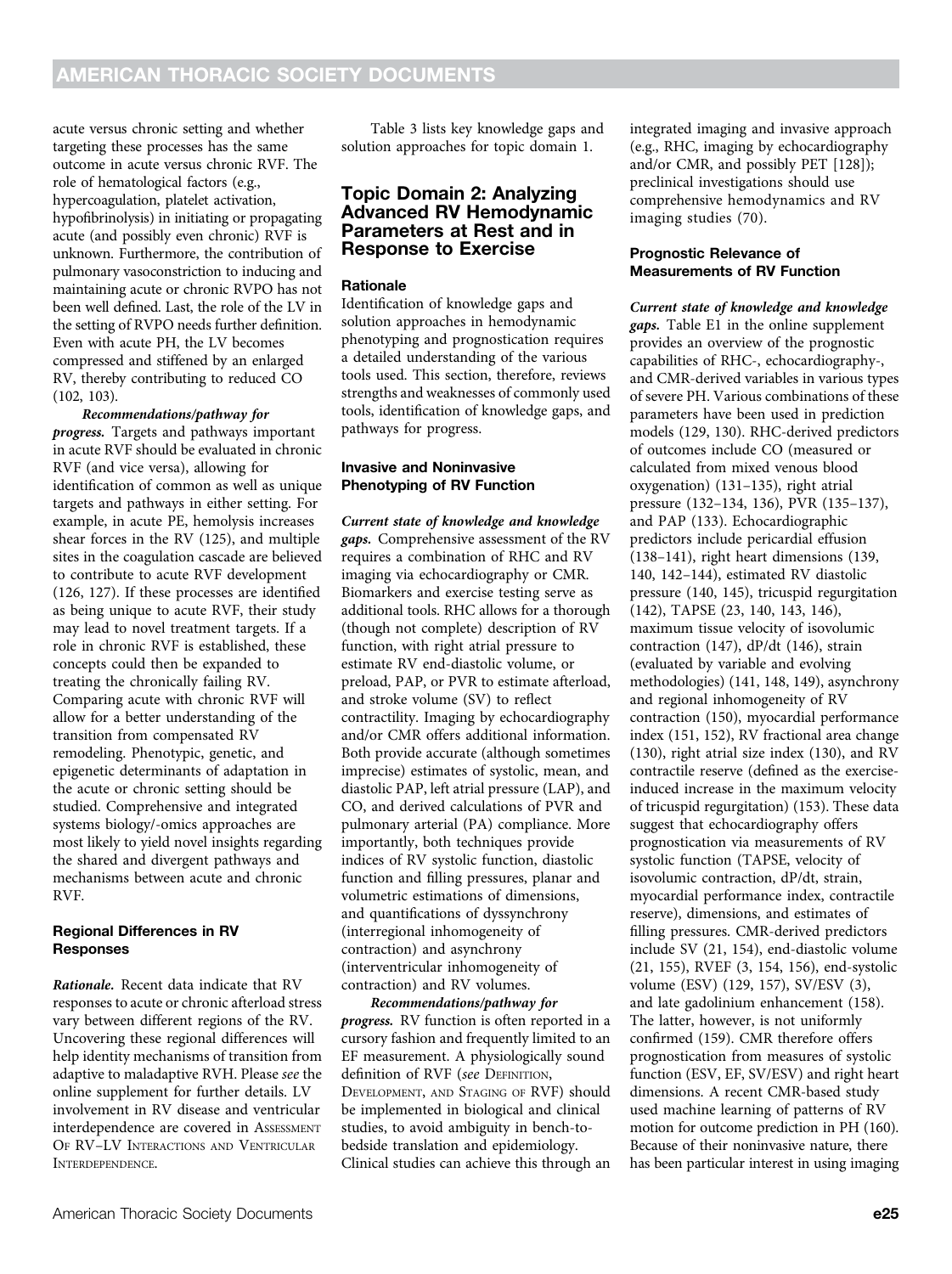Table 3. Key Knowledge Gaps and Approaches to Improve Methodology to Assess Right Ventricular Function in Acute and Chronic Conditions in Preclinical Models, Human Studies, and Clinical Trials

#### Key knowledge gaps

- <sup>d</sup> What is the definition of "normal" and "abnormal" RV structure and function? How do key demographic characteristics such as age, sex, race/ethnicity, and socioeconomic status affect the definitions of "normal" and "abnormal"?
- $\bullet$  How do aspects of RV development throughout the life span as well as cardiopulmonary interactions under stress and in response to critical exposures affect the definition of "normal" vs. "abnormal" RV function?
- What is the exact impact of existing and novel PAH therapies on RV function?
- Better animal and in vitro models are needed that allow study of RV function in all groups of PH.
- What are the mechanisms of RV dysfunction in acute PE and ARDS? Which interventions improve RV function in these settings?

#### Solution approaches/pathways forward

- After the identification of a critical set of RV biomarkers, a joint global effort is needed to replicate and validate prior findings and to determine effects of age, sex, race/ethnicity, exercise, and other exposures on these biomarkers in animal studies and human cohorts.
- Human RV specimens should be studied to improve understanding of human disease and determine to what extent experimental models may or may not recapitulate human disease.
- A small but unique set of biomarkers of RV function should be defined that can be used to quantify load-independent effects of medical and nonmedical PH treatment in clinical studies.
- While acknowledging that a single model reflecting RV function in all aspects and types of PH is unlikely to be developed, novel models (in vivo, in vitro [e.g., "heart on a chip," iPSCs], and in silico) should be developed that replicate critical aspects of RVF in all groups of PH.
- Determine mechanisms of RVF in patient cohorts and in animal models of acute (and chronic) PE and ARDS. The effect of novel RV-directed therapies (e.g., prone positioning in ARDS) on RV function in these settings should be prospectively studied.

Definition of abbreviations: ARDS = acute respiratory distress syndrome; iPSCs = induced pluripotent stem cells; PAH = pulmonary arterial hypertension; PE = pulmonary embolism; PH = pulmonary hypertension; RV = right ventricle; RVF = right ventricular failure.

parameters to assess RV function. The current knowledge, knowledge gaps, and potential future roles of commonly used RV imaging parameters are listed in Table 4. As of now, CMR remains the standard of measurement, and RVEF is the most robustly validated parameter. Head-to-head comparisons of other imaging parameters with regard to superiority are lacking, and the appropriateness for use of one specific parameter rather than others in special clinical scenarios has not been well described. Please see the online supplement for further discussion of caveats pertinent to the use of RV function markers as prognosticators.

### Recommendations/pathway for progress. Imaging or invasive measurements of RV function, identified as prognostic indicators in PAH, should be evaluated together in the framework of a multicenter trial and prediction scores constructed from rigorously identified

independent predictors. A hierarchy of imaging parameters and their

appropriateness for specific scenarios should be determined.

#### Assessment of RV Afterload

Current state of knowledge and knowledge gaps. With low-normal PVR, the contribution of the RV to pulmonary blood flow is modest at rest (evidenced after a Fontan operation). However, RV pump function is required in cases of increased afterload (e.g., in acute or chronic PH). RV afterload is affected by PVR, but there are several other equally valid contributors (161): 1) Maximum wall tension (an impractical parameter because of the irregular shape of the RV and regional inhomogeneities in contraction); 2) hydraulic power ( $W<sub>TOT</sub>$ ; calculated from the integration of instantaneous pressure and flow waves, which is the sum of oscillatory power [W<sub>OSC</sub>] and steady power [W<sub>ST</sub> = mPAP  $\times$ CO]); 3) arterial elastance (Ea; calculated from an RV pressure–volume loop as

end-systolic pressure [ESP]/SV), corresponding to a measurement of afterload as "seen" by the ventricle; and 4) pulmonary vascular impedance, which represents the most comprehensive assessment of RV afterload (although least accessible to the clinician) (162).

RV pressure–volume loops with preload reduction allow for identification of the end-systolic elastance (Ees; the standard of measure for load-independent contractility in vivo). Direct measurements of Ees and Ea allow for calculation of the Ees/Ea ratio as a measurement of the coupling of the RV to the pulmonary circulation (2, 161) (Figure 4). This concept was initially developed for the LV (163) but soon thereafter was shown to be applicable to the RV (164). Sagawa and colleagues demonstrated that optimal efficiency of ventriculoarterial coupling (allowing for flow output at minimal amount of energy cost) is achieved in either ventricle when maximal or end-systolic elastance is 1.5 to 2 times greater than Ea (165). In the RV, the amount of uncoupling associated with decreased maximum cardiac output and increased RV size with high filling pressures and systemic congestion is not exactly known (128). Although a coupling ratio of 1 at rest may still be associated with preserved RV dimensions, at this level of Ees/Ea, there is impaired contractile reserve, and exercise is associated with uncoupling and increased dimensions (166, 167). Furthermore, in experimental animal models of embolic PH, the RV starts to dilate when Ees/Ea is decreased to 0.7 to 1.0 (168, 169). Most investigators therefore consider "optimal" mechanical RV–arterial coupling to correspond to an Ees/Ea of 1 to 2. Interestingly, for a similar afterload, patients with scleroderma-PAH demonstrate lower Ees/Ea than patients with idiopathic PAH (1.0 vs. 2.1) (170), suggesting significant uncoupling in scleroderma-PAH.

Ea and  $W<sub>TOT</sub>$  are metrics of RV afterload, so it is understandable that these measurements of the pulmonary circulation emerge as prognostic markers of RVF in severe PH (171, 172). For example, increased stiffness of the proximal PA, mediated by excessive collagen accumulation, increases the pulsatile component of RV afterload (quantified by measurement of impedance [173]) and thus decreases RV–PA coupling and RV contractile reserve (defined as the ability of the RV to increase contractile function during exercise) (2, 153, 174).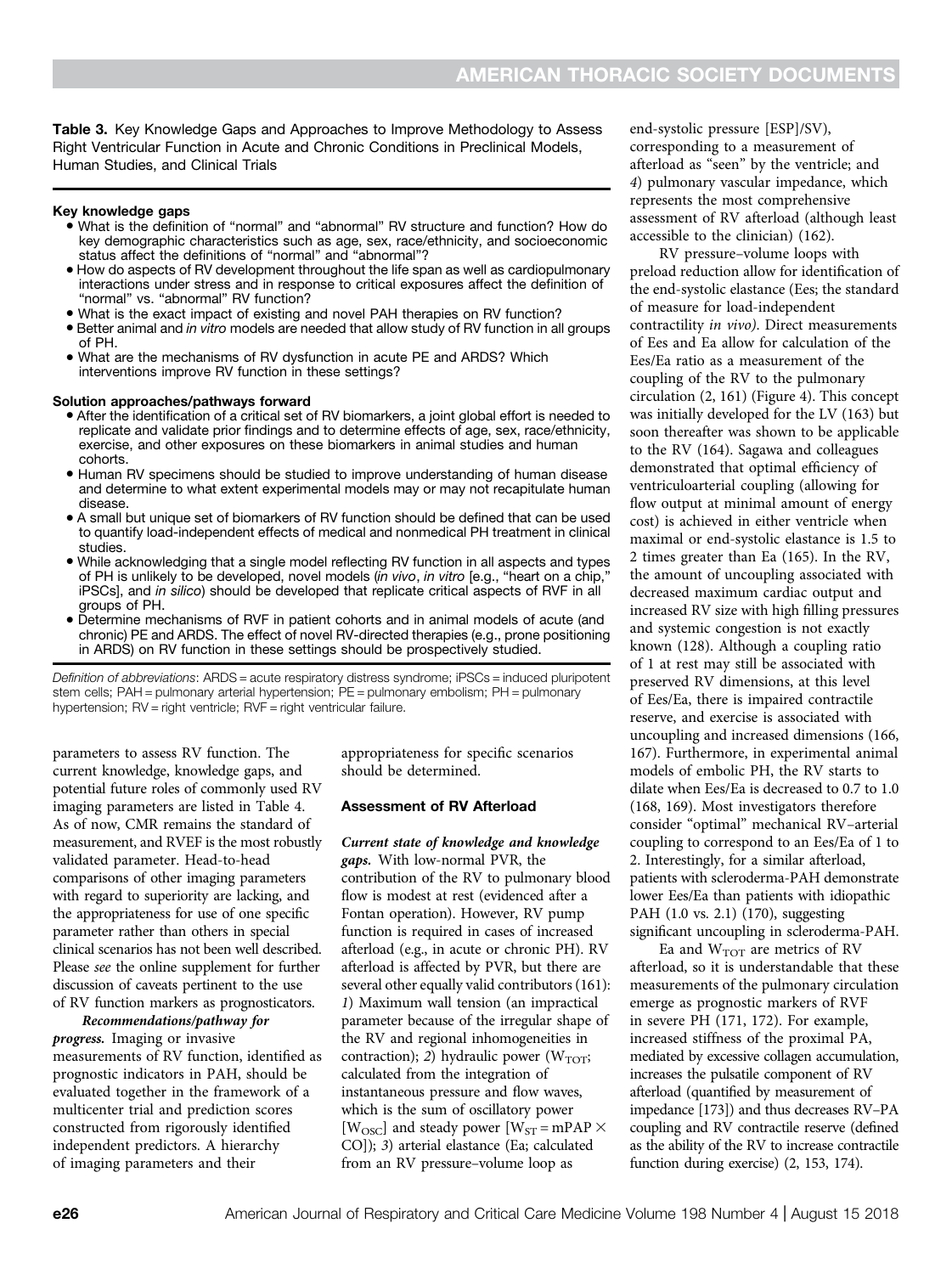Table 4. Current State of Knowledge, Knowledge Gaps, and Potential Future Roles of Commonly Used Right Ventricular Imaging Parameters

| <b>Imaging Parameter</b>                    | <b>Current State</b>                                                                                                                                                                                             | Disadvantages and<br><b>Knowledge Gaps</b>                                                                                                                                                                                                             | <b>Future Role</b>                                                                                                                                                                                                                                                                                                   |
|---------------------------------------------|------------------------------------------------------------------------------------------------------------------------------------------------------------------------------------------------------------------|--------------------------------------------------------------------------------------------------------------------------------------------------------------------------------------------------------------------------------------------------------|----------------------------------------------------------------------------------------------------------------------------------------------------------------------------------------------------------------------------------------------------------------------------------------------------------------------|
| <b>TAPSE</b>                                | • Easy and quick<br>assessment<br>• Cheap and widely available<br>· High reproducibility (280,<br>281)<br>• Prognostic value at<br>baseline (23, 141, 282,<br>283)                                               | • Less suitable for serial<br>assessment (284, 285)                                                                                                                                                                                                    | • 2D measures will still be used<br>for assessment of RV function<br>• 2D measures are less suitable<br>for serial assessment owing<br>to the complex geometry of<br>the RV                                                                                                                                          |
| <b>RVFAC</b>                                | • Easy and quick<br>assessment<br>• Good relation with RVEF<br>(280, 285, 286)<br>• Prognostic value at<br>baseline in PAH (141, 282,<br>283)                                                                    | • Less reproducible than<br>TAPSE (280, 281, 285)<br>• Less suitable for serial<br>assessment (285)                                                                                                                                                    | $\bullet$ See TAPSE                                                                                                                                                                                                                                                                                                  |
| Eccentricity index                          | $\bullet$ Easy and quick<br>assessment<br>• Prognostic value at<br>baseline in PAH (282, 283)                                                                                                                    | • Lack of information on serial<br>assessment                                                                                                                                                                                                          | • See TAPSE                                                                                                                                                                                                                                                                                                          |
| Strain/strain rate                          | • Prognostic value in PAH<br>(141, 283, 287)<br>• Early detection of RV<br>dysfunction; detects<br>differences in RV function<br>when other traditional<br>measurements, including<br>TAPSE, fail to do so (288) | • Strain assessment possible<br>with echo (2D speckle<br>tracking) and CMR (tagging)<br>• Tagging analyses<br>time-consuming                                                                                                                           | • Shows potential to assess RV<br>dysfunction in a very early<br>stage                                                                                                                                                                                                                                               |
| Myocardial performance<br>index (Tei index) | • No need to make<br>geometric assumptions<br>• Prognostic value in PAH<br>(141, 282)                                                                                                                            | • Doppler echocardiography<br>only                                                                                                                                                                                                                     | $\bullet$ See TAPSE                                                                                                                                                                                                                                                                                                  |
| <b>RVEF</b>                                 | • Gold standard parameter<br>for assessment of RV<br>systolic function<br>• RVEF is reproducible (289)<br>• Prognostic value at<br>baseline and during<br>follow-up $(3, 21)$                                    | • Assessment is<br>time-consuming<br>• Presence of tricuspid<br>requrgitation can<br>overestimate RVEF<br>• Minimal clinical important<br>difference unknown                                                                                           | • Likely to be useful in<br>assessment of prognosis and<br>treatment response<br>• Automated assessment of RV<br>volumes with CMR needed<br>• 3D echocardiography may<br>enable accurate assessment;<br>however, currently 3D<br>echocardiography RV<br>underestimates volumes and<br>is less reproducible (290-294) |
| <b>RVSV/RVESV</b>                           | • Prognostic value at<br>baseline (129, 184)                                                                                                                                                                     | • Assessment time-consuming<br>• Minimal clinical important<br>difference unknown<br>• Reproducibility unknown<br>• Prognostic value of the<br>change over time unknown<br>• Indexing to body size may be<br>necessary but is not<br>consistently done | • May be an important<br>parameter, although the<br>measure shows a great<br>similarity to RVEF                                                                                                                                                                                                                      |

(Continued)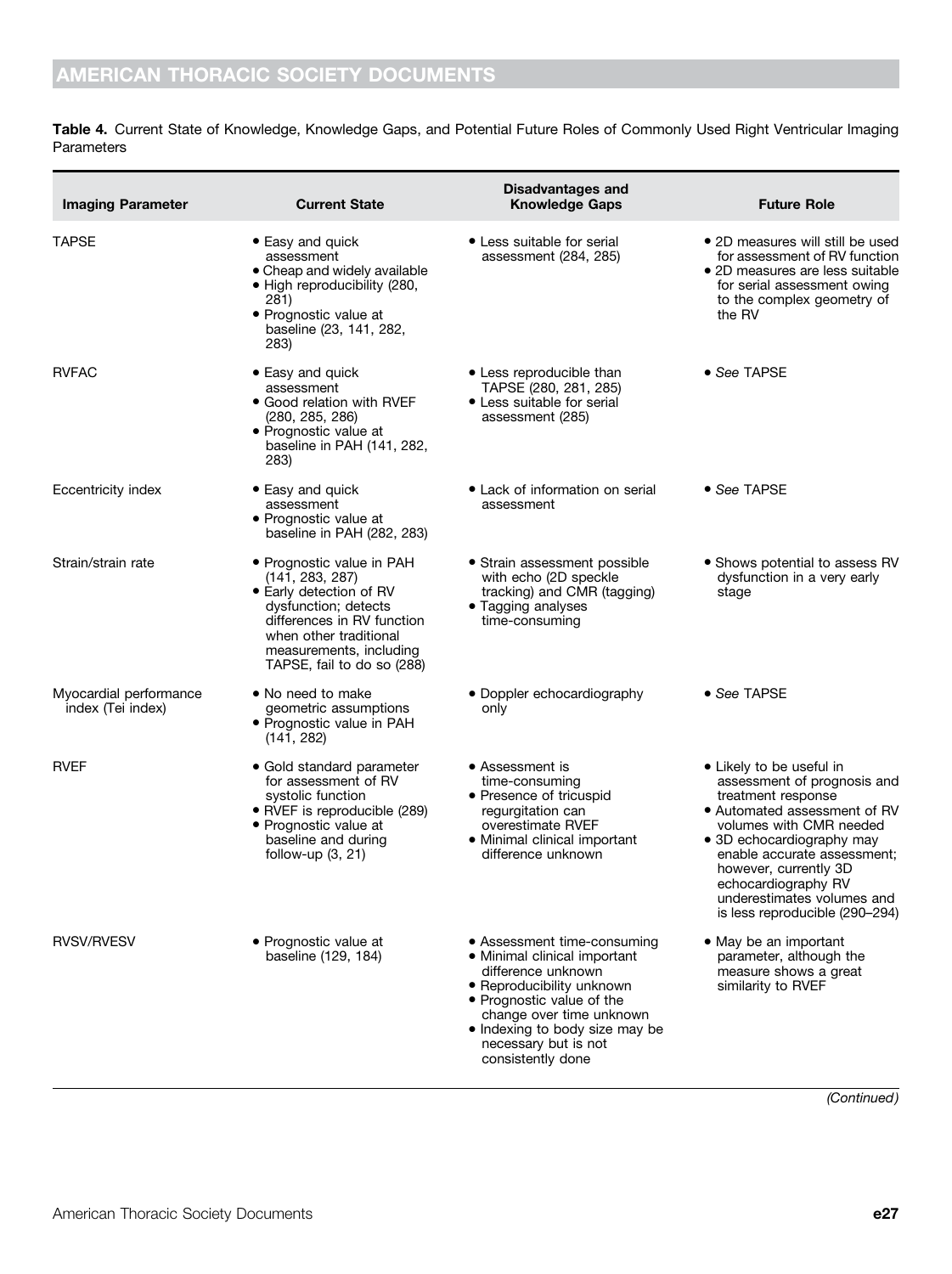#### Table 4. (Continued)

| <b>Imaging Parameter</b> | <b>Current State</b>                                                                                                                                                          | <b>Disadvantages and</b><br><b>Knowledge Gaps</b>                                                                                                                           | <b>Future Role</b>                                                                                                                                                                                                                                                                                                                                                                           |
|--------------------------|-------------------------------------------------------------------------------------------------------------------------------------------------------------------------------|-----------------------------------------------------------------------------------------------------------------------------------------------------------------------------|----------------------------------------------------------------------------------------------------------------------------------------------------------------------------------------------------------------------------------------------------------------------------------------------------------------------------------------------------------------------------------------------|
| <b>RV</b> volumes        | • Prognostic value at<br>baseline and at change<br>during follow-up (3, 21,<br>157, 295)                                                                                      | • Assessment time-consuming<br>• Minimal clinical important<br>difference unknown (only<br>assessed for RVSV [20])<br>• Not consistently indexed to<br>body size            | • Will play a role for assessment<br>of prognosis and treatment<br>response<br>• Automated assessment of RV<br>volumes with CMR needed<br>• 3D echocardiography may<br>enable accurate assessment;<br>however, currently 3D<br>echocardiography RV<br>underestimates volumes and<br>is less reproducible in<br>comparison to CMR<br>$(290 - 294)$                                            |
| LGE                      | • LGE at interventricular<br>insertion points and<br>septum prognostic value<br>at baseline (159).<br>Possibility to assess<br>myocardial pathologies<br>$(fibrosis)$ $(296)$ | • MRI only<br>• Need reference region of<br>interest in myocardium,<br>making LGE less suitable for<br>assessing diffuse myocardial<br>pathologies                          | • LGE will probably be replaced<br>by T1 mapping for<br>assessment of myocardial<br>pathologies in the future                                                                                                                                                                                                                                                                                |
| Native T1 values         | • Native T1 values at<br>interventricular insertion<br>points are related to<br>measures of disease<br>severity (227, 297)                                                    | • MRI only<br>• Prognostic value unknown<br>• Longitudinal changes<br>unknown<br>• Spatial resolution of T1 maps<br>currently too low to assess<br>total RV free wall (227) | • Shows potential to replace<br><b>LGE</b><br>• No administration of contrast<br>agents needed for generating<br>T1 maps<br>• More suitable for detection of<br>diffuse myocardial pathology<br>• Future studies will need to<br>assess its prognostic value<br>• Resolution and correction for<br>partial volume effects (fat<br>saturation pulse) in T1<br>mapping needs to be<br>imnroved |

Definition of abbreviations: 2D = two-dimensional; 3D = three-dimensional; CMR = cardiac magnetic resonance imaging; LGE = late gadolinium enhancement; MRI = magnetic resonance imaging; PAH = pulmonary arterial hypertension; RV = right ventricular; RVEF = right ventricular ejection fraction; RVESV = right ventricular end-systolic volume; RVFAC = right ventricular fractional area change; RVSV = right ventricular stroke volume; TAPSE = tricuspid annular plane systolic excursion.

Consequently, PA compliance is an important predictor of mortality in PAH (2, 172, 174, 175).

The most comprehensive measure of RV afterload is pulmonary vascular impedance, which represents the opposition of the vascular bed to pulsatile flow generated by friction in small-diameter vessels, stiff vessels that do not accommodate pulsations, and branching and tapering vessels that generate wave reflections (162).

Recommendations/pathway for progress. Contributions of the various components of RV afterload to RV function and RV adaptive and maladaptive processes need better definition. Effects of PAH-targeted therapies on components of RV afterload require further study. Easy-to-obtain bedside measures of RV afterload would be of value.

### Assessment of RV–PA Coupling

Current state of knowledge and knowledge gaps. The most accurate measurement of RV–PA coupling is Ees/Ea. However, the complex geometry of the RV makes functional evaluations with measurement of instantaneous volume changes technically difficult. In addition, manipulating systemic venous return to alter RV preload clinically is not practical. Accordingly, a single-beat method has been developed, allowing for determining Ees and Ea from instantaneous ventricular pressure and flow output (176) or volume (129) measurements (Figure 4). However, this method is controversial, as it relies on multiple assumptions (176).

RV–PA coupling has been assessed in several studies in patients with PAH or

CTEPH, and in one case report of a patient with a systemic RV (129, 167, 170, 177–179). As shown in Table E2, Ees/Ea was either maintained or decreased at rest but consistently decreased at exercise. In aggregate, these results agree with the notion of homeometric adaptation of RV function to afterload, even though the results do not allow identification of critical levels of decoupling associated with onset of heterometric adaptation and congestion.

Recommendations/pathway for progress. RV–PA coupling measurement should be implemented in studies investigating the mechanisms of action of targeted therapies in PAH (which decrease RV afterload but may or may not have intrinsic myocardial effects), even if not as the primary endpoint. It is controversial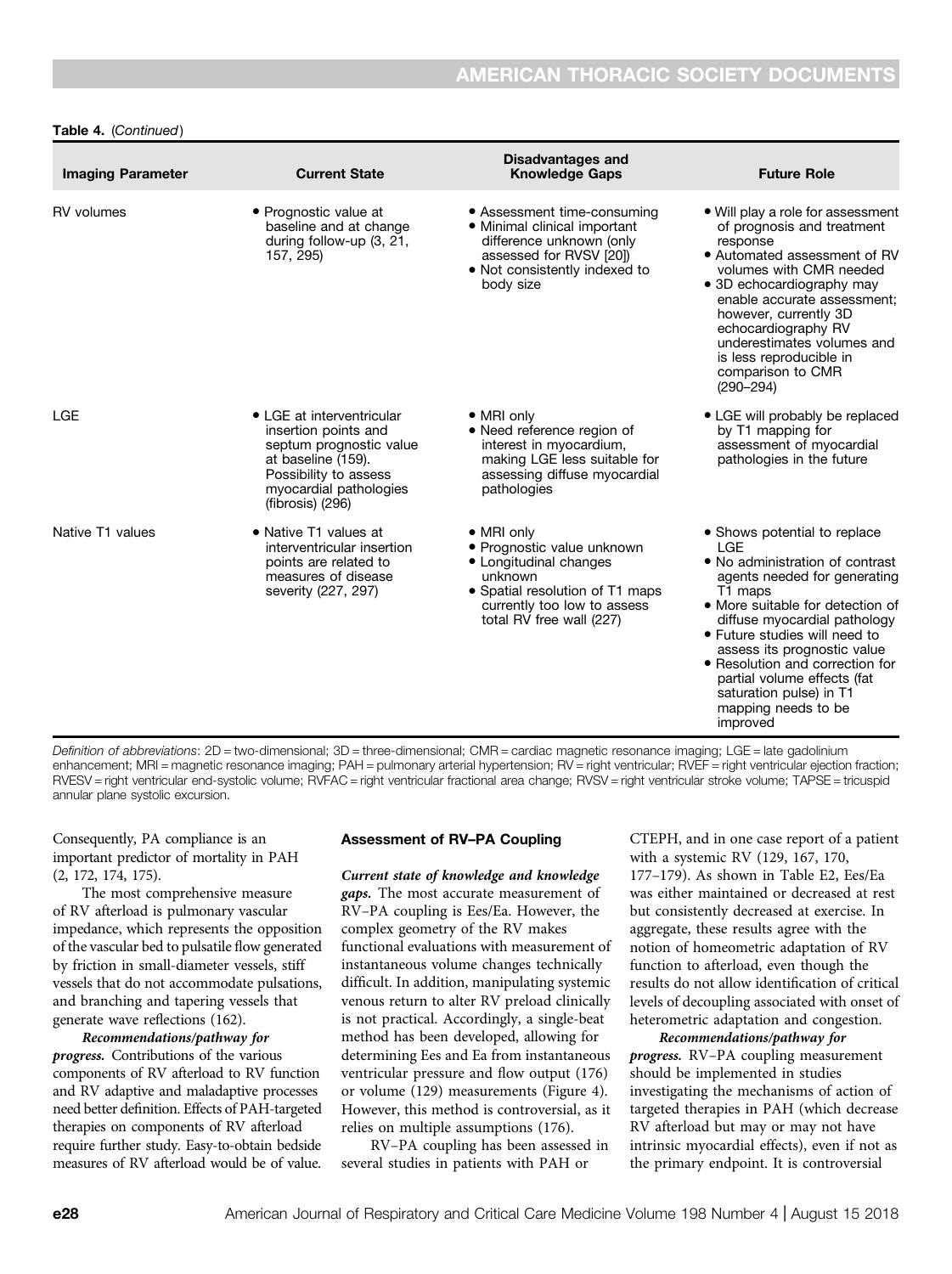# AMERICAN THORACIC SOCIETY DOCUMENTS



Figure 4. Methods used to estimate right ventricle–pulmonary artery (RV–PA) coupling and diastolic stiffness. In both  $(A)$  the volume method, and  $(B)$  the pressure method, arterial elastance (Ea) is calculated from the ratio of end-systolic pressure (ESP) to stroke volume (SV). End-systolic elastance (Ees) as an approximation of maximum elastance in the volume method is estimated by the ratio of ESP to end-systolic volume (ESV), which results in a simplified Ees/Ea of SV/ESV. In the pressure method, Pmax is estimated from the nonlinear extrapolation of the early systolic and diastolic portions of the RV pressure curve. Ees is the ratio of (Pmax - mPAP) divided by SV, which results in a simplified Ees/Ea of (Pmax/mPAP - 1). (C) The single-beat method calculates Ees as a straight line drawn from Pmax tangent to RV pressure–relative change in volume relationship. The approach relies on an estimate of Pmax determined from the extrapolation of early and late isovolumic portions of an RV pressure curve and synchronized absolute or relative volume measurements. Ees is then defined by a tangent from Pmax to the pressure–volume relationship, and Ea is defined by a line drawn from the Ees point to end-diastolic volume (EDV) (at zero pressure). (D) Diastolic stiffness (B) is calculated by fitting the nonlinear exponential  $P = \alpha(e^{V\beta} - 1)$  to pressure and volume measured at the beginning of diastole (BDP, ESV) and the end of diastole (EDP, EDV). Adapted by permission from Reference 184. BDP = beginning diastolic pressure; EDP = end-diastolic pressure; Evol = Ees estimated by the volume method; mPAP = mean pulmonary arterial pressure; Pmax = RV maximum pressure; sRVP = peak systolic RV pressure.

whether Ees/Ea can be measured on a single-beat pressure–volume loop versus a family of such loops generated by a manipulation of venous return. A study comparing these methods in patients with various types of PH is urgently needed. Simplified surrogate measurements of Ees/Ea, such as SV/ESP (156, 180) and (RV maximum pressure/mPAP  $- 1$ ) (181) (Figure 4), should be validated.

# Assessment of RV Diastolic Function

Current state of knowledge and knowledge gaps. Coupling of RV function to afterload has an inevitable diastolic component (2, 161, 182). Diastolic stiffness may be a predictor of outcomes in severe PH (183, 184). Please see the online supplement for a summary of RV diastolic function assessment.

RV diastolic function has not been specifically explored by imaging studies. Its description is generally limited to the isovolumic relaxation time, the ratio of trans-tricuspid flow E wave to tricuspid annulus tissue Doppler imaging tricuspid e', the deceleration of the E wave, estimated RV filling pressure from the inferior vena cava dimension and inspiratory collapse, and end-diastolic area or volume. However, these measurements have not been systematically confirmed with diastolic pressure–volume curves or, with the exception of occasional parameters (Table E1), been considered as prognostic markers.

Recommendations/pathway for progress. The relevance of RV diastolic elastance or its surrogate, the end-diastolic pressure–volume ratio, should be further assessed. Novel, noninvasive measurement techniques using echocardiographic or other imaging methods are needed.

### Assessment of RV–LV Interactions and Ventricular Interdependence

Current state of knowledge and knowledge gaps. RV function needs to be understood in the context of its direct and indirect interactions with LV function. Direct interaction, or ventricular interdependence, is defined as the forces that are transmitted from one ventricle to the other through the myocardium, perivalvular fibrous annulus, and pericardium, independent of neural, humoral, or circulatory effects (185). Diastolic ventricular interaction refers to the competition for space within the indistensible pericardium when the RV dilates. RHC and imaging studies demonstrated that in patients with severe PH, mPAP and LV peak filling rate are altered in proportion to decreased RVEF (186). Systolic interaction refers to positive interaction between RV and LV contractions. For example, aortic constriction and the subsequent increase in LV contraction markedly improve RV function in animals with PAB (187). Similarly, in electrically isolated ventricular preparations, LV contraction contributes significantly ( $\sim$ 30%) to both RV contraction and pulmonary flow (187). This is explained by a mechanical entrainment effect, but also by LV systolic function determining systemic blood pressure (an essential determinant of RV coronary perfusion). This is important because increased RV filling pressures and excessive decrease in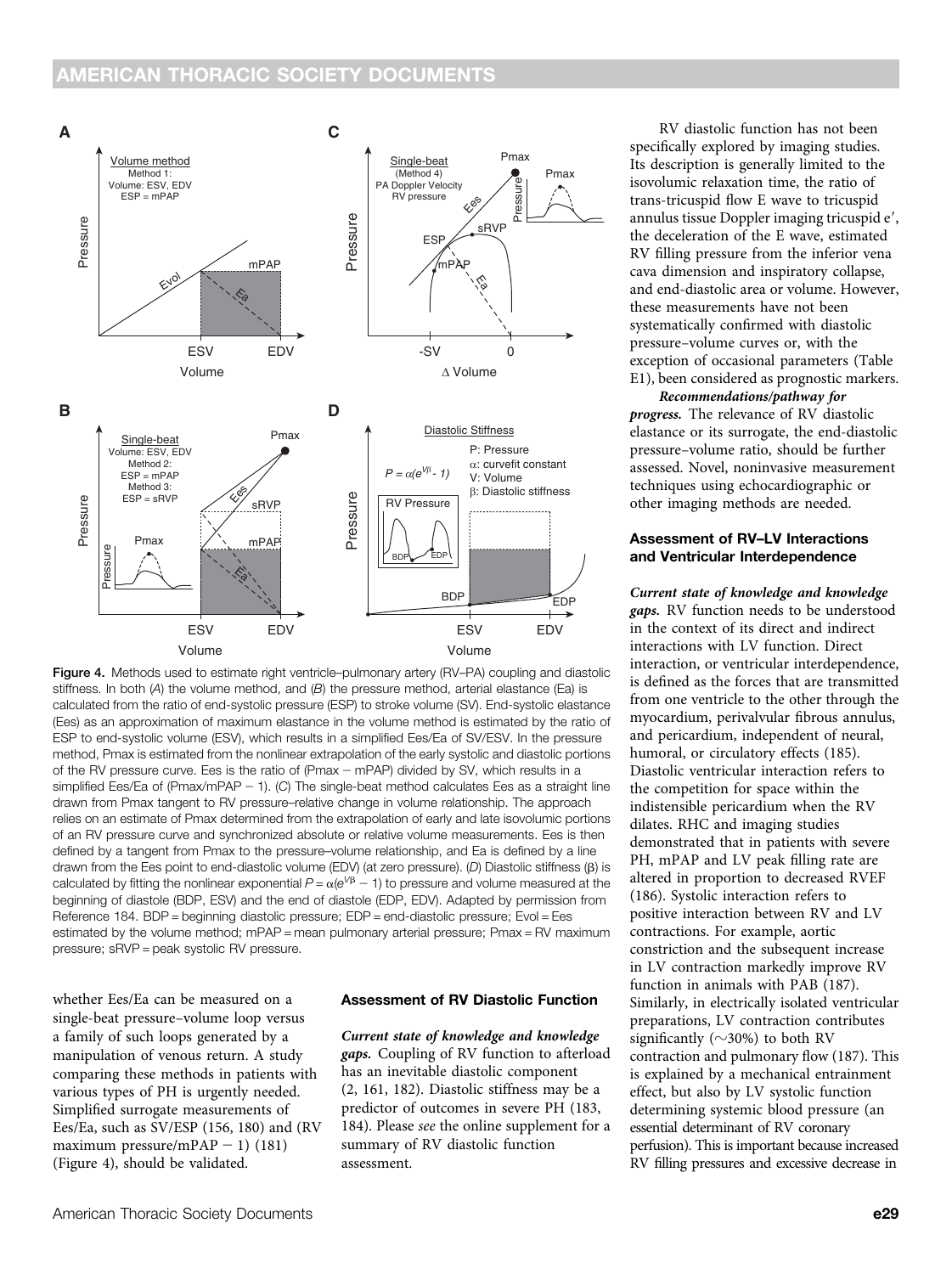blood pressure have been linked to RV ischemia and decreased contractility (188).

An additional cause of negative ventricular interaction is regional and interventricular asynchrony with postsystolic contraction or "shortening." This develops in parallel with increased PAP and contributes to altered RV systolic function and LV underfilling (189). RV regional asynchrony can be identified and quantified by echocardiography using twodimensional (2D) or 3D speckle tracking (149, 156) (see REGIONAL DIFFERENCES IN RV RESPONSES for further details). Electrophysiologically, this phenomenon is reflected by increased QRS width and prolonged duration of the monophasic action potential of RV myocytes secondary to downregulation of repolarizing potassium channels (72). Interestingly, this is amenable to metabolic therapies (72). Likewise, QTc duration increases in patients with PAH and serves as a prognostic indicator that appears to be related to RV mass (190). LV abnormalities in patients with RVF are not limited to functional changes. In fact, fibrotic and inflammatory changes in LVs from patients with PAH were recently reported (191).

Recommendations/pathway for progress. Further insight into the functional significance and clinical relevance of dyssynchrony and asynchrony is needed. Because interventricular interdependence evolves in both acute and chronic RVF, studies in relevant preclinical models are needed to determine the relative contribution of this pathogenic mechanism in those conditions. Mechanisms of structural, biochemical and molecular LV abnormalities in patients with RVF require further study.

#### Emerging and Alternative Approaches

Please see the online supplement for a detailed discussion of this topic.

Table 5 lists key knowledge gaps and solution approaches for topic domain 2.

# Topic Domain 3: Deciphering the Underlying Molecular and Pathogenic Mechanisms of RV Function and Failure

### Assessment of Hypertrophy and Angiogenesis

Rationale. Adaptive myocardial remodeling requires coordination of myocyte hypertrophy and angiogenesis to preserve

Table 5. Key Knowledge Gaps and Solution Approaches for Analyzing Advanced Right Ventricular Hemodynamic Parameters at Rest and in Response to Exercise

#### Key knowledge gaps

- What are the gold standard measurements of RV–arterial coupling (Ees/Ea) in various types and severities of PH? What is their relevance to functional state, exercise capacity, and outcomes?
- What is the natural history of RV-arterial uncoupling and RV dilatation/altered diastolic function and congestion?
- How can simplified pressure and volume methods to estimate RV–arterial coupling be validated?
- How can items on the currently growing list of echocardiographic and CMR measurements of systolic and diastolic dimensions and function be integrated and validated (e.g., what is the added value with respect to RHC)? Is there a need for scores?
- What are optimal\* measures of RV afterload (e.g.,  $W_{\text{TOT}}$ , Ea, PA compliance, Ca, Zc, low-frequency PVZ, imaging of proximal stiffness, RV wall tension)?
- <sup>d</sup> How can differences in definition, methodology (e.g., exercise, dobutamine) and relevance of RV contractile reserve measurements be resolved and harmonized?

#### Solution approaches/pathways forward

- <sup>d</sup> Perform further monocentric expert physiological and clinical studies on RV–arterial function adaptation to PH using gold standard invasive methodology in various clinical circumstances.
- Further definition of the best compromise between gold standard and simplified imaging methods.
- $\bullet$  Multicenter effort to investigate the hemodynamic, imaging, and CPET predictors of functional capacity and survival.
- Implement optimal invasive and noninvasive phenotyping measures of RV function in basic and human studies focusing on the biology of RVF.

Definition of abbreviations: Ca = capacitance; CMR = cardiac magnetic resonance imaging; CPET = cardiopulmonary exercise testing; CTEPH = chronic thromboembolic pulmonary hypertension; Ea = arterial elastance; Ees = end-systolic elastance; PA = pulmonary artery; PAH = pulmonary arterial hypertension; PH = pulmonary hypertension; PVZ = pulmonary vascular impedance; RHC = right heart catheterization; RV = right ventricular; RVF = right ventricular failure;  $W<sub>TOT</sub>$  = hydraulic power; Zc = characteristic impedance.

\*The group notes that one should not expect to find one optimal measure of RV afterload. Rather, one measure may be better for diagnosis, and another may be better for prognosis; one may be better for CTEPH and one for scleroderma-associated PAH; etc.

ventricular function. Myocyte hypertrophy associated with a disproportional number of capillaries and/or endothelial cell (EC) dysfunction may ultimately promote RVF. Regulation of angiogenesis is complex (reviewed in Reference 192) and involves molecular cross-talk between myocytes and ECs (193, 194). Insight regarding molecular mechanisms linking RV myocyte hypertrophy and angiogenesis is limited. Further investigation is likely to identify new paradigms and therapeutic strategies.

Current state of knowledge. In the LV, angiogenesis is necessary (195, 196) and sufficient (197, 198) for myocyte hypertrophy. The interplay between angiogenesis and myocyte hypertrophy is poorly defined in the RV, which has unique mechanisms to augment myocyte perfusion during increased myocardial demand (199). A detailed review of the topic was recently published (200). RV angiogenesis has been evaluated in animal models of PH, although most studies relied on counting capillary

profiles in 2D sections. Some authors believe that this approach may lead to underestimation of effective capillary length and surface area (201) and unintentional sampling bias (201, 202) that may lead to inconsistent findings, even within the same model (203–208). Analysis of 2D sections in PH models associated with RVF demonstrated reduced RV capillary density (65, 124, 207), potentially reflecting capillary rarefaction. In the rat monocrotaline model, early microvascular expansion was reversed as RVF ensued (209). These data, obtained from several laboratories and consistent with data reporting vascular rarefaction in LV hypertrophy, suggest that a combination of cardiomyocyte hypertrophy (causing increased demand) and capillary rarefaction leads to clinically relevant RV ischemia in PAH (210). However, a recent analysis of human RV tissue by a stereological approach noted an increase in total vascular length in PAH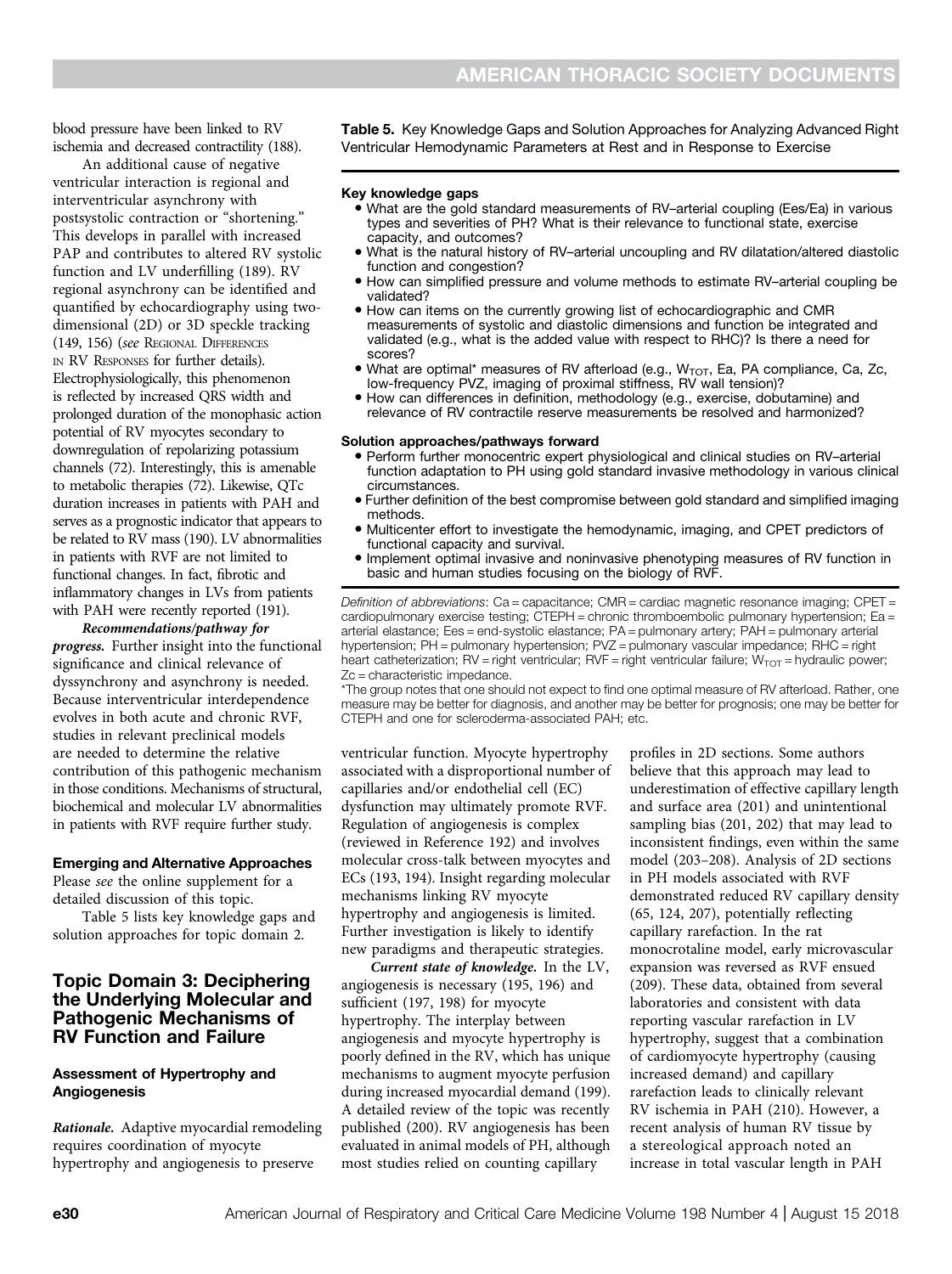RVs versus controls (211). Although the role of microvascular ischemia is still controversial, the role of macrovascular ischemia (reduced coronary perfusion pressure due to elevated RV end-diastolic pressure) is established (188).

Molecular regulators of RV angiogenesis and myocyte hypertrophy have received limited attention. In addition, whether molecular regulation is similar between the failing LV and RV is also incompletely understood. Animal models support potential roles for hypoxiainducible factor and vascular endothelial growth factor (65, 207, 209), although these pathways may be impaired in RVF (64, 119). Recent studies identified additional potential proangiogenic regulators in the LV (e.g., PlGF, NF- $\kappa$ B [nuclear factor- $\kappa$ B], extracellular ubiquitin, STAT3, Nrf2, and Ang-2/Tie-2) (197, 212–216), but these have not been studied in the RV. A potential regulatory role for the proangiogenic microRNA miR-126 in RV capillary rarefaction was recently shown (217). Although several angiostatic factors were recently identified as unique biomarkers in PAH (218, 219), their role in regulating RV angiogenesis has not been explored.

Current knowledge gaps. Pivotal questions are whether RV angiogenesis is necessary for adaptive myocardial remodeling and whether EC dysfunction, insufficient angiogenesis, and/or capillary rarefaction lead to maladaptive remodeling and RVF. The quantitative and temporal relationship between myocyte hypertrophy and angiogenesis required to preserve RV function in PH has not been established. Better understanding of the molecular regulators of RVH and angiogenesis is needed to develop studies designed to investigate whether hypertrophy and successful adaptation depend on angiogenesis. The potential role of angiostatic/antiangiogenic factors (217, 218, 220) in counteracting initial angiogenic responses is incompletely understood. The applicability of any single animal model to human RV angiogenesis and hypertrophy in PH is uncertain, and differences between models require further characterization. Angiogenesis data from patients with PAH are extremely limited, and current noninvasive imaging modalities lack sufficient resolution.

Recommendations/pathway for progress. Studies focused on RV myocyte hypertrophy and angiogenesis that use standardized, quantitative metrics avoid

unintentional sampling bias and produce physiologically relevant endpoints (stereological methods [221]) that will improve precision and significance of morphometric studies. Mechanistic studies, including both unbiased screens for angiogenic and angiostatic mediators and hypothesis-driven assessment of specific regulatory candidates during multiple stages of RV remodeling, will advance the field. Additional insight is likely to be gained by more advanced imaging techniques (micro–computed tomography, microsphere injection), although these will require comprehensive assessment of the entire RV or a rigorous, unbiased sampling strategy.

Table 6 lists several key recommendations for the study of molecular and pathogenic mechanisms of RV function, which are relevant for the study of RVH and angiogenesis but are also critical for the study of the other mechanisms listed in topic domain 3. RV vascularization should be measured in an unbiased fashion; however, there currently is no agreement on whether stereology is the only acceptable technique for this. At the very least, further studies are needed that compare stereological versus other techniques (e.g., two-photon confocal imaging with 3D reconstructions). We strongly recommend the inclusion of human samples for morphological studies,

Table 6. Key Knowledge Gaps and Solution Approaches for Deciphering the Underlying Molecular and Pathogenic Mechanisms of Right Ventricular Function and Failure

#### Key knowledge gaps

- $\bullet$  Is angiogenesis and/or capillary maintenance necessary to preserve RV function during remodeling, and does capillary rarefaction cause maladaptive RV remodeling?
- $\bullet$  Does myocardial fibrosis promote RVF, and can it be reversed?
- Are metabolic alterations necessary for transition from adaptive to maladaptive RV remodeling? If so, which changes are the most important ones in this process? Which alterations in myocardial metabolic pathways should be targeted therapeutically, and how?
- Are apoptosis and other forms of cellular death necessary for transition from adaptive to maladaptive RV remodeling?
- Are myocardial inflammation and oxidative stress causes or consequences of RVF?
- What is the role of circulating and resident progenitor cells in modulating RV hypertrophy, angiogenesis, fibrosis, metabolism, cell death, inflammation, oxidative stress, and contractile signaling?
- How do established and novel PAH therapies modulate RV hypertrophy, angiogenesis, fibrosis, metabolism, cell death, inflammation, oxidative stress, and contractile signaling?
- Are potential short-term detrimental effects on RV contractile function with neurohormonal modulators (e.g., b-adrenergic receptor antagonists) offset by long-term beneficial effects on other signaling pathways?

#### Solution approaches/pathways forward

- $\bullet$  More human studies focused on identifying mechanisms of RVF and facilitated through RV biopsy samples, tissue repositories, and development of advanced imaging techniques. In order to enhance scientific impact, human subjects need to be well phenotyped
- $\bullet$  Identification and validation of biomarkers of RV remodeling and dysfunction to facilitate human studies in PH-induced RV dysfunction
- Use of stereological methods in all morphometric analyses, including both human tissue and animal models
- More studies investigating the roles of sex and age as modifiers of RV function
- More studies investigating the roles of circulating and resident progenitor cells as modifiers of RV function
- Next-generation sequencing techniques in humans and animals to identify genetic contributors to RV adaptation and maladaptation
- Correlation of findings from cellular and animal studies with human phenotypes
- $\bullet$  Identification/clarification of important mechanistic differences between preclinical models of RV adaptation and RVF
- Expanded use of RV working heart models and in vitro analyses of diverse myocardial cell types to evaluate specific regulatory pathways

Definition of abbreviations: PAH = pulmonary arterial hypertension; PH = pulmonary hypertension; RV = right ventricular; RVF = right ventricular failure.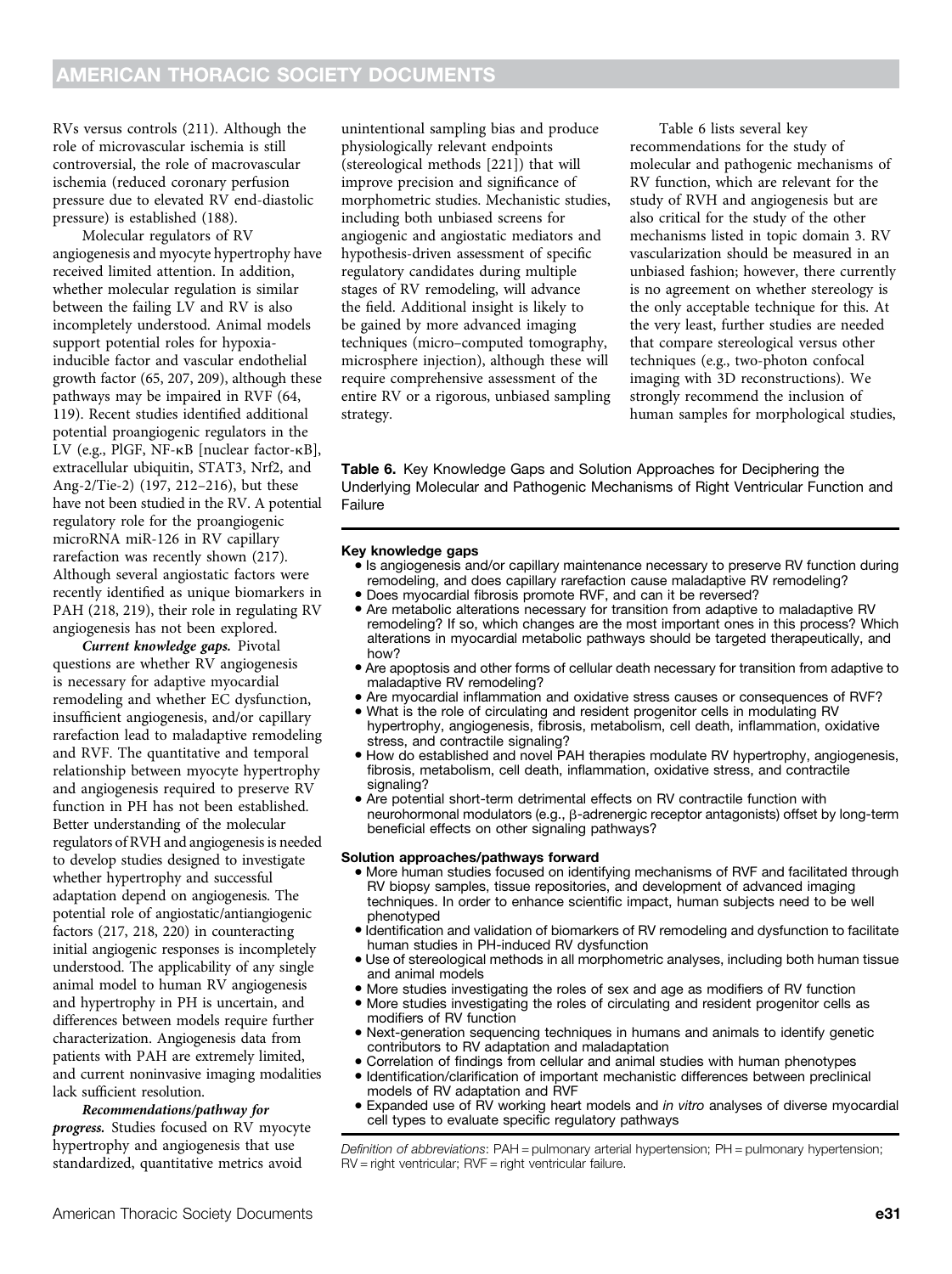which may be facilitated by the development of central tissue repositories. RV biopsy is safe in patients with RVH at the time of surgery (e.g., in pulmonary endarterectomy for group 4 PH [222]). We recommend that preclinical studies evaluate hypertrophy and angiogenesis in multiple models, including both male and female subjects. Studies of sex and age as modifiers of hypertrophy and angiogenesis should be pursued to better understand these relevant modulators of RV function (30, 36, 223). The potential role of progenitor cells as modifiers of RVH and angiogenesis (224) requires further study. Next-generation sequencing techniques in humans and animals may help identify genetic contributors to hypertrophy development and angiogenesis. Development and validation of noninvasive imaging techniques with adequate resolution to assess RV myocyte hypertrophy and angiogenesis should be a priority.

# Assessment of Fibrosis

Rationale. Fibrosis is a common end result of various pathogenic processes (2, 119), resulting in contractile dysfunction, diastolic dysfunction, and arrhythmias (2, 119). Cardiac fibrosis can be detected using CMR; patients with PAH with late gadolinium uptake (indicating fibrosis) have a poor prognosis (158). Strategies aimed at decreasing fibrosis may attenuate RVF.

Current state of knowledge. Major mediators of fibrosis include angiotensin, aldosterone, transforming growth factor- $\beta$ , and matrix metalloproteinases (119). In preclinical studies, fibrosis is typically quantified via histological methods (e.g., collagen staining with trichrome or picrosirius red). More indirect measures of fibrosis include hydroxyproline assays and measurements of collagen breakdown products in the urine. In clinical studies, the gold standard for fibrosis assessment is CMR with late gadolinium enhancement (225, 226). Native T1 mapping by magnetic resonance imaging (MRI) provides similar information without administration of gadolinium (227). A role for PET scans is emerging (e.g., with radiolabeled cyclic arginine-glycine-aspartic [RGD] peptides tracking  $\alpha$ -v  $\beta$ -3 integrin expression [228]).

Current knowledge gaps. The clinical relevance of RV fibrosis in PAH is uncertain. Although late gadolinium enhancement at septal hinge points on CMR (corresponding to areas of increased mechanical stress) predicts increased mortality, findings of fibrosis among autopsy series vary, and less is known about patients with early disease. No biomarkers of RV fibrosis currently exist. The role of fibrosis in mediating transition from adaptive to maladaptive RV remodeling is unclear. Uncertainty exists about the possible role of circulating progenitor cells and resident progenitor cells in mediating RV fibrosis. Conversely, a better understanding of mechanisms mediating regression of fibrosis is needed. It is unclear how representative animal models are of RV fibrosis, and differences between models are not sufficiently characterized. Finally, it is unknown if therapies targeting RV inflammation, angiogenesis, and bioenergetics (229) or PAH-directed therapy will reduce RV fibrosis.

Recommendations/pathway for progress. Noninvasive studies of RV fibrosis and assessment of RV biopsy specimens will improve understanding of the mechanisms and consequences of RV fibrosis in human RVF. The routine use of gadoliniumenhanced CMR (already part of the monitoring algorithm in many centers) should be considered as a potential gold standard for noninvasive detection and quantification of RV fibrosis. Identification and validation of potential biomarkers of RV fibrosis would move the field forward. The study of isolated fibroblasts from normal and diseased RVs would provide novel mechanistic insights in fibrosis progression and regression. It will be important to know whether disorders found in pulmonary vascular cells and RV cardiomyocytes are also detected in RV cardiac fibroblasts. In vitro studies of PH-RV fibroblasts should confirm that these cells retain their disease phenotype in cell culture. Table 6 lists further recommendations regarding the study of human samples, stereology, biomarkers, progenitor cells, consideration of sex and age, and use of next-generation sequencing techniques.

# Assessment of Cardiomyocyte Metabolism

Rationale. The normal adult RV relies primarily on primary FAO for ATP production (230). However, metabolic plasticity in the RV is seen at the time of birth and with disease states inducing RVH. RV myocytes engage in several maladaptive

forms of metabolism during hypertrophy, including uncoupled glycolysis, dysregulated FAO, and glutaminolysis (reviewed in Reference 229). Because these alterations contribute to cardiomyocyte dysfunction (69, 72, 122, 231, 232), further insight into mechanisms of metabolic dysregulation is likely to identify new paradigms and new targets for therapeutic intervention.

Current state of knowledge. RV myocardial energetics are implicated in the regulation of RV function in experimental and clinical PAH, and metabolic therapies are well validated in preclinical models (65, 69, 72, 122, 231, 232). Metabolic changes may be (in part) elicited by ischemia and potentially genetic and epigenetic alterations (69, 233, 234). Epigenetic changes may be mediated by histone deacetylation, methylation of CpG islands (promoter regions with a high frequency of C-phosphate-G nucleotides), and miRNAs. Fluorodeoxyglucose F 18–PET studies have shed light on metabolism in humans, suggesting PAH-associated RVH is associated with increased glucose uptake. There are early, conflicting data regarding changes in FAO in the PAH-RV (235–239). Clinical trials are currently evaluating whether correction of metabolic alterations, such as reducing FAO or enhancing glucose oxidation, attenuates RVF [\(Clinicaltrials.](http://Clinicaltrials.gov) [gov](http://Clinicaltrials.gov) identifiers NCT02102672 and NCT01083524).

Current knowledge gaps. Gaps exist in understanding the contribution of metabolic dysfunction to RVF, in particular the metabolic processes that drive transition from RV compensation to failure. Defining which metabolic changes are considered adaptive versus maladaptive will assist in testing metabolic therapies to prolong RV compensation and improve outcomes. Triggers of altered metabolism in the human RV, and whether correction of ischemia would reverse RV metabolic dysfunction, remain unknown. Moreover, it is unclear whether RV ECs or fibroblasts exhibit similar metabolic abnormalities to myocytes.

Recommendations/pathway for progress. Additional study of metabolic dysregulation in humans and human tissues is needed. Use of micropolarimetry would allow for direct measurement of metabolism in freshly isolated RV myocytes (reviewed in Reference 229). Such direct ex vivo studies, as well as use of in vivo confocal microscopy, would be important to avoid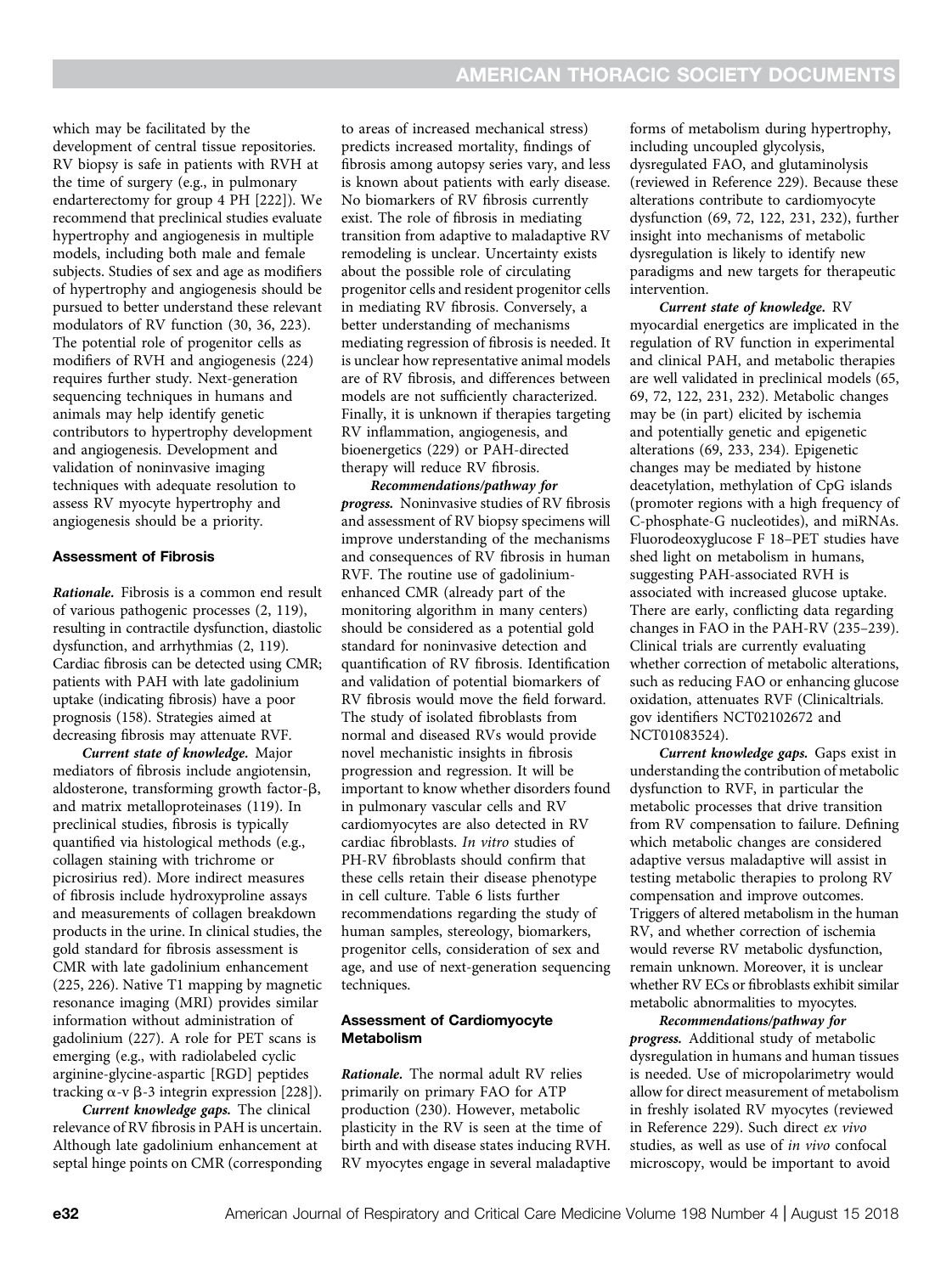pharmacological inference from in vivo experiments as a basis for defining changes in the RV in PH. Metabolic imaging, using PET with conventional and novel radiotracers and MR spectroscopy, holds promise to enhance understanding of the in vivo metabolic RV phenotypes and defining the transition from compensation to decompensation. In preclinical studies, use of Langendorff and working heart models allows more definitive attribution of metabolic therapies to changes in RV function. In vivo, the use of high-fidelity catheters to measure pressure–volume relationships can help establish effects of metabolic therapies on the RV (240). Metabolic studies in skeletal muscle may be highly relevant in patients with PAH, because several metabolic abnormalities are also evident peripherally (241–243). Human samples, stereology, biomarkers, progenitor cells, sex and age, and sequencing techniques should be considered as outlined in Table 6.

# Assessment of Cell Death

Rationale. Cardiomyocyte death is considered the common end result of various pathogenically relevant processes (e.g., ischemia, neurohormonal activation, inflammation, oxidative/nitrosative stress, mechanical stress, pressure overload) (2, 119). Consequences of cardiomyocyte death include fibrosis, contractile and diastolic dysfunction, and potentially arrhythmias (2, 119). Strategies aimed at decreasing cardiomyocyte death may prevent the transition from adaptive to maladaptive remodeling and may improve outcomes in RVF.

Current state of knowledge. The predominant type of cell death in the RV is considered to be apoptotic, affecting predominantly the cardiomyocyte (2, 119). Troponin levels are currently used for markers of myocyte damage and death (244). Apoptosis is assessed in animal studies by measuring abundance or activity of proapoptotic pathways (e.g., bax, caspase-3), terminal deoxynucleotidyl transferase dUTP nick-end labeling, and quantification of annexin V expression. In clinical studies, cell death is assessed indirectly via CMR or PET–computed tomography (using annexin-based probes) (225).

Current knowledge gaps. The role of cell death in RV cell types other than cardiomyocytes (e.g., cardiac ECs) remains unknown. Furthermore, the contribution of nonapoptotic types of cell death (e.g., autophagy, necroptosis [245–248]) is poorly defined. Uncertainty exists about the possible role of circulating progenitor cells and resident progenitor cells in modifying RV cell survival and death. The potential contributions of endoplasmic reticulum stress, mitophagy, as well as genetic and epigenetic contributors to RV cell death are unknown. Furthermore, the role of cell death in mediating transition from adaptive to maladaptive RV remodeling is unclear. Little is still known about the relevance of RV cell death in patients with PAH, as findings in autopsy series vary and are usually limited to patients with end-stage disease. It is unclear how representative animal models are of RV cell death, and differences between models have not been sufficiently characterized. Last, a better understanding of established and novel PAH therapies on RV cell death is needed.

Recommendations/pathway for progress. The role of cardiomyocyte or cardiac EC death as a driver from adaptive to maladaptive RV remodeling needs further study. In particular, more mechanistic studies in animal models and isolated RV cells focusing on initiators and modifiers of cell death of cardiomyocytes and other relevant cell types (e.g., cardiac ECs) and correlation of findings with human phenotypes will provide a better understanding of mechanisms of RV cell death. Studies of isolated cardiomyocytes and ECs (ideally from animal models of severe RVF and/or well-phenotyped human samples) would provide novel mechanistic insights in RV cell death initiation and progression. The contribution of endoplasmic reticulum stress, mitochondrial fusion and mitophagy (249), autophagy (245–247), and nonapoptotic types of cell death to RVF development requires further study. Identification and validation of cardiac troponins as markers of cardiomyocyte death (rather than damage) would move the field forward. Identification of novel targets and probes for apoptosis and cell death imaging will help study cell death in animals and in humans. Strategies and regulators listed in Table 6 also apply to the study of RV cell death.

# Assessment of Inflammation

Rationale. Inflammation is an integral contributor to the development of both acute and chronic RVF (2, 95, 119, 229, 250). Strategies aimed at decreasing RV inflammation may prevent or delay the progression from adaptive to maladaptive RV remodeling and result in improved outcomes. Monitoring RV inflammation may serve as a "biomarker" of RV function and/or treatment responses.

Current state of knowledge. Inflammation, among other processes, likely contributes to RV fibrosis and contractile dysfunction. Influx of inflammatory cells and expression of proinflammatory cytokines and adhesion molecules is observed rapidly (within 2 h) after onset of RVPO (96, 98, 250). For example, in animal models of PE, an influx of neutrophils and M1 macrophages is seen in the RV outflow tract within 18 hours (95, 98, 250). On the other hand, 6 weeks after acute RVPO, secretory M2 macrophages predominate, likely contributing to RV repair processes (95). In chronic RVPO, abundant expression of proinflammatory cytokines is noted (223), although the degree of inflammation appears to be less in chronic RVF than in RVF from acute RVPO (96).

Current knowledge gaps. Whether inflammation is a cause or a consequence of RVF is unknown. Initiators of RV inflammation (e.g., ischemia, apoptosis, impaired efferocytosis, mitochondrial dysfunction, oxidative stress), and potential links between inflammation and fibrosis, apoptosis, and metabolic dysfunction need to be identified. Similarly, it is unknown whether a certain degree of inflammation is beneficial for repair (and if so, how much). In LV failure, distinct macrophage populations have been linked to adaptive and maladaptive responses (251); it is unclear whether such a dual macrophage function also plays a role in RVF. Detailed investigation in human RVs (especially from patients not in end-stage disease) are lacking. Mechanisms mediating regression of inflammation, and whether this translates into clinical improvement, are poorly understood. Last, a better understanding of effects of established and novel PAH therapies as well as specific antiinflammatory strategies (e.g., ketorolac [250]) on acute and chronic RV inflammation is needed.

Recommendations/pathway for progress. Further characterization of inflammatory processes in the RV using biopsy (222) and novel imaging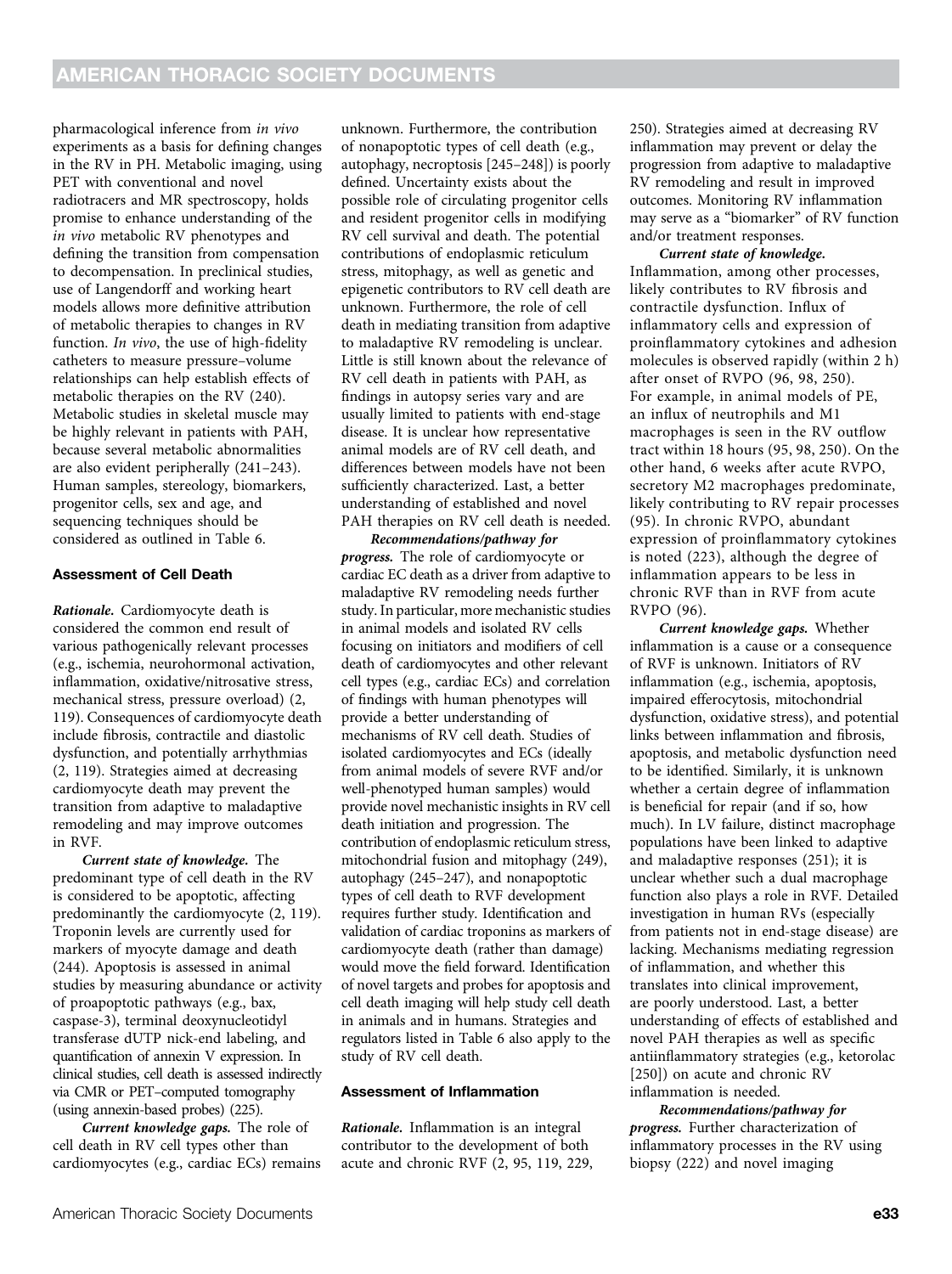approaches (225) targeting specific inflammatory mediators in various stages of RVF and in distinct PAH populations (e.g., idiopathic vs. sclerodermaassociated) would provide a better understanding of the role of inflammation in RVF. Preclinical mechanistic loss- or gain-of-function studies focused on individual cell types, mediators, and signaling pathways would provide a better understanding of the inflammatory contribution to RVF. Studying isolated cardiomyocytes and other relevant cell types (e.g., cardiac ECs and fibroblasts) will provide novel mechanistic insights into inflammatory signaling, especially if the proinflammatory environment of the failing RV can be recapitulated in vitro. Identification of mediators of inflammation development and regression and correlation of findings with human phenotypes will provide a better understanding of mechanisms of RV inflammation. Human samples, stereology, biomarkers, progenitor cells, sex and age, and sequencing techniques should be studied as outlined in Table 6.

### Assessment of Oxidative Stress

Rationale. Oxidative stress is a purported contributor to RV dysfunction, providing a strong rationale for studying the oxidant/antioxidant imbalance of the stressed myocardium in both acute and chronically failing RV tissue. Please see the online supplement for detailed discussion of this topic.

### Assessment of Contractile Signaling and Calcium Handling

Rationale. The RV in PAH is characterized by hypertrophy and both systolic and diastolic dysfunction (182). Perturbations in calcium handling have been implicated in all of these processes. A better understanding of calcium signaling in the failing RV may lead to novel diagnostic and/or therapeutic interventions.

Current state of knowledge. The RV in PAH exhibits changes in both the passive and active portions of the contractile apparatus. Sarcomere stiffening was identified in isolated RV cardiomyocytes (182). Both increased collagen accumulation and intrinsic stiffening of RV cardiomyocyte sarcomeres contribute

# Table 7. Research Priorities to Be Addressed in the Next 5 Years

- 1. Understand the mechanisms underlying adaptive vs. maladaptive RV adaptation to
- pulmonary vascular load, including role of fibrosis, angiogenesis, metabolic shifts 2. Develop a series of plasma and/or imaging biomarkers (by echocardiography and CMR) that could be used to accurately evaluate RV function, perfusion, and RV–PA coupling
- and as endpoints in clinical trials 3. Develop and validate or improve on current animal models of RV dysfunction in the setting of increased pulmonary vascular load
- 4. Develop therapies aimed at targeting RV myocardial contractility (e.g., calcium-sensitizing agents targeting sarcoplasmic reticulum and/or sarcomere function)

Definition of abbreviations: CMR = cardiac magnetic resonance imaging;  $PA =$  pulmonary artery;  $RV =$ right ventricular.

The list was generated by surveying working group members to identify their top five priorities. The most commonly mentioned topics and themes are included in the table.

to RV myocardial stiffness. In mild RVF, increased myofibril stiffness predominantly contributes to myocardial stiffening, whereas in severe RVF, both myofibril- and fibrosis (collagen) mediated stiffness contribute to increased RV myocardial stiffness (252). Sarcomere stiffening and RV diastolic dysfunction is caused by titin hypophosphorylation (182). In addition, there is dysfunction of active contractile regulator mechanisms. Downregulation of SERCA2a (sarcoplasmic reticulum  $Ca^{2+}-ATP$ ase 2a) appears to play a critical role in the pulmonary vasculature in PAH (253). Although less is known about calcium handling in RV myocytes, recent data from a pig pulmonary vein banding model demonstrated downregulation of SERCA2a and endoplasmic reticulum stress (88). In a recent study, intracellular calcium recycling appeared similar to normal LVs in patients with idiopathic PAH but was depressed in patients with scleroderma-PAH (167). A follow-up study using skinned cardiomyocytes obtained from RV biopsies revealed significant sarcomere dysfunction in patients in scleroderma-PAH (254). Apelin, a potent proangiogenic and procontractile peptide that exerts critical effects in the LV (255), may also be of importance in the RV (223, 256).

Current knowledge gaps. More insight is needed regarding mechanisms of calcium homeostasis in the RV myocyte. The occurrence, timing, and pathologic relevance of changes in SERCA2a during RVH in PAH is unknown. Although selective pulmonary SERCA2a gene transfer may offer benefit as a therapeutic intervention for the vascular bed in PAH

(253), it is unknown if cardiac-targeted SERCA2a therapy, an approach that was (so far, unsuccessfully) taken to treat patients with LV failure (257), would be beneficial for the RV. The role of mitochondrial calcium handling has not been assessed in RVF; this may be important, as the influx of calcium via the mitochondrial calcium uniporter is a major regulator of both cytosolic calcium and the intramitochondrial calcium stores, which regulate key enzymes in oxidative metabolism (258). Effects of neurohormonal modulators (e.g., inhibitors of the renin-angiotensin/aldosterone system) and  $\beta$ -adrenergic receptor antagonists on RV contractile function require further study. In particular, the effect of the latter is of great interest, because currently available studies yielded conflicting results of these drugs on clinical outcomes and RV function (259–263). RV inotropic agents may improve shortand/or long-term outcomes in acute and/or chronic PH, but their role (and potential for adverse events) is incompletely explored.

Recommendations/pathway for progress. More studies of the mitochondrial calcium uniporter and sarcoplasmic reticulum calcium handling system in preclinical models and humans are required. Studies of active and passive mechanisms that control RV diastolic and systolic function likely will identify new insights. In addition to addressing changes in fibrosis (which determines passive stiffness), more study of calcium pumps, gap junctions, and ion channels (which determine active stiffness) in RV myocytes is required. More studies focusing on the regulation of SERCA2a in RVF are needed. Acute and chronic effects of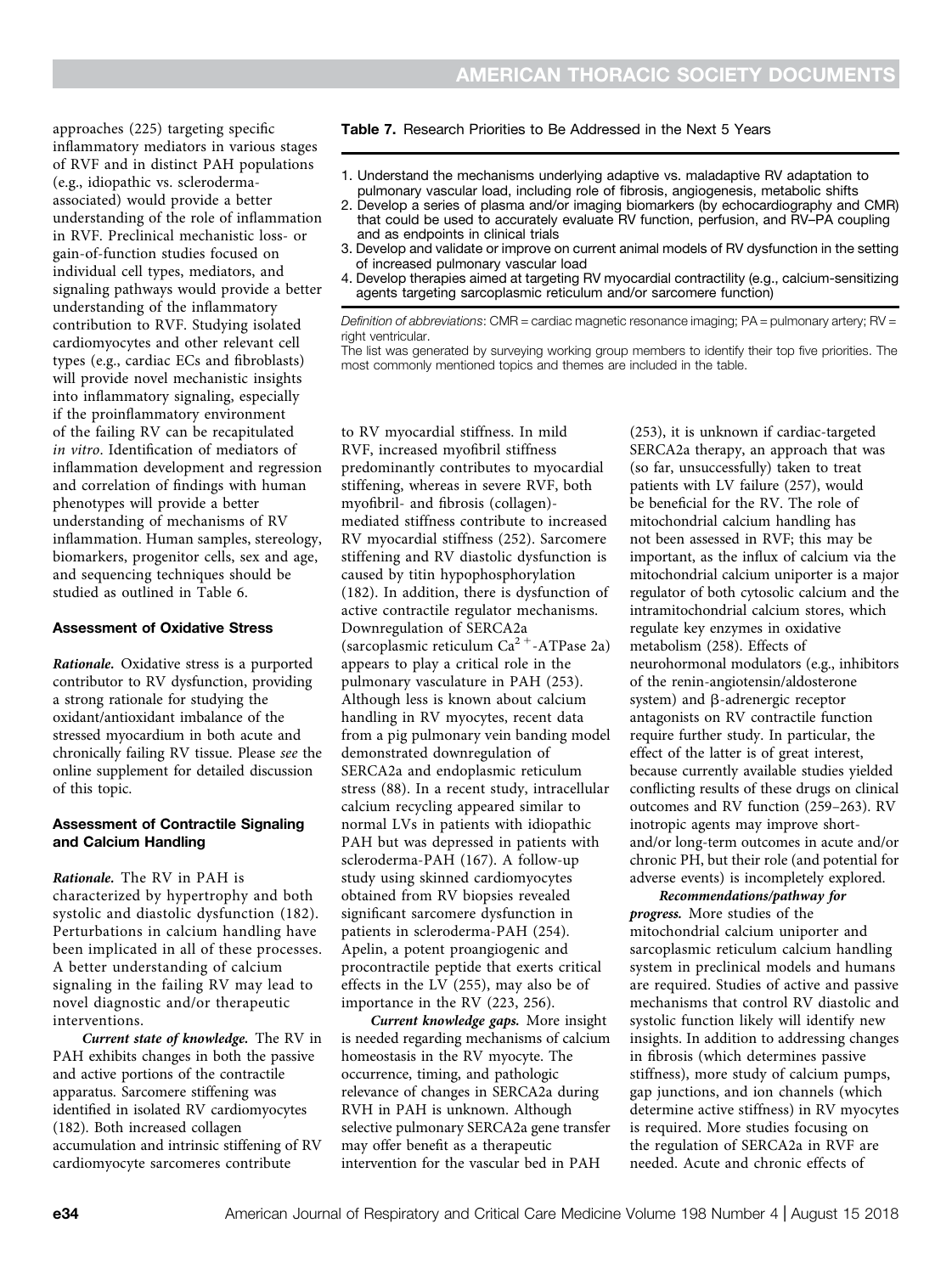renin-angiotensin/aldosterone system inhibitors and  $\beta$ -blockers on RV contractile function require further study. The role of therapies aimed at enhancing RV myocardial contractility (e.g., apelin and calcium-sensitizing agents) needs to be explored in preclinical and clinical studies. Studies in skinned RV cardiomyocytes may allow for deciphering mechanisms of RV dysfunction and guide targeted therapies. General recommendations from Table 6 also

pertain to the study of calcium and contractile signaling.

# **Conclusions**

This research statement delineates areas of established knowledge in the field of RVF, identifies and prioritizes the most pertinent research gaps (Table 7), and provides a prioritized pathway for addressing these preclinical and clinical questions. By combining basic, translational, and clinical approaches in an integrative and multidisciplinary manner, investigators will be able to further advance the state of knowledge, with the ultimate goal of developing RV-targeted therapies for patients with RVF of any etiology. Such therapies are anticipated to prevent or reverse the progression from adaptive to maladaptive RV remodeling.  $\blacksquare$ 

This official statement was prepared by an *ad hoc* subcommittee of the ATS Assembly on Pulmonary Circulation.

TIM LAHM, M.D. (Co-Chair)\* PAUL M. HASSOUN, M.D. (Co-Chair)\* STEPHEN L. ARCHER, M.D. HARM J. BOGAARD, M.D., PH.D. NAOMI C. CHESLER, PH.D. IVOR S. DOUGLAS, M.D.\* FRANCOIS HADDAD, M.D. ANNA R. HEMNES, M.D. STEVEN M. KAWUT, M.D. JEFFREY A. KLINE, M.D. TODD M. KOLB, M.D., PH.D. STEPHEN C. MATHAI, M.D., M.H.S. OLAF MERCIER, M.D., PH.D. EVANGELOS D. MICHELAKIS, M.D. ROBERT NAEIJE, M.D. RUBIN M. TUDER, M.D. COREY E. VENTETUOLO, M.D., M.S. ANTOINE VIEILLARD-BARON, M.D., PH.D. NORBERT F. VOELKEL, M.D. ANTON VONK-NOORDEGRAAF, M.D., PH.D. \*Steering committee member.

Author Disclosures: T.L. served as a speaker for Bayer; served as a consultant for Actelion and Gilead; received research support from Eli Lilly, Gilead, and Pfizer; and served on an advisory committee for Gilead. I.S.D. served on an advisory committee for Accelerate Diagnostics. A.R.H. served as a consultant for Bayer, Actelion, United Therapeutics, and GlaxoSmithKline; served on an advisory committee for Actelion and United Therapeutics; received research support from United Therapeutics; and provided expert testimony for Pfizer. S.M.K. received travel support from Actelion, Bayer, Gilead, Lung Biotech, Mallinckrodt, and United Therapeutics. J.A.K. received research support from Ikaria, Janssen, and Pfizer; has a patent pending on fibrinolysis technology; and served on a steering committee for a clinical trial with Janssen and Bayer. S.C.M. served as a consultant for Bayer, Actelion, and Gilead; served on an advisory committee for Actelion; and received personal fees from United

Therapeutics. E.D.M. served on an advisory committee for Medtelligence; and his institution served as a site for clinical trials for Bayer, Bellerophon, and United Therapeutics. C.E.V. served as a consultant for Acceleron, Bayer, United Therapeutics, and Maquet; received research support from Eiger, Actelion, and Pfizer; and served on an advisory committee for Actelion, Bayer, and United Therapeutics. A.V.-B. received travel support from GE Healthcare; and received grants and personal fees from GlaxoSmithKline. N.F.V. served as a consultant for Janssen and Actelion; and served on an advisory committee for Actelion. A.V.-N. served a speaker for Actelion and Merck Sharp & Dohme. P.M.H., S.L.A., H.J.B., N.C.C., F.H., T.M.K., O.M., R.N., and R.M.T. reported no relationships with relevant commercial interests.

Acknowledgment: The authors thank Dr. Myriam Amsallem for her contributions to Figure 2B. They also thank the American Thoracic Society staff for their help in organizing working group meetings and conference calls, and Dr. Kevin Wilson for his guidance and advice.

### References

- 1. Voelkel NF, Quaife RA, Leinwand LA, Barst RJ, McGoon MD, Meldrum DR, et al.; National Heart, Lung, and Blood Institute Working Group on Cellular and Molecular Mechanisms of Right Heart Failure. Right ventricular function and failure: report of a National Heart, Lung, and Blood Institute working group on cellular and molecular mechanisms of right heart failure. Circulation 2006;114:1883–1891.
- 2. Vonk-Noordegraaf A, Haddad F, Chin KM, Forfia PR, Kawut SM, Lumens J, et al. Right heart adaptation to pulmonary arterial hypertension: physiology and pathobiology. J Am Coll Cardiol 2013; 62:D22–D33.
- 3. van de Veerdonk MC, Kind T, Marcus JT, Mauritz GJ, Heymans MW, Bogaard HJ, et al. Progressive right ventricular dysfunction in patients with pulmonary arterial hypertension responding to therapy. J Am Coll Cardiol 2011;58:2511–2519.
- 4. Meyer P, Filippatos GS, Ahmed MI, Iskandrian AE, Bittner V, Perry GJ, et al. Effects of right ventricular ejection fraction on outcomes in chronic systolic heart failure. Circulation 2010;121:252–258.
- 5. Riedel M, Stanek V, Widimsky J, Prerovsky I. Longterm follow-up of patients with pulmonary thromboembolism: late prognosis and evolution of hemodynamic and respiratory data. Chest 1982;81: 151–158.
- 6. Mohammed SF, Hussain I, AbouEzzeddine OF, Takahama H, Kwon SH, Forfia P, et al. Right ventricular function in heart failure with preserved ejection fraction: a community-based study. Circulation 2014;130: 2310–2320.
- 7. Morrison DA, Adcock K, Collins CM, Goldman S, Caldwell JH, Schwarz MI. Right ventricular dysfunction and the exercise limitation of chronic obstructive pulmonary disease. J Am Coll Cardiol 1987;9:1219–1229.
- 8. Hyduk A, Croft JB, Ayala C, Zheng K, Zheng ZJ, Mensah GA. Pulmonary hypertension surveillance–United States, 1980-2002. MMWR Surveill Summ 2005;54:1–28.
- 9. Lloyd-Jones D, Adams RJ, Brown TM, Carnethon M, Dai S, De Simone G, et al.; WRITING GROUP MEMBERS; American Heart Association Statistics Committee and Stroke Statistics Subcommittee. Heart disease and stroke statistics–2010 update: a report from the American Heart Association. Circulation 2010;121:e46–e215.
- 10. Redfield MM, Jacobsen SJ, Burnett JC Jr, Mahoney DW, Bailey KR, Rodeheffer RJ. Burden of systolic and diastolic ventricular dysfunction in the community: appreciating the scope of the heart failure epidemic. JAMA 2003;289:194–202.
- 11. Erzurum S, Rounds SI, Stevens T, Aldred M, Aliotta J, Archer SL, et al. Strategic plan for lung vascular research: an NHLBI-ORDR workshop report. Am J Respir Crit Care Med 2010;182:1554–1562.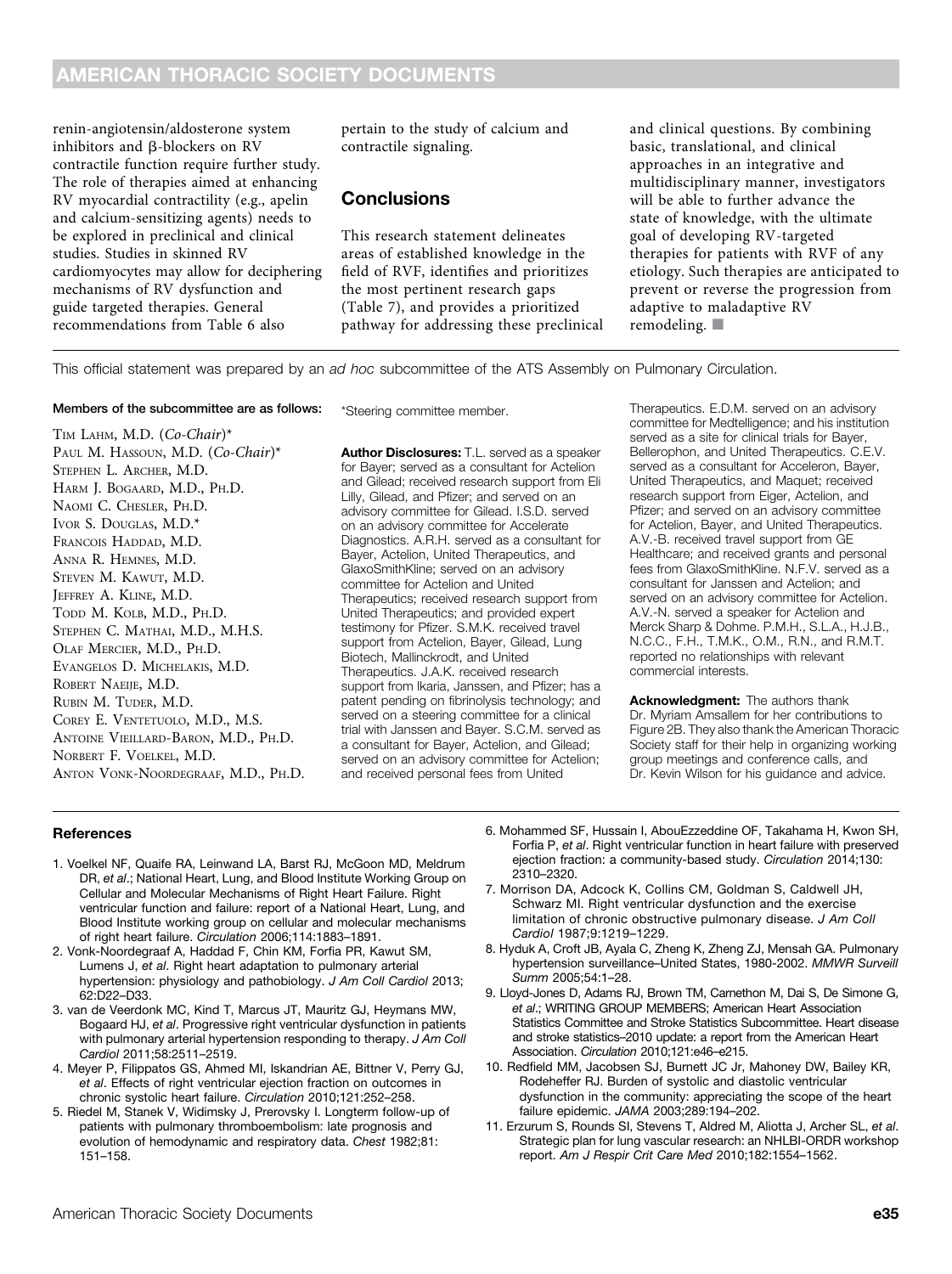- 12. Dweik RA, Rounds S, Erzurum SC, Archer S, Fagan K, Hassoun PM, et al.; ATS Committee on Pulmonary Hypertension Phenotypes. An official American Thoracic Society Statement: pulmonary hypertension phenotypes. Am J Respir Crit Care Med 2014;189:345–355.
- 13. Haddad F, Doyle R, Murphy DJ, Hunt SA. Right ventricular function in cardiovascular disease, part II: pathophysiology, clinical importance, and management of right ventricular failure. Circulation 2008;117: 1717–1731.
- 14. Haddad F, Hunt SA, Rosenthal DN, Murphy DJ. Right ventricular function in cardiovascular disease, part I: anatomy, physiology, aging, and functional assessment of the right ventricle. Circulation 2008;117:1436–1448.
- 15. Sandstede J, Lipke C, Beer M, Hofmann S, Pabst T, Kenn W, et al. Ageand gender-specific differences in left and right ventricular cardiac function and mass determined by cine magnetic resonance imaging. Eur Radiol 2000;10:438–442.
- 16. Grothues F, Moon JC, Bellenger NG, Smith GS, Klein HU, Pennell DJ. Interstudy reproducibility of right ventricular volumes, function, and mass with cardiovascular magnetic resonance. Am Heart J 2004; 147:218–223.
- 17. Beygui F, Furber A, Delépine S, Helft G, Metzger J-P, Geslin P, et al. Routine breath-hold gradient echo MRI-derived right ventricular mass, volumes and function: accuracy, reproducibility and coherence study. Int J Cardiovasc Imaging 2004;20:509–516.
- 18. Kawut SM, Barr RG, Lima JAC, Praestgaard A, Johnson WC, Chahal H, et al. Right ventricular structure is associated with the risk of heart failure and cardiovascular death: the Multi-Ethnic Study of Atherosclerosis (MESA)–right ventricle study. Circulation 2012;126: 1681–1688.
- 19. Jacobs W, van de Veerdonk MC, Trip P, de Man F, Heymans MW, Marcus JT, et al. The right ventricle explains sex differences in survival in idiopathic pulmonary arterial hypertension. Chest 2014; 145:1230–1236.
- 20. van Wolferen SA, van de Veerdonk MC, Mauritz G-J, Jacobs W, Marcus JT, Marques KMJ, et al. Clinically significant change in stroke volume in pulmonary hypertension. Chest 2011;139:1003–1009.
- 21. van Wolferen SA, Marcus JT, Boonstra A, Marques KM, Bronzwaer JG, Spreeuwenberg MD, et al. Prognostic value of right ventricular mass, volume, and function in idiopathic pulmonary arterial hypertension. Eur Heart J 2007;28:1250–1257.
- 22. Peacock AJ, Crawley S, McLure L, Blyth K, Vizza CD, Poscia R, et al. Changes in right ventricular function measured by cardiac magnetic resonance imaging in patients receiving pulmonary arterial hypertension-targeted therapy: the EURO-MR study. Circ Cardiovasc Imaging 2014;7:107–114.
- 23. Forfia PR, Fisher MR, Mathai SC, Housten-Harris T, Hemnes AR, Borlaug BA, et al. Tricuspid annular displacement predicts survival in pulmonary hypertension. Am J Respir Crit Care Med 2006;174: 1034–1041.
- 24. Sachdev A, Villarraga HR, Frantz RP, McGoon MD, Hsiao JF, Maalouf JF, et al. Right ventricular strain for prediction of survival in patients with pulmonary arterial hypertension. Chest 2011;139: 1299–1309.
- 25. Hardegree EL, Sachdev A, Villarraga HR, Frantz RP, McGoon MD, Kushwaha SS, et al. Role of serial quantitative assessment of right ventricular function by strain in pulmonary arterial hypertension. Am J Cardiol 2013;111:143–148.
- 26. Oikawa M, Kagaya Y, Otani H, Sakuma M, Demachi J, Suzuki J, et al. Increased [18F]fluorodeoxyglucose accumulation in right ventricular free wall in patients with pulmonary hypertension and the effect of epoprostenol. J Am Coll Cardiol 2005;45:1849–1855.
- 27. Can MM, Kaymaz C, Tanboga IH, Tokgoz HC, Canpolat N, Turkyilmaz E, et al. Increased right ventricular glucose metabolism in patients with pulmonary arterial hypertension. Clin Nucl Med 2011;36:743–748.
- 28. Kawut SM, Lima JAC, Barr RG, Chahal H, Jain A, Tandri H, et al. Sex and race differences in right ventricular structure and function: the multi-ethnic study of atherosclerosis-right ventricle study. Circulation 2011;123:2542–2551.
- 29. Ventetuolo CE, Barr RG, Bluemke DA, Jain A, Delaney JA, Hundley WG, et al. Selective serotonin reuptake inhibitor use is associated with right ventricular structure and function: the MESA-right ventricle study. PLoS One 2012;7:e30480.
- 30. Ventetuolo CE, Ouyang P, Bluemke DA, Tandri H, Barr RG, Bagiella E, et al. Sex hormones are associated with right ventricular structure and function: the MESA-right ventricle study. Am J Respir Crit Care Med 2011;183:659–667.
- 31. Aaron CP, Tandri H, Barr RG, Johnson WC, Bagiella E, Chahal H, et al. Physical activity and right ventricular structure and function: the MESA-Right Ventricle Study. Am J Respir Crit Care Med 2011;183: 396–404.
- 32. Foppa M, Arora G, Gona P, Ashrafi A, Salton CJ, Yeon SB, et al. Right ventricular volumes and systolic function by cardiac magnetic resonance and the impact of sex, age, and obesity in a longitudinally followed cohort free of pulmonary and cardiovascular disease: the Framingham Heart Study. Circ Cardiovasc Imaging 2016;9:e003810.
- 33. Hudsmith LE, Petersen SE, Francis JM, Robson MD, Neubauer S. Normal human left and right ventricular and left atrial dimensions using steady state free precession magnetic resonance imaging. J Cardiovasc Magn Reson 2005;7:775–782.
- 34. Maceira AM, Prasad SK, Khan M, Pennell DJ. Reference right ventricular systolic and diastolic function normalized to age, gender and body surface area from steady-state free precession cardiovascular magnetic resonance. Eur Heart J 2006;27: 2879–2888.
- 35. Alfakih K, Plein S, Thiele H, Jones T, Ridgway JP, Sivananthan MU. Normal human left and right ventricular dimensions for MRI as assessed by turbo gradient echo and steady-state free precession imaging sequences. J Magn Reson Imaging 2003;17:323–329.
- 36. Leary PJ, Kaufman JD, Barr RG, Bluemke DA, Curl CL, Hough CL, et al. Traffic-related air pollution and the right ventricle: the Multi-Ethnic Study of Atherosclerosis. Am J Respir Crit Care Med 2014;189: 1093–1100.
- 37. Talwar A, Garcia JGN, Tsai H, Moreno M, Lahm T, Zamanian RT, et al.; Pulmonary Circulation Assembly. Health disparities in patients with pulmonary arterial hypertension: a blueprint for action. An Official American Thoracic Society statement. Am J Respir Crit Care Med 2017;196:e32–e47.
- 38. Lewandowski AJ, Bradlow WM, Augustine D, Davis EF, Francis J, Singhal A, et al. Right ventricular systolic dysfunction in young adults born preterm. Circulation 2013;128:713–720.
- 39. Goss KN, Cucci AR, Fisher AJ, Albrecht M, Frump A, Tursunova R, et al. Neonatal hyperoxic lung injury favorably alters adult right ventricular remodeling response to chronic hypoxia exposure. Am J Physiol Lung Cell Mol Physiol 2015;308:L797–L806.
- 40. Goss KN, Kumari S, Tetri LH, Barton G, Braun RK, Hacker TA, et al. Postnatal hyperoxia exposure durably impairs right ventricular function and mitochondrial biogenesis. Am J Respir Cell Mol Biol 2017;56:609–619.
- 41. Fleming TR, DeMets DL. Surrogate end points in clinical trials: are we being misled? Ann Intern Med 1996;125:605–613.
- 42. Buyse M, Molenberghs G. Criteria for the validation of surrogate endpoints in randomized experiments. Biometrics 1998;54:1014–1029.
- 43. Freedman LS, Graubard BI, Schatzkin A. Statistical validation of intermediate endpoints for chronic diseases. Stat Med 1992;11: 167–178.
- 44. Ventetuolo CE, Gabler NB, Fritz JS, Smith KA, Palevsky HI, Klinger JR, et al. Are hemodynamics surrogate end points in pulmonary arterial hypertension? Circulation 2014;130:768–775.
- 45. Gabler NB, French B, Strom BL, Palevsky HI, Taichman DB, Kawut SM, et al. Validation of 6-minute walk distance as a surrogate end point in pulmonary arterial hypertension trials. Circulation 2012;126:349–356.
- 46. Savarese G, Musella F, D'Amore C, Losco T, Marciano C, Gargiulo P, et al. Haemodynamics, exercise capacity and clinical events in pulmonary arterial hypertension. Eur Respir J 2013;42:414–424.
- 47. Savarese G, Paolillo S, Costanzo P, D'Amore C, Cecere M, Losco T, et al. Do changes of 6-minute walk distance predict clinical events in patients with pulmonary arterial hypertension? A meta-analysis of 22 randomized trials. J Am Coll Cardiol 2012;60:1192–1201.
- 48. Ventetuolo CE, Kawut SM. What's the (end) point? Eur Respir J 2015; 45:853–854.
- 49. Fritz JS, Blair C, Oudiz RJ, Dufton C, Olschewski H, Despain D, et al. Baseline and follow-up 6-min walk distance and brain natriuretic peptide predict 2-year mortality in pulmonary arterial hypertension. Chest 2013;143:315–323.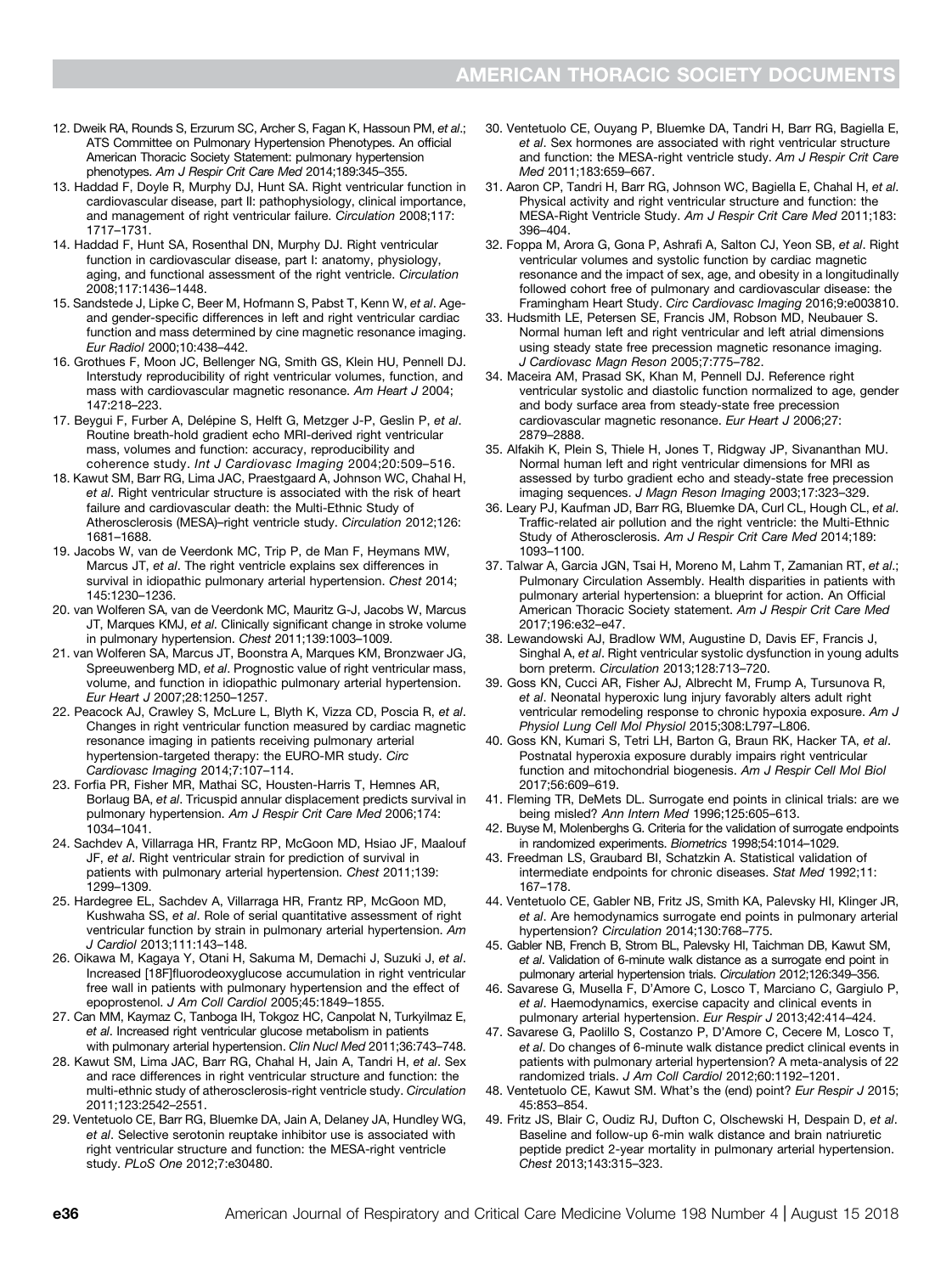- 50. Vélez-Martínez M, Ayers C, Mishkin JD, Bartolome SB, García CK, Torres F, et al. Association of cardiac troponin I with disease severity and outcomes in patients with pulmonary hypertension. Am J Cardiol 2013;111:1812–1817.
- 51. Leary PJ, Kurtz CE, Hough CL, Waiss MP, Ralph DD, Sheehan FH. Three-dimensional analysis of right ventricular shape and function in pulmonary hypertension. Pulm Circ 2012;2:34–40.
- 52. Ohyama Y, Ambale-Venkatesh B, Chamera E, Shehata ML, Corona-Villalobos CP, Zimmerman SL, et al. Comparison of strain measurement from multimodality tissue tracking with strainencoding MRI and harmonic phase MRI in pulmonary hypertension. Int J Cardiol 2015;182:342–348.
- 53. Wilkins MR, Paul GA, Strange JW, Tunariu N, Gin-Sing W, Banya WA, et al. Sildenafil versus Endothelin Receptor Antagonist for Pulmonary Hypertension (SERAPH) study. Am J Respir Crit Care Med 2005;171: 1292–1297.
- 54. Chin KM, Kingman M, de Lemos JA, Warner JJ, Reimold S, Peshock R, et al. Changes in right ventricular structure and function assessed using cardiac magnetic resonance imaging in bosentan-treated patients with pulmonary arterial hypertension. Am J Cardiol 2008; 101:1669–1672.
- 55. Wilkins MR, Ali O, Bradlow W, Wharton J, Taegtmeyer A, Rhodes CJ, et al.; Simvastatin Pulmonary Hypertension Trial (SiPHT) Study Group. Simvastatin as a treatment for pulmonary hypertension trial. Am J Respir Crit Care Med 2010;181:1106–1113.
- 56. Hassoun PM, Zamanian RT, Damico R, Lechtzin N, Khair R, Kolb TM, et al. Ambrisentan and tadalafil up-front combination therapy in scleroderma-associated pulmonary arterial hypertension. Am J Respir Crit Care Med 2015;192:1102–1110.
- 57. Mercurio V, Mukherjee M, Tedford RJ, Zamanian RT, Khair RM, Sato T, et al. Improvement in right ventricular strain with ambrisentan and tadalafil upfront therapy in scleroderma-associated pulmonary arterial hypertension. Am J Respir Crit Care Med 2018;197:388–391
- 58. Gan CT, Holverda S, Marcus JT, Paulus WJ, Marques KM, Bronzwaer JG, et al. Right ventricular diastolic dysfunction and the acute effects of sildenafil in pulmonary hypertension patients. Chest 2007;132: 11–17.
- 59. Rich S. The effects of vasodilators in pulmonary hypertension: pulmonary vascular or peripheral vascular? Circ Heart Fail 2009;2: 145–150.
- 60. Addetia K, Bhave NM, Tabit CE, Gomberg-Maitland M, Freed BH, Dill KE, et al. Sample size and cost analysis for pulmonary arterial hypertension drug trials using various imaging modalities to assess right ventricular size and function end points. Circ Cardiovasc Imaging 2014;7:115–124.
- 61. Galiè N, Barberà JA, Frost AE, Ghofrani HA, Hoeper MM, McLaughlin VV, et al.; AMBITION Investigators. Initial use of ambrisentan plus tadalafil in pulmonary arterial hypertension. N Engl J Med 2015;373: 834–844.
- 62. Pulido T, Adzerikho I, Channick RN, Delcroix M, Galiè N, Ghofrani HA, et al.; SERAPHIN Investigators. Macitentan and morbidity and mortality in pulmonary arterial hypertension. N Engl J Med 2013;369: 809–818.
- 63. Maarman G, Lecour S, Butrous G, Thienemann F, Sliwa K. A comprehensive review: the evolution of animal models in pulmonary hypertension research; are we there yet? Pulm Circ 2013;3:739–756.
- 64. Stenmark KR, Meyrick B, Galie N, Mooi WJ, McMurtry IF. Animal models of pulmonary arterial hypertension: the hope for etiological discovery and pharmacological cure. Am J Physiol Lung Cell Mol Physiol 2009;297:L1013–L1032.
- 65. Bogaard HJ, Natarajan R, Henderson SC, Long CS, Kraskauskas D, Smithson L, et al. Chronic pulmonary artery pressure elevation is insufficient to explain right heart failure. Circulation 2009;120: 1951–1960.
- 66. Kerbaul F, Brimioulle S, Rondelet B, Dewachter C, Hubloue I, Naeije R. How prostacyclin improves cardiac output in right heart failure in conjunction with pulmonary hypertension. Am J Respir Crit Care Med 2007;175:846–850.
- 67. Bruns DR, Brown RD, Stenmark KR, Buttrick PM, Walker LA. Mitochondrial integrity in a neonatal bovine model of right ventricular dysfunction. Am J Physiol Lung Cell Mol Physiol 2015;308:L158–L167.
- 68. Kitahori K, He H, Kawata M, Cowan DB, Friehs I, Del Nido PJ, et al. Development of left ventricular diastolic dysfunction with preservation of ejection fraction during progression of infant right ventricular hypertrophy. Circ Heart Fail 2009;2:599–607.
- 69. Hemnes AR, Brittain EL, Trammell AW, Fessel JP, Austin ED, Penner N, et al. Evidence for right ventricular lipotoxicity in heritable pulmonary arterial hypertension. Am J Respir Crit Care Med 2014; 189:325–334.
- 70. Bonnet S, Provencher S, Guignabert C, Perros F, Boucherat O, Schermuly RT, et al. Translating research into improved patient care in pulmonary arterial hypertension. Am J Respir Crit Care Med 2017; 195:583–595.
- 71. Nagendran J, Sutendra G, Paterson I, Champion HC, Webster L, Chiu B, et al. Endothelin axis is upregulated in human and rat right ventricular hypertrophy. Circ Res 2013;112:347–354.
- 72. Piao L, Fang YH, Cadete VJ, Wietholt C, Urboniene D, Toth PT, et al. The inhibition of pyruvate dehydrogenase kinase improves impaired cardiac function and electrical remodeling in two models of right ventricular hypertrophy: resuscitating the hibernating right ventricle. J Mol Med (Berl) 2010;88:47–60.
- 73. Neto-Neves EM, Frump AL, Vayl A, Kline JA, Lahm T. Isolated heart model demonstrates evidence of contractile and diastolic dysfunction in right ventricles from rats with sugen/hypoxia-induced pulmonary hypertension. Physiol Rep 2017;5:e13438.
- 74. Strange G, Playford D, Stewart S, Deague JA, Nelson H, Kent A, et al. Pulmonary hypertension: prevalence and mortality in the Armadale echocardiography cohort. Heart 2012;98:1805–1811.
- 75. Vachiéry JL, Adir Y, Barberà JA, Champion H, Coghlan JG, Cottin V, et al. Pulmonary hypertension due to left heart diseases. J Am Coll Cardiol 2013;62:D100–D108.
- 76. Seeger W, Adir Y, Barberà JA, Champion H, Coghlan JG, Cottin V, et al. Pulmonary hypertension in chronic lung diseases. J Am Coll Cardiol 2013;62:D109–D116.
- 77. Walker LA, Walker JS, Glazier A, Brown DR, Stenmark KR, Buttrick PM. Biochemical and myofilament responses of the right ventricle to severe pulmonary hypertension. Am J Physiol Heart Circ Physiol 2011;301:H832–H840.
- 78. Bogaard HJ, Vonk Noordegraaf A, Voelkel NF. Right heart failure in chronic lung diseases and pulmonary arterial hypertension. In: Crawford MH, DiMarco JP, Paulus WJ, editors. Cardiology, 3rd ed. St. Louis: Elsevier; 2009. pp. 1159–1169.
- 79. Weissmann N, Lobo B, Pichl A, Parajuli N, Seimetz M, Puig-Pey R, et al. Stimulation of soluble guanylate cyclase prevents cigarette smokeinduced pulmonary hypertension and emphysema. Am J Respir Crit Care Med 2014;189:1359–1373.
- 80. Kasahara Y, Tuder RM, Taraseviciene-Stewart L, Le Cras TD, Abman S, Hirth PK, et al. Inhibition of VEGF receptors causes lung cell apoptosis and emphysema. J Clin Invest 2000;106: 1311–1319.
- 81. Taraseviciene-Stewart L, Kasahara Y, Alger L, Hirth P, Mc Mahon G, Waltenberger J, et al. Inhibition of the VEGF receptor 2 combined with chronic hypoxia causes cell death-dependent pulmonary endothelial cell proliferation and severe pulmonary hypertension. FASEB J 2001;15:427–438.
- 82. Bryant AJ, Carrick RP, McConaha ME, Jones BR, Shay SD, Moore CS, et al. Endothelial HIF signaling regulates pulmonary fibrosisassociated pulmonary hypertension. Am J Physiol Lung Cell Mol Physiol 2016;310:L249–L262.
- 83. Farkas L, Farkas D, Ask K, Möller A, Gauldie J, Margetts P, et al. VEGF ameliorates pulmonary hypertension through inhibition of endothelial apoptosis in experimental lung fibrosis in rats. J Clin Invest 2009;119: 1298–1311.
- 84. Milano G, Raucci A, Scopece A, Daniele R, Guerrini U, Sironi L, et al. Doxorubicin and trastuzumab regimen induces biventricular failure in mice. J Am Soc Echocardiogr 2014;27:568–579.
- 85. Santamore WP, Lynch PR, Heckman JL, Bove AA, Meier GD. Left ventricular effects on right ventricular developed pressure. J Appl Physiol 1976;41:925–930.
- 86. Toldo S, Bogaard HJ, Van Tassell BW, Mezzaroma E, Seropian IM, Robati R, et al. Right ventricular dysfunction following acute myocardial infarction in the absence of pulmonary hypertension in the mouse. PLoS One 2011;6:e18102.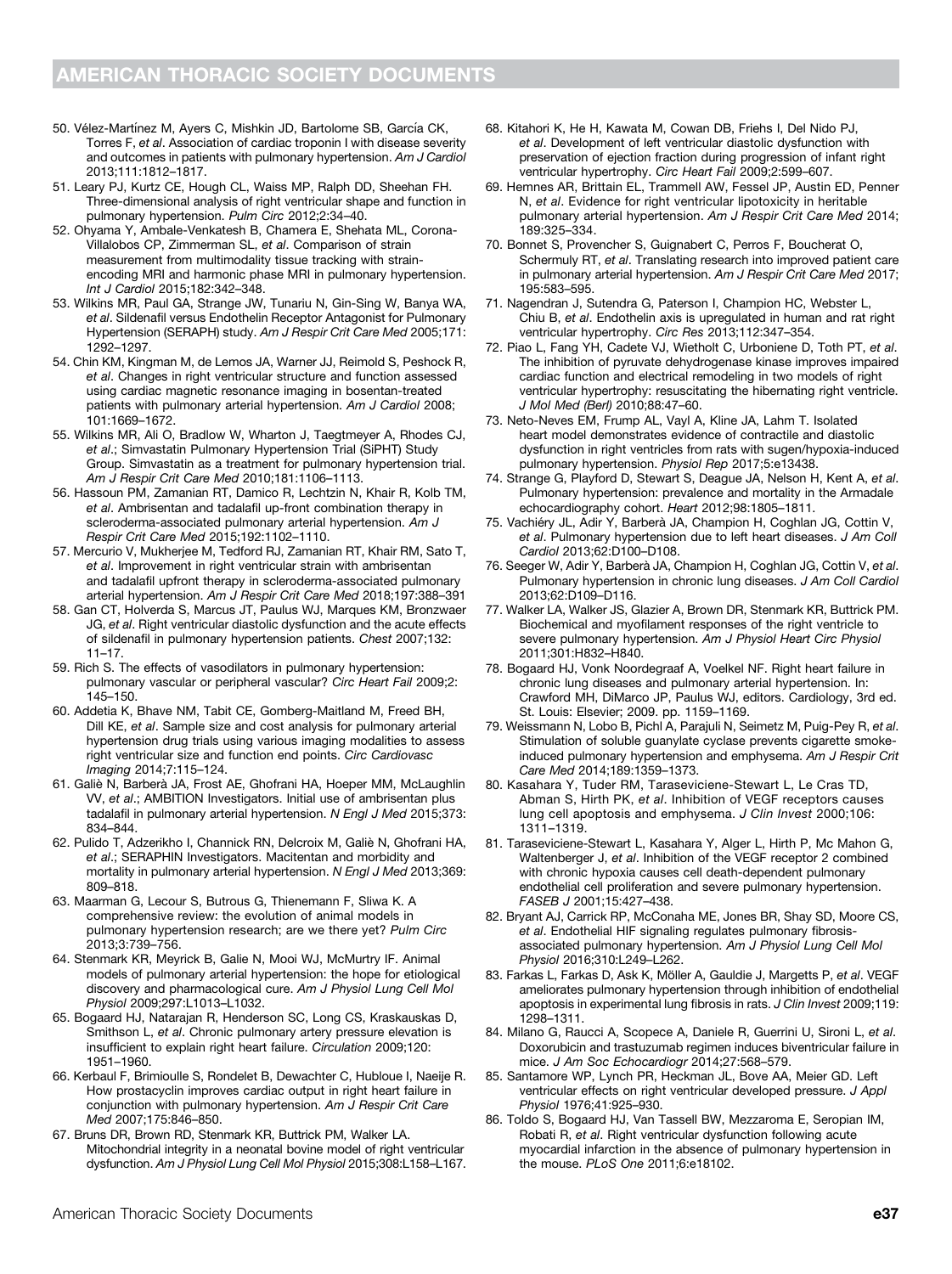- 87. Chen Y, Guo H, Xu D, Xu X, Wang H, Hu X, et al. Left ventricular failure produces profound lung remodeling and pulmonary hypertension in mice: heart failure causes severe lung disease. Hypertension 2012; 59:1170–1178.
- 88. Aguero J, Ishikawa K, Hadri L, Santos-Gallego C, Fish K, Hammoudi N, et al. Characterization of right ventricular remodeling and failure in a chronic pulmonary hypertension model. Am J Physiol Heart Circ Physiol 2014;307:H1204–H1215.
- 89. Lai YC, Tabima DM, Dube JJ, Hughan KS, Vanderpool RR, Goncharov DA, et al. SIRT3-AMP-activated protein kinase activation by nitrite and metformin improves hyperglycemia and normalizes pulmonary hypertension associated with heart failure with preserved ejection fraction. Circulation 2016;133:717–731.
- 90. Meng Q, Lai YC, Kelly NJ, Bueno M, Baust JJ, Bachman TN, et al. Development of a mouse model of metabolic syndrome, pulmonary hypertension, and heart failure with preserved ejection fraction. Am J Respir Cell Mol Biol 2017;56:497–505.
- 91. Smulders YM. Pathophysiology and treatment of haemodynamic instability in acute pulmonary embolism: the pivotal role of pulmonary vasoconstriction. Cardiovasc Res 2000;48:23–33.
- 92. Gold FL, Bache RJ. Transmural right ventricular blood flow during acute pulmonary artery hypertension in the sedated dog: evidence for subendocardial ischemia despite residual vasodilator reserve. Circ Res 1982;51:196–204.
- 93. Sharma GV, Sasahara AA. Regional and transmural myocardial blood flow studies in experimental pulmonary embolism. Prog Cardiovasc Dis 1974;17:191–198.
- 94. Lahm T, McCaslin CA, Wozniak TC, Ghumman W, Fadl YY, Obeidat OS, et al. Medical and surgical treatment of acute right ventricular failure. J Am Coll Cardiol 2010;56:1435–1446.
- 95. Watts JA, Gellar MA, Obraztsova M, Kline JA, Zagorski J. Role of inflammation in right ventricular damage and repair following experimental pulmonary embolism in rats. Int J Exp Pathol 2008;89: 389–399.
- 96. Watts JA, Marchick MR, Kline JA. Right ventricular heart failure from pulmonary embolism: key distinctions from chronic pulmonary hypertension. J Card Fail 2010;16:250-259.
- 97. Iwadate K, Tanno K, Doi M, Takatori T, Ito Y. Two cases of right ventricular ischemic injury due to massive pulmonary embolism. Forensic Sci Int 2001;116:189–195.
- 98. Watts JA, Zagorski J, Gellar MA, Stevinson BG, Kline JA. Cardiac inflammation contributes to right ventricular dysfunction following experimental pulmonary embolism in rats. J Mol Cell Cardiol 2006; 41:296–307.
- 99. Zagorski J, Obraztsova M, Gellar MA, Kline JA, Watts JA. Transcriptional changes in right ventricular tissues are enriched in the outflow tract compared with the apex during chronic pulmonary embolism in rats. Physiol Genomics 2009;39:61–71.
- 100. Zagorski J, Gellar MA, Obraztsova M, Kline JA, Watts JA. Inhibition of CINC-1 decreases right ventricular damage caused by experimental pulmonary embolism in rats. J Immunol 2007;179: 7820–7826.
- 101. Iwadate K, Doi M, Tanno K, Katsumura S, Ito H, Sato K, et al. Right ventricular damage due to pulmonary embolism: examination of the number of infiltrating macrophages. Forensic Sci Int 2003;134: 147–153.
- 102. Sullivan DM, Watts JA, Kline JA. Biventricular cardiac dysfunction after acute massive pulmonary embolism in the rat. J Appl Physiol (1985) 2001;90:1648–1656.
- 103. Gurudevan SV, Malouf PJ, Auger WR, Waltman TJ, Madani M, Raisinghani AB, et al. Abnormal left ventricular diastolic filling in chronic thromboembolic pulmonary hypertension: true diastolic dysfunction or left ventricular underfilling? J Am Coll Cardiol 2007; 49:1334–1339.
- 104. Amà R, Leather HA, Segers P, Vandermeersch E, Wouters PF. Acute pulmonary hypertension causes depression of left ventricular contractility and relaxation. Eur J Anaesthesiol 2006;23:824–831.
- 105. Pengo V, Lensing AW, Prins MH, Marchiori A, Davidson BL, Tiozzo F, et al.; Thromboembolic Pulmonary Hypertension Study Group. Incidence of chronic thromboembolic pulmonary hypertension after pulmonary embolism. N Engl J Med 2004; 350:2257–2264.
- 106. Mekontso Dessap A, Boissier F, Charron C, Bégot E, Repessé X, Legras A, et al. Acute cor pulmonale during protective ventilation for acute respiratory distress syndrome: prevalence, predictors, and clinical impact. Intensive Care Med 2016;42:862–870.
- 107. Vieillard-Baron A, Matthay M, Teboul JL, Bein T, Schultz M, Magder S, et al. Experts' opinion on management of hemodynamics in ARDS patients: focus on the effects of mechanical ventilation. Intensive Care Med 2016;42:739–749.
- 108. Guérin C, Reignier J, Richard JC, Beuret P, Gacouin A, Boulain T, et al.; PROSEVA Study Group. Prone positioning in severe acute respiratory distress syndrome. N Engl J Med 2013;368:2159–2168.
- 109. Vieillard-Baron A, Charron C, Caille V, Belliard G, Page B, Jardin F. Prone positioning unloads the right ventricle in severe ARDS. Chest 2007;132:1440–1446.
- 110. Sista AK, Goldhaber SZ, Vedantham S, Kline JA, Kuo WT, Kahn SR, et al. Research priorities in submassive pulmonary embolism: proceedings from a multidisciplinary research consensus panel. J Vasc Interv Radiol 2016;27:787–794.
- 111. Piao L, Fang YH, Parikh KS, Ryan JJ, D'Souza KM, Theccanat T, et al. GRK2-mediated inhibition of adrenergic and dopaminergic signaling in right ventricular hypertrophy: therapeutic implications in pulmonary hypertension. Circulation 2012;126:2859–2869.
- 112. Campo A, Mathai SC, Le Pavec J, Zaiman AL, Hummers LK, Boyce D, et al. Outcomes of hospitalisation for right heart failure in pulmonary arterial hypertension. Eur Respir J 2011;38:359–367.
- 113. Neto-Neves EM, Brown MB, Zaretskaia MV, Rezania S, Goodwill AG, McCarthy BP, et al. Chronic embolic pulmonary hypertension caused by pulmonary embolism and vascular endothelial growth factor inhibition. Am J Pathol 2017;187:700–712.
- 114. Noly PE, Guihaire J, Coblence M, Dorfmüller P, Fadel E, Mercier O. Chronic thromboembolic pulmonary hypertension and assessment of right ventricular function in the piglet. J Vis Exp 2015;105:e53133.
- 115. Guihaire J, Haddad F, Noly PE, Boulate D, Decante B, Dartevelle P, et al. Right ventricular reserve in a piglet model of chronic pulmonary hypertension. Eur Respir J 2015;45:709–717.
- 116. Mekontso Dessap A, Voiriot G, Zhou T, Marcos E, Dudek SM, Jacobson JR, et al. Conflicting physiological and genomic cardiopulmonary effects of recruitment maneuvers in murine acute lung injury. Am J Respir Cell Mol Biol 2012;46:541–550.
- 117. van de Veerdonk MC, Bogaard HJ, Voelkel NF. The right ventricle and pulmonary hypertension. Heart Fail Rev 2016;21:259–271.
- 118. Ryan JJ, Archer SL. The right ventricle in pulmonary arterial hypertension: disorders of metabolism, angiogenesis and adrenergic signaling in right ventricular failure. Circ Res 2014;115: 176–188.
- 119. Bogaard HJ, Abe K, Vonk Noordegraaf A, Voelkel NF. The right ventricle under pressure: cellular and molecular mechanisms of right-heart failure in pulmonary hypertension. Chest 2009;135:794–804.
- 120. Drake JI, Bogaard HJ, Mizuno S, Clifton B, Xie B, Gao Y, et al. Molecular signature of a right heart failure program in chronic severe pulmonary hypertension. Am J Respir Cell Mol Biol 2011;45: 1239–1247.
- 121. Vogel-Claussen J, Skrok J, Shehata ML, Singh S, Sibley CT, Boyce DM, et al. Right and left ventricular myocardial perfusion reserves correlate with right ventricular function and pulmonary hemodynamics in patients with pulmonary arterial hypertension. Radiology 2011;258:119–127.
- 122. Fang YH, Piao L, Hong Z, Toth PT, Marsboom G, Bache-Wiig P, et al. Therapeutic inhibition of fatty acid oxidation in right ventricular hypertrophy: exploiting Randle's cycle. J Mol Med (Berl) 2012;90:31-43.
- 123. Piao L, Sidhu VK, Fang YH, Ryan JJ, Parikh KS, Hong Z, et al. FOXO1 mediated upregulation of pyruvate dehydrogenase kinase-4 (PDK4) decreases glucose oxidation and impairs right ventricular function in pulmonary hypertension: therapeutic benefits of dichloroacetate. J Mol Med (Berl) 2013;91:333–346.
- 124. Piao L, Fang YH, Parikh K, Ryan JJ, Toth PT, Archer SL. Cardiac glutaminolysis: a maladaptive cancer metabolism pathway in the right ventricle in pulmonary hypertension. J Mol Med (Berl) 2013;91: 1185–1197.
- 125. Helms CC, Marvel M, Zhao W, Stahle M, Vest R, Kato GJ, et al. Mechanisms of hemolysis-associated platelet activation. J Thromb Haemost 2013;11:2148–2154.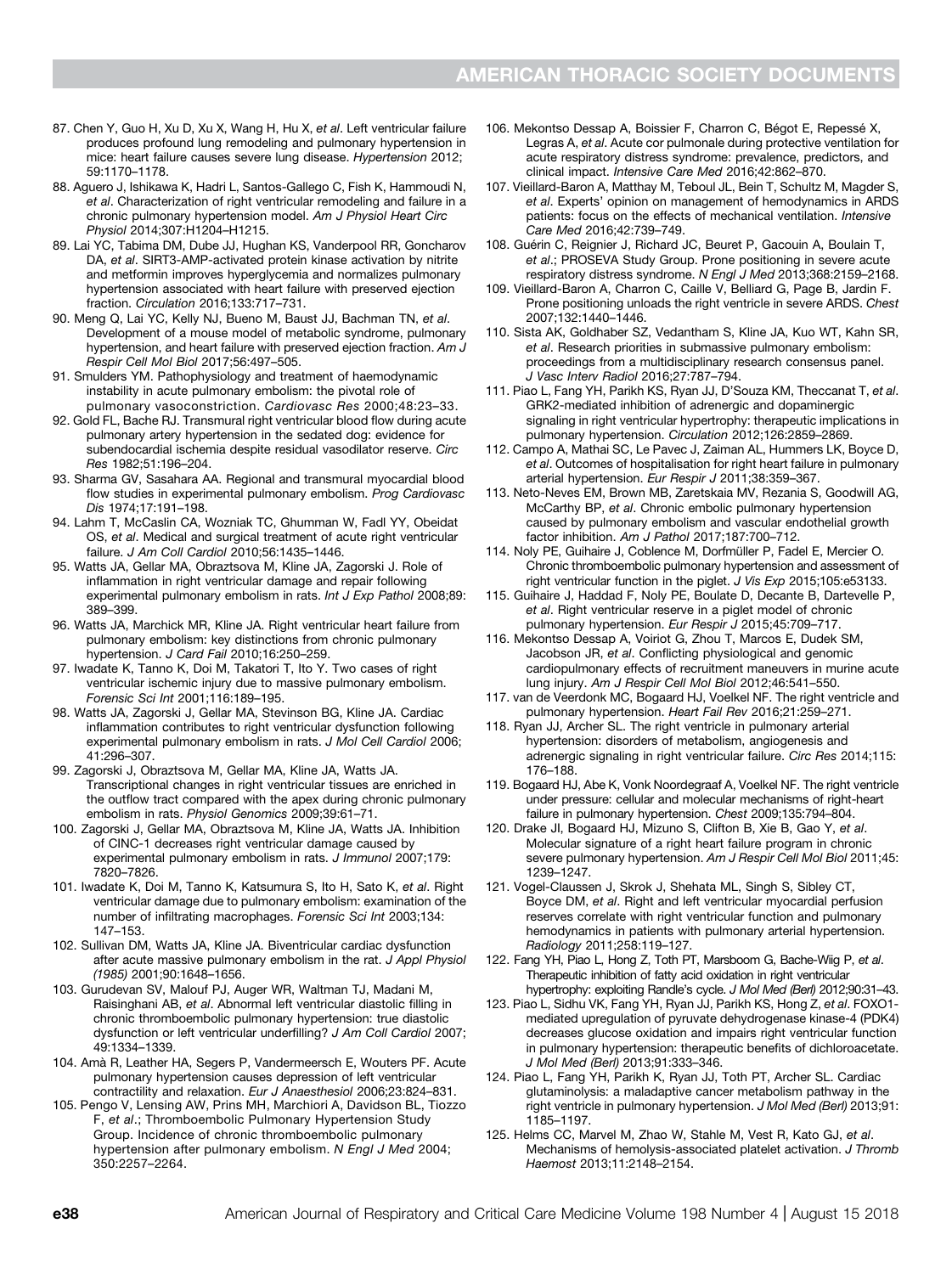- 126. Kline JA, Marchick MR, Hogg MM. Reduction in plasma haptoglobin in humans with acute pulmonary embolism causing tricuspid regurgitation. J Thromb Haemost 2009;7:1597–1599.
- 127. Insenser M, Montes-Nieto R, Martínez-García MA, Durán EF, Santiuste C, Gómez V, et al. Identification of reduced circulating haptoglobin concentration as a biomarker of the severity of pulmonary embolism: a nontargeted proteomic study. PLoS One 2014;9:e100902.
- 128. Vonk Noordegraaf A, Westerhof BE, Westerhof N. The relationship between the right ventricle and its load in pulmonary hypertension. J Am Coll Cardiol 2017;69:236–243.
- 129. Swift AJ, Capener D, Johns C, Hamilton N, Rothman A, Elliot C, et al. Magnetic resonance imaging in the prognostic evaluation of patients with pulmonary arterial hypertension. Am J Respir Crit Care Med 2017;196:228–239.
- 130. Haddad F, Spruijt OA, Denault AY, Mercier O, Brunner N, Furman D, et al. Right heart score for predicting outcome in idiopathic, familial, or drug- and toxin-associated pulmonary arterial hypertension. JACC Cardiovasc Imaging 2015;8:627–638.
- 131. Fuster V, Steele PM, Edwards WD, Gersh BJ, McGoon MD, Frye RL. Primary pulmonary hypertension: natural history and the importance of thrombosis. Circulation 1984;70:580–587.
- 132. D'Alonzo GE, Barst RJ, Ayres SM, Bergofsky EH, Brundage BH, Detre KM, et al. Survival in patients with primary pulmonary hypertension: results from a national prospective registry. Ann Intern Med 1991; 115:343–349.
- 133. Sandoval J, Bauerle O, Palomar A, Gómez A, Martínez-Guerra ML, Beltrán M, et al. Survival in primary pulmonary hypertension: validation of a prognostic equation. Circulation 1994;89:1733–1744.
- 134. McLaughlin VV, Shillington A, Rich S. Survival in primary pulmonary hypertension: the impact of epoprostenol therapy. Circulation 2002; 106:1477–1482.
- 135. Humbert M, Sitbon O, Chaouat A, Bertocchi M, Habib G, Gressin V, et al. Survival in patients with idiopathic, familial, and anorexigenassociated pulmonary arterial hypertension in the modern management era. Circulation 2010;122:156–163.
- 136. Benza RL, Miller DP, Gomberg-Maitland M, Frantz RP, Foreman AJ, Coffey CS, et al. Predicting survival in pulmonary arterial hypertension: insights from the Registry to Evaluate Early and Long-Term Pulmonary Arterial Hypertension Disease Management (REVEAL). Circulation 2010;122:164–172.
- 137. Sitbon O, Humbert M, Nunes H, Parent F, Garcia G, Hervé P, et al. Long-term intravenous epoprostenol infusion in primary pulmonary hypertension: prognostic factors and survival. J Am Coll Cardiol 2002;40:780–788.
- 138. Eysmann SB, Palevsky HI, Reichek N, Hackney K, Douglas PS. Two-dimensional and Doppler-echocardiographic and cardiac catheterization correlates of survival in primary pulmonary hypertension. Circulation 1989;80:353–360.
- 139. Raymond RJ, Hinderliter AL, Willis PW, Ralph D, Caldwell EJ, Williams W, et al. Echocardiographic predictors of adverse outcomes in primary pulmonary hypertension. J Am Coll Cardiol 2002;39: 1214–1219.
- 140. Brierre G, Blot-Souletie N, Degano B, Têtu L, Bongard V, Carrié D. New echocardiographic prognostic factors for mortality in pulmonary arterial hypertension. Eur J Echocardiogr 2010;11:516–522.
- 141. Fine NM, Chen L, Bastiansen PM, Frantz RP, Pellikka PA, Oh JK, et al. Outcome prediction by quantitative right ventricular function assessment in 575 subjects evaluated for pulmonary hypertension. Circ Cardiovasc Imaging 2013;6:711–721.
- 142. Bustamante-Labarta M, Perrone S, De La Fuente RL, Stutzbach P, De La Hoz RP, Torino A, et al. Right atrial size and tricuspid regurgitation severity predict mortality or transplantation in primary pulmonary hypertension. J Am Soc Echocardiogr 2002;15:1160–1164.
- 143. Ghio S, Klersy C, Magrini G, D'Armini AM, Scelsi L, Raineri C, et al. Prognostic relevance of the echocardiographic assessment of right ventricular function in patients with idiopathic pulmonary arterial hypertension. Int J Cardiol 2010;140:272-278.
- 144. Ghio S, Pazzano AS, Klersy C, Scelsi L, Raineri C, Camporotondo R, et al. Clinical and prognostic relevance of echocardiographic evaluation of right ventricular geometry in patients with idiopathic pulmonary arterial hypertension. Am J Cardiol 2011;107:628–632.
- 145. Utsunomiya H, Nakatani S, Nishihira M, Kanzaki H, Kyotani S, Nakanishi N, et al. Value of estimated right ventricular filling pressure in predicting cardiac events in chronic pulmonary arterial hypertension. J Am Soc Echocardiogr 2009;22:1368–1374.
- 146. Ameloot K, Palmers PJ, Vande Bruaene A, Gerits A, Budts W, Voigt JU, et al. Clinical value of echocardiographic Doppler-derived right ventricular dp/dt in patients with pulmonary arterial hypertension. Eur Heart J Cardiovasc Imaging 2014;15:1411–1419.
- 147. Ernande L, Cottin V, Leroux PY, Girerd N, Huez S, Mulliez A, et al. Right isovolumic contraction velocity predicts survival in pulmonary hypertension. J Am Soc Echocardiogr 2013;26:297–306.
- 148. Haeck ML, Scherptong RW, Marsan NA, Holman ER, Schalij MJ, Bax JJ, et al. Prognostic value of right ventricular longitudinal peak systolic strain in patients with pulmonary hypertension. Circ Cardiovasc Imaging 2012;5:628–636.
- 149. Smith BC, Dobson G, Dawson D, Charalampopoulos A, Grapsa J, Nihoyannopoulos P. Three-dimensional speckle tracking of the right ventricle: toward optimal quantification of right ventricular dysfunction in pulmonary hypertension. J Am Coll Cardiol 2014;64: 41–51.
- 150. Badagliacca R, Poscia R, Pezzuto B, Papa S, Gambardella C, Francone M, et al. Right ventricular dyssynchrony in idiopathic pulmonary arterial hypertension: determinants and impact on pump function. J Heart Lung Transplant 2015;34:381–389.
- 151. Tei C, Dujardin KS, Hodge DO, Bailey KR, McGoon MD, Tajik AJ, et al. Doppler echocardiographic index for assessment of global right ventricular function. J Am Soc Echocardiogr 1996;9:838–847.
- 152. Yeo TC, Dujardin KS, Tei C, Mahoney DW, McGoon MD, Seward JB. Value of a Doppler-derived index combining systolic and diastolic time intervals in predicting outcome in primary pulmonary hypertension. Am J Cardiol 1998;81:1157–1161.
- 153. Grünig E, Tiede H, Enyimayew EO, Ehlken N, Seyfarth HJ, Bossone E, et al. Assessment and prognostic relevance of right ventricular contractile reserve in patients with severe pulmonary hypertension. Circulation 2013;128:2005–2015.
- 154. Moledina S, Pandya B, Bartsota M, Mortensen KH, McMillan M, Quyam S, et al. Prognostic significance of cardiac magnetic resonance imaging in children with pulmonary hypertension. Circ Cardiovasc Imaging 2013;6:407–414.
- 155. Yamada Y, Okuda S, Kataoka M, Tanimoto A, Tamura Y, Abe T, et al. Prognostic value of cardiac magnetic resonance imaging for idiopathic pulmonary arterial hypertension before initiating intravenous prostacyclin therapy. Circ J 2012;76:1737–1743.
- 156. Brewis MJ, Bellofiore A, Vanderpool RR, Chesler NC, Johnson MK, Naeije R, et al. Imaging right ventricular function to predict outcome in pulmonary arterial hypertension. Int J Cardiol 2016; 218:206–211.
- 157. Swift AJ, Rajaram S, Campbell MJ, Hurdman J, Thomas S, Capener D, et al. Prognostic value of cardiovascular magnetic resonance imaging measurements corrected for age and sex in idiopathic pulmonary arterial hypertension. Circ Cardiovasc Imaging 2014;7: 100–106.
- 158. Freed BH, Gomberg-Maitland M, Chandra S, Mor-Avi V, Rich S, Archer SL, et al. Late gadolinium enhancement cardiovascular magnetic resonance predicts clinical worsening in patients with pulmonary hypertension. J Cardiovasc Magn Reson 2012;14:11.
- 159. Swift AJ, Rajaram S, Capener D, Elliot C, Condliffe R, Wild JM, et al. LGE patterns in pulmonary hypertension do not impact overall mortality. JACC Cardiovasc Imaging 2014;7:1209–1217.
- 160. Dawes TJW, de Marvao A, Shi W, Fletcher T, Watson GMJ, Wharton J, et al. Machine learning of three-dimensional right ventricular motion enables outcome prediction in pulmonary hypertension: a cardiac MR imaging study. Radiology 2017;283: 381–390.
- 161. Vonk-Noordegraaf A, Westerhof N. Describing right ventricular function. Eur Respir J 2013;41:1419–1423.
- 162. Kussmaul WG, Noordergraaf A, Laskey WK. Right ventricularpulmonary arterial interactions. Ann Biomed Eng 1992;20:63–80.
- 163. Suga H, Sagawa K, Shoukas AA. Load independence of the instantaneous pressure-volume ratio of the canine left ventricle and effects of epinephrine and heart rate on the ratio. Circ Res 1973;32: 314–322.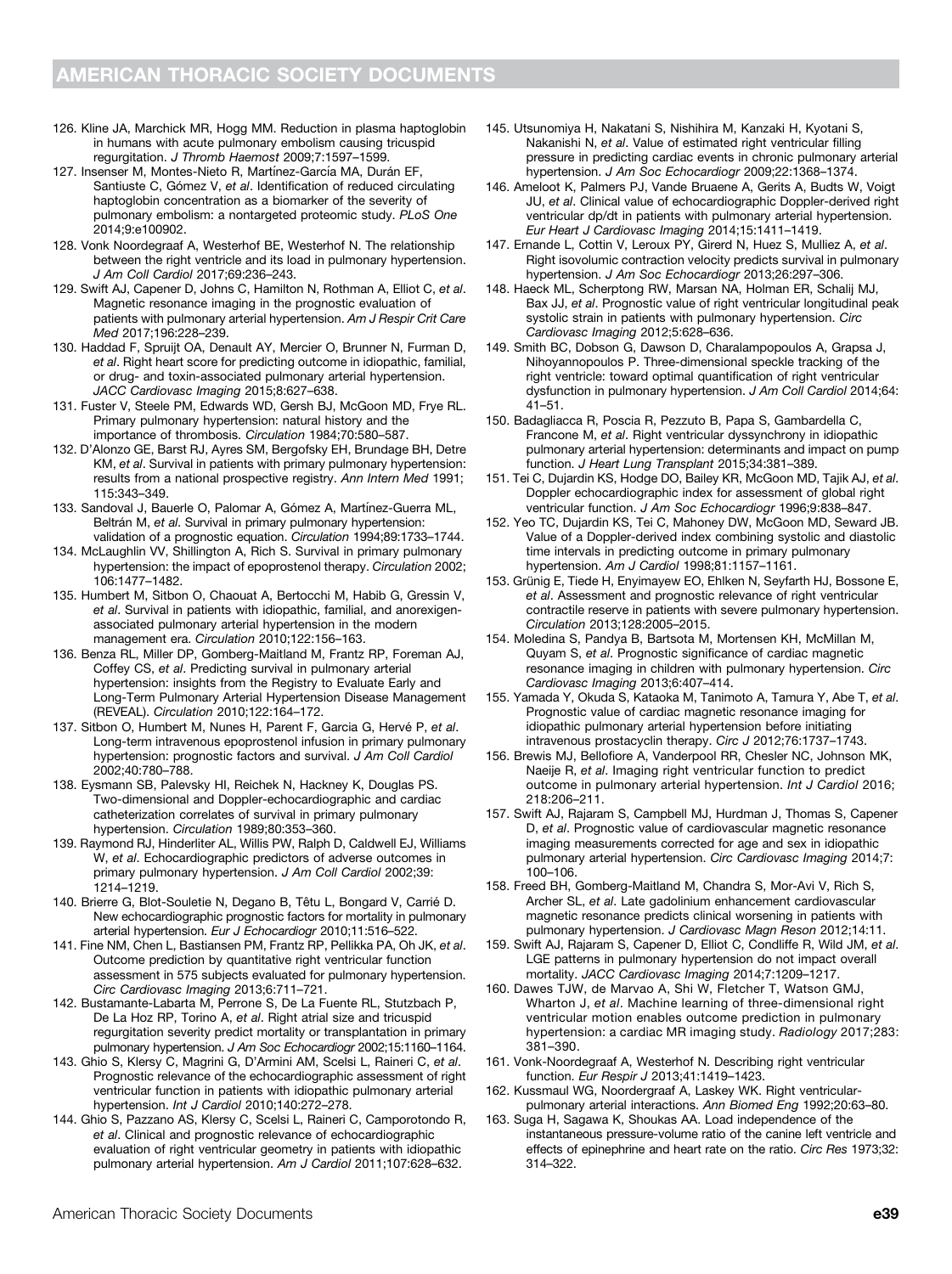- 164. Maughan WL, Shoukas AA, Sagawa K, Weisfeldt ML. Instantaneous pressure-volume relationship of the canine right ventricle. Circ Res 1979;44:309–315.
- 165. Sagawa K, Maughan L, Suga H, Sunagawa K. Cardiac contraction and the pressure-volume relationship. New York: Oxford Unversity Press; 1988.
- 166. Spruijt OA, de Man FS, Groepenhoff H, Oosterveer F, Westerhof N, Vonk-Noordegraaf A, et al. The effects of exercise on right ventricular contractility and right ventricular-arterial coupling in pulmonary hypertension. Am J Respir Crit Care Med 2015;191: 1050–1057.
- 167. Hsu S, Houston BA, Tampakakis E, Bacher AC, Rhodes PS, Mathai SC, et al. Right ventricular functional reserve in pulmonary arterial hypertension. Circulation 2016;133:2413–2422.
- 168. Fourie PR, Coetzee AR, Bolliger CT. Pulmonary artery compliance: its role in right ventricular-arterial coupling. Cardiovasc Res 1992;26: 839–844.
- 169. Ghuysen A, Lambermont B, Kolh P, Tchana-Sato V, Magis D, Gerard P, et al. Alteration of right ventricular-pulmonary vascular coupling in a porcine model of progressive pressure overloading. Shock 2008;29: 197–204.
- 170. Tedford RJ, Mudd JO, Girgis RE, Mathai SC, Zaiman AL, Housten-Harris T, et al. Right ventricular dysfunction in systemic sclerosisassociated pulmonary arterial hypertension. Circ Heart Fail 2013;6: 953–963.
- 171. Mahapatra S, Nishimura RA, Oh JK, McGoon MD. The prognostic value of pulmonary vascular capacitance determined by Doppler echocardiography in patients with pulmonary arterial hypertension. J Am Soc Echocardiogr 2006;19:1045–1050.
- 172. Gan CT, Lankhaar JW, Westerhof N, Marcus JT, Becker A, Twisk JW, et al. Noninvasively assessed pulmonary artery stiffness predicts mortality in pulmonary arterial hypertension. Chest 2007;132:1906–1912.
- 173. Tabima DM, Roldan-Alzate A, Wang Z, Hacker TA, Molthen RC, Chesler NC. Persistent vascular collagen accumulation alters hemodynamic recovery from chronic hypoxia. J Biomech 2012;45: 799–804.
- 174. Ooi CY, Wang Z, Tabima DM, Eickhoff JC, Chesler NC. The role of collagen in extralobar pulmonary artery stiffening in response to hypoxia-induced pulmonary hypertension. Am J Physiol Heart Circ Physiol 2010;299:H1823–H1831.
- 175. Stevens GR, Garcia-Alvarez A, Sahni S, Garcia MJ, Fuster V, Sanz J. RV dysfunction in pulmonary hypertension is independently related to pulmonary artery stiffness. JACC Cardiovasc Imaging 2012;5: 378–387.
- 176. Brimioulle S, Wauthy P, Ewalenko P, Rondelet B, Vermeulen F, Kerbaul F, et al. Single-beat estimation of right ventricular endsystolic pressure-volume relationship. Am J Physiol Heart Circ Physiol 2003;284:H1625–H1630.
- 177. Kuehne T, Yilmaz S, Steendijk P, Moore P, Groenink M, Saaed M, et al. Magnetic resonance imaging analysis of right ventricular pressure-volume loops: in vivo validation and clinical application in patients with pulmonary hypertension. Circulation 2004;110: 2010–2016.
- 178. Wauthy P, Naeije R, Brimioulle S. Left and right ventriculo-arterial coupling in a patient with congenitally corrected transposition. Cardiol Young 2005;15:647–649.
- 179. McCabe C, White PA, Hoole SP, Axell RG, Priest AN, Gopalan D, et al. Right ventricular dysfunction in chronic thromboembolic obstruction of the pulmonary artery: a pressure-volume study using the conductance catheter. J Appl Physiol (1985) 2014;116: 355–363.
- 180. Sanz J, García-Alvarez A, Fernández-Friera L, Nair A, Mirelis JG, Sawit ST, et al. Right ventriculo-arterial coupling in pulmonary hypertension: a magnetic resonance study. Heart 2012;98: 238–243.
- 181. Trip P, Kind T, van de Veerdonk MC, Marcus JT, de Man FS, Westerhof N, et al. Accurate assessment of load-independent right ventricular systolic function in patients with pulmonary hypertension. J Heart Lung Transplant 2013;32:50–55.
- 182. Rain S, Handoko ML, Trip P, Gan CT, Westerhof N, Stienen GJ, et al. Right ventricular diastolic impairment in patients with pulmonary arterial hypertension. Circulation 2013;128:2016–2025.
- 183. Trip P, Rain S, Handoko ML, van der Bruggen C, Bogaard HJ, Marcus JT, et al. Clinical relevance of right ventricular diastolic stiffness in pulmonary hypertension. Eur Respir J 2015;45:1603–1612.
- 184. Vanderpool RR, Pinsky MR, Naeije R, Deible C, Kosaraju V, Bunner C, et al. RV-pulmonary arterial coupling predicts outcome in patients referred for pulmonary hypertension. Heart 2015;101:37–43.
- 185. Santamore WP, Dell'Italia LJ. Ventricular interdependence: significant left ventricular contributions to right ventricular systolic function. Prog Cardiovasc Dis 1998;40:289–308.
- 186. Lazar JM, Flores AR, Grandis DJ, Orie JE, Schulman DS. Effects of chronic right ventricular pressure overload on left ventricular diastolic function. Am J Cardiol 1993;72:1179–1182.
- 187. Belenkie I, Horne SG, Dani R, Smith ER, Tyberg JV. Effects of aortic constriction during experimental acute right ventricular pressure loading: further insights into diastolic and systolic ventricular interaction. Circulation 1995;92:546–554.
- 188. van Wolferen SA, Marcus JT, Westerhof N, Spreeuwenberg MD, Marques KM, Bronzwaer JG, et al. Right coronary artery flow impairment in patients with pulmonary hypertension. Eur Heart J 2008;29:120–127.
- 189. Marcus JT, Gan CT, Zwanenburg JJ, Boonstra A, Allaart CP, Götte MJ, et al. Interventricular mechanical asynchrony in pulmonary arterial hypertension: left-to-right delay in peak shortening is related to right ventricular overload and left ventricular underfilling. J Am Coll Cardiol 2008;51:750–757.
- 190. Rich JD, Thenappan T, Freed B, Patel AR, Thisted RA, Childers R, et al. QTc prolongation is associated with impaired right ventricular function and predicts mortality in pulmonary hypertension. Int J Cardiol 2013;167:669–676.
- 191. van der Bruggen CE, Happé CM, Dorfmüller P, Trip P, Spruijt OA, Rol N, et al. Bone morphogenetic protein receptor type 2 mutation in pulmonary arterial hypertension: a view on the right ventricle. Circulation 2016;133:1747–1760.
- 192. Carmeliet P, Jain RK. Molecular mechanisms and clinical applications of angiogenesis. Nature 2011;473:298–307.
- 193. Oka T, Akazawa H, Naito AT, Komuro I. Angiogenesis and cardiac hypertrophy: maintenance of cardiac function and causative roles in heart failure. Circ Res 2014;114:565–571.
- 194. Walsh K, Shiojima I. Cardiac growth and angiogenesis coordinated by intertissue interactions. J Clin Invest 2007;117:3176–3179.
- 195. Heineke J, Auger-Messier M, Xu J, Oka T, Sargent MA, York A, et al. Cardiomyocyte GATA4 functions as a stress-responsive regulator of angiogenesis in the murine heart. J Clin Invest 2007;117:3198–3210.
- 196. Shiojima I, Sato K, Izumiya Y, Schiekofer S, Ito M, Liao R, et al. Disruption of coordinated cardiac hypertrophy and angiogenesis contributes to the transition to heart failure. J Clin Invest 2005;115: 2108–2118.
- 197. Jaba IM, Zhuang ZW, Li N, Jiang Y, Martin KA, Sinusas AJ, et al. NO triggers RGS4 degradation to coordinate angiogenesis and cardiomyocyte growth. J Clin Invest 2013;123:1718–1731.
- 198. Tirziu D, Chorianopoulos E, Moodie KL, Palac RT, Zhuang ZW, Tjwa M, et al. Myocardial hypertrophy in the absence of external stimuli is induced by angiogenesis in mice. J Clin Invest 2007;117: 3188–3197.
- 199. Zong P, Tune JD, Downey HF. Mechanisms of oxygen demand/supply balance in the right ventricle. Exp Biol Med (Maywood) 2005;230:507–519.
- 200. Frump AL, Bonnet S, de Jesus Perez VA, Lahm T. The emerging role of angiogenesis in adaptive and maladaptive right ventricular remodeling in pulmonary hypertension. Am J Physiol Lung Cell Mol Physiol 2018:314:L443–L460.
- 201. Hudlicka O, Brown M, Egginton S. Angiogenesis in skeletal and cardiac muscle. Physiol Rev 1992;72:369–417.
- 202. Kaneko N, Matsuda R, Toda M, Shimamoto K. Three-dimensional reconstruction of the human capillary network and the intramyocardial micronecrosis. Am J Physiol Heart Circ Physiol 2011;300:H754–H761.
- 203. Kayar SR, Banchero N. Myocardial capillarity in acclimation to hypoxia. Pflugers Arch 1985;404:319–325.
- 204. Miller AT Jr, Hale DM. Increased vascularity of brain, heart, and skeletal muscle of polycythemic rats. Am J Physiol 1970;219:702–704.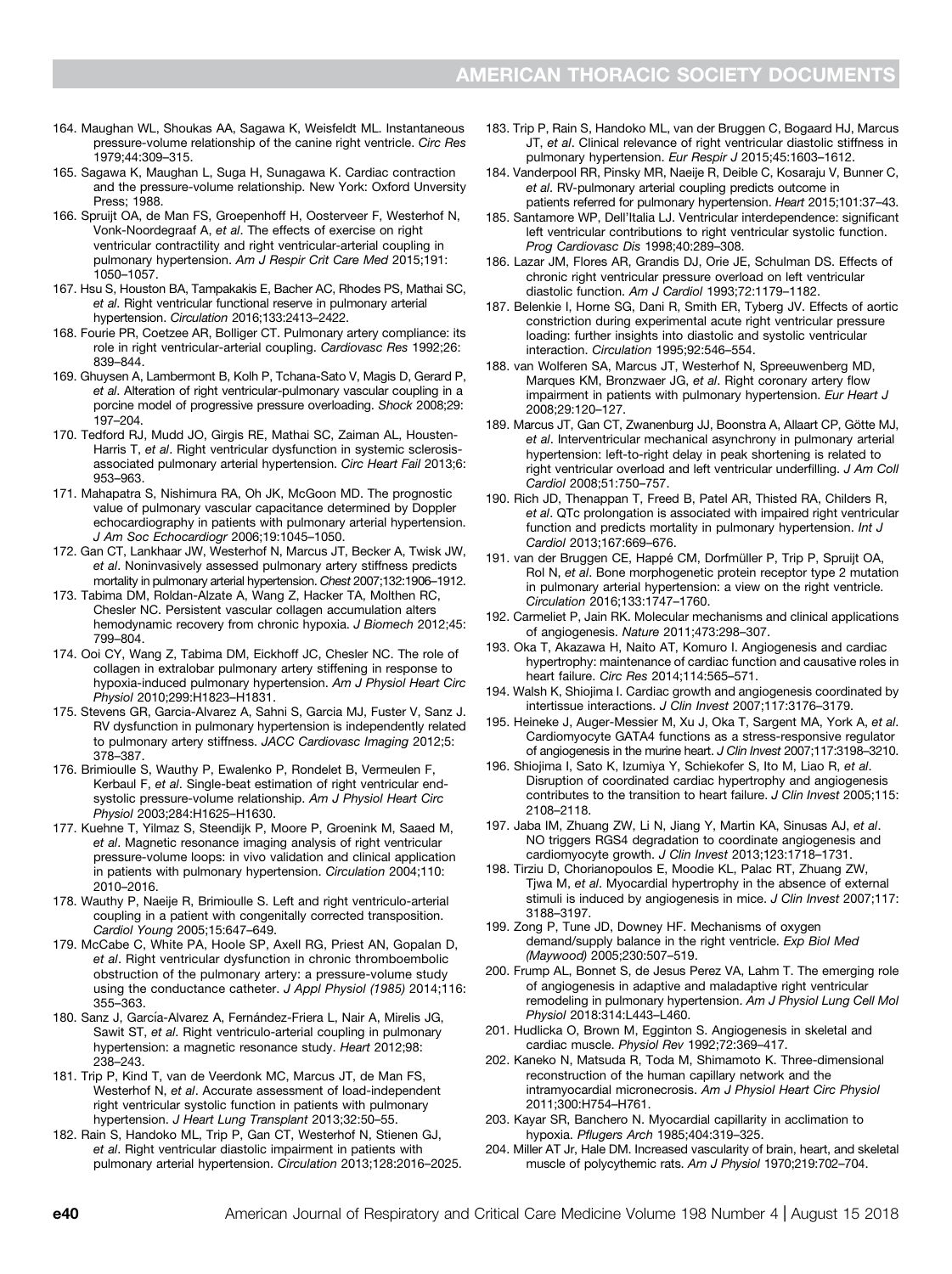- 205. Turek Z, Grandtner M, Kreuzer F. Cardiac hypertrophy, capillary and muscle fiber density, muscle fiber diameter, capillary radius and diffusion distance in the myocardium of growing rats adapted to a simulated altitude of 3500 m. Pflugers Arch 1972;335:19–28.
- 206. Clark DR, Smith P. Capillary density and muscle fibre size in the hearts of rats subjected to stimulated high altitude. Cardiovasc Res 1978; 12:578–584.
- 207. Partovian C, Adnot S, Eddahibi S, Teiger E, Levame M, Dreyfus P, et al. Heart and lung VEGF mRNA expression in rats with monocrotaline- or hypoxia-induced pulmonary hypertension. Am J Physiol 1998;275:H1948–H1956.
- 208. Turek Z, Hoofd LJ, Ringnalda BE, Rakusan K. Myocardial capillarity of rats exposed to simulated high altitude. Adv Exp Med Biol 1985; 191:249–255.
- 209. Sutendra G, Dromparis P, Paulin R, Zervopoulos S, Haromy A, Nagendran J, et al. A metabolic remodeling in right ventricular hypertrophy is associated with decreased angiogenesis and a transition from a compensated to a decompensated state in pulmonary hypertension. J Mol Med (Berl) 2013;91:1315-1327.
- 210. Gómez A, Bialostozky D, Zajarias A, Santos E, Palomar A, Martínez ML, et al. Right ventricular ischemia in patients with primary pulmonary hypertension. J Am Coll Cardiol 2001;38:1137–1142.
- 211. Graham BB, Koyanagi D, Kandasamy B, Tuder RM. Right ventricle vasculature in human pulmonary hypertension assessed by stereology. Am J Respir Crit Care Med 2017;196:1075–1077.
- 212. Chen JX, Stinnett A. Disruption of Ang-1/Tie-2 signaling contributes to the impaired myocardial vascular maturation and angiogenesis in type II diabetic mice. Arterioscler Thromb Vasc Biol 2008;28: 1606–1613.
- 213. Javan H, Szucsik AM, Li L, Schaaf CL, Salama ME, Selzman CH. Cardiomyocyte p65 nuclear factor-kB is necessary for compensatory adaptation to pressure overload. Circ Heart Fail 2015;8:109–118.
- 214. Kan J, Guo W, Huang C, Bao G, Zhu Y, Zhu YZ. S-propargyl-cysteine, a novel water-soluble modulator of endogenous hydrogen sulfide, promotes angiogenesis through activation of signal transducer and activator of transcription 3. Antioxid Redox Signal 2014;20:2303–2316.
- 215. Steagall RJ, Daniels CR, Dalal S, Joyner WL, Singh M, Singh K. Extracellular ubiquitin increases expression of angiogenic molecules and stimulates angiogenesis in cardiac microvascular endothelial cells. Microcirculation 2014;21:324–332.
- 216. Valcarcel-Ares MN, Gautam T, Warrington JP, Bailey-Downs L, Sosnowska D, de Cabo R, et al. Disruption of Nrf2 signaling impairs angiogenic capacity of endothelial cells: implications for microvascular aging. J Gerontol A Biol Sci Med Sci 2012;67: 821–829.
- 217. Potus F, Ruffenach G, Dahou A, Thebault C, Breuils-Bonnet S, Tremblay È, et al. Downregulation of microRNA-126 contributes to the failing right ventricle in pulmonary arterial hypertension. Circulation 2015;132:932–943.
- 218. Damico R, Kolb TM, Valera L, Wang L, Housten T, Tedford RJ, et al. Serum endostatin is a genetically determined predictor of survival in pulmonary arterial hypertension. Am J Respir Crit Care Med 2015; 191:208–218.
- 219. Hoffmann J, Marsh LM, Pieper M, Stacher E, Ghanim B, Kovacs G, et al. Compartment-specific expression of collagens and their processing enzymes in intrapulmonary arteries of IPAH patients. Am J Physiol Lung Cell Mol Physiol 2015;308:L1002–L1013.
- 220. Al-Husseini A, Kraskauskas D, Mezzaroma E, Nordio A, Farkas D, Drake JI, et al. Vascular endothelial growth factor receptor 3 signaling contributes to angioobliterative pulmonary hypertension. Pulm Circ 2015;5:101–116.
- 221. Weibel ER, Hsia CC, Ochs M. How much is there really? Why stereology is essential in lung morphometry. J Appl Physiol (1985) 2007;102:459–467.
- 222. Bradley SP, Auger WR, Moser KM, Fedullo PF, Channick RN, Bloor CM. Right ventricular pathology in chronic pulmonary hypertension. Am J Cardiol 1996;78:584–587.
- 223. Frump AL, Goss KN, Vayl A, Albrecht M, Fisher A, Tursunova R, et al. Estradiol improves right ventricular function in rats with severe angioproliferative pulmonary hypertension: effects of endogenous

and exogenous sex hormones. Am J Physiol Lung Cell Mol Physiol 2015;308:L873–L890.

- 224. Wehman B, Sharma S, Pietris N, Mishra R, Siddiqui OT, Bigham G, et al. Mesenchymal stem cells preserve neonatal right ventricular function in a porcine model of pressure overload. Am J Physiol Heart Circ Physiol 2016;310:H1816–H1826.
- 225. Vonk Noordegraaf A, Haddad F, Bogaard HJ, Hassoun PM. Noninvasive imaging in the assessment of the cardiopulmonary vascular unit. Circulation 2015;131:899–913.
- 226. Sanz J, Dellegrottaglie S, Kariisa M, Sulica R, Poon M, O'Donnell TP, et al. Prevalence and correlates of septal delayed contrast enhancement in patients with pulmonary hypertension. Am J Cardiol 2007;100:731–735.
- 227. Spruijt OA, Vissers L, Bogaard HJ, Hofman MB, Vonk-Noordegraaf A, Marcus JT. Increased native T1-values at the interventricular insertion regions in precapillary pulmonary hypertension. Int J Cardiovasc Imaging 2016;32:451–459.
- 228. Liu H, Wu Y, Wang F, Liu Z. Molecular imaging of integrin  $\alpha$ v $\beta$ 6 expression in living subjects. Am J Nucl Med Mol Imaging 2014;4: 333–345.
- 229. Ryan JJ, Archer SL. Emerging concepts in the molecular basis of pulmonary arterial hypertension: part I: metabolic plasticity and mitochondrial dynamics in the pulmonary circulation and right ventricle in pulmonary arterial hypertension. Circulation 2015;131: 1691–1702.
- 230. Lopaschuk GD, Ussher JR, Folmes CD, Jaswal JS, Stanley WC. Myocardial fatty acid metabolism in health and disease. Physiol Rev 2010;90:207–258.
- 231. Piao L, Marsboom G, Archer SL. Mitochondrial metabolic adaptation in right ventricular hypertrophy and failure. J Mol Med (Berl) 2010; 88:1011–1020.
- 232. Graham BB, Kumar R, Mickael C, Sanders L, Gebreab L, Huber KM, et al. Severe pulmonary hypertension is associated with altered right ventricle metabolic substrate uptake. Am J Physiol Lung Cell Mol Physiol 2015;309:L435–L440.
- 233. Archer SL, Marsboom G, Kim GH, Zhang HJ, Toth PT, Svensson EC, et al. Epigenetic attenuation of mitochondrial superoxide dismutase 2 in pulmonary arterial hypertension: a basis for excessive cell proliferation and a new therapeutic target. Circulation 2010;121: 2661–2671.
- 234. Archer SL, Fang YH, Ryan JJ, Piao L. Metabolism and bioenergetics in the right ventricle and pulmonary vasculature in pulmonary hypertension. Pulm Circ 2013;3:144–152.
- 235. Ohira H, deKemp R, Pena E, Davies RA, Stewart DJ, Chandy G, et al. Shifts in myocardial fatty acid and glucose metabolism in pulmonary arterial hypertension: a potential mechanism for a maladaptive right ventricular response. Eur Heart J Cardiovasc Imaging 2016;17:1424–1431.
- 236. Wong YY, Raijmakers P, van Campen J, van der Laarse WJ, Knaapen P, Lubberink M, et al. 11C-Acetate clearance as an index of oxygen consumption of the right myocardium in idiopathic pulmonary arterial hypertension: a validation study using 15O-labeled tracers and PET. J Nucl Med 2013;54:1258–1262.
- 237. Fang W, Zhao L, Xiong CM, Ni XH, He ZX, He JG, et al. Comparison of 18F-FDG uptake by right ventricular myocardium in idiopathic pulmonary arterial hypertension and pulmonary arterial hypertension associated with congenital heart disease. Pulm Circ 2012;2:365–372.
- 238. Bokhari S, Raina A, Rosenweig EB, Schulze PC, Bokhari J, Einstein AJ, et al. PET imaging may provide a novel biomarker and understanding of right ventricular dysfunction in patients with idiopathic pulmonary arterial hypertension. Circ Cardiovasc Imaging 2011;4:641–647.
- 239. Sakao S, Miyauchi H, Voelkel NF, Sugiura T, Tanabe N, Kobayashi Y, et al. Increased right ventricular fatty acid accumulation in chronic thromboembolic pulmonary hypertension. Ann Am Thorac Soc 2015;12:1465–1472.
- 240. Urboniene D, Haber I, Fang YH, Thenappan T, Archer SL. Validation of high-resolution echocardiography and magnetic resonance imaging vs. high-fidelity catheterization in experimental pulmonary hypertension. Am J Physiol Lung Cell Mol Physiol 2010;299: L401–L412.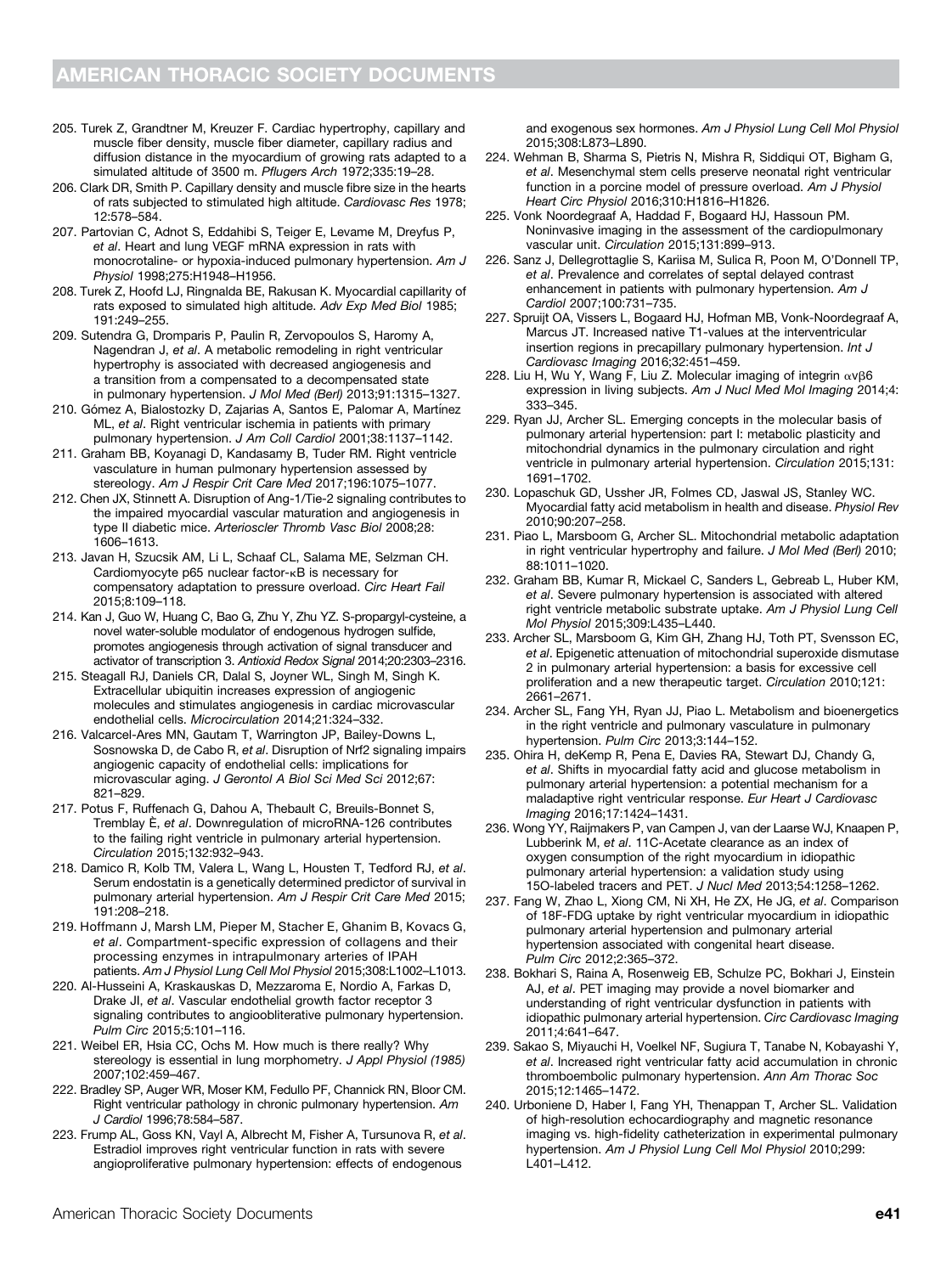- 241. Malenfant S, Potus F, Mainguy V, Leblanc E, Malenfant M, Ribeiro F, et al. Impaired skeletal muscle oxygenation and exercise tolerance in pulmonary hypertension. Med Sci Sports Exerc 2015:47:2273-2282.
- 242. Malenfant S, Potus F, Fournier F, Breuils-Bonnet S, Pflieger A, Bourassa S, et al. Skeletal muscle proteomic signature and metabolic impairment in pulmonary hypertension. J Mol Med (Berl) 2015;93:573–584.
- 243. Batt J, Ahmed SS, Correa J, Bain A, Granton J. Skeletal muscle dysfunction in idiopathic pulmonary arterial hypertension. Am J Respir Cell Mol Biol 2014;50:74–86.
- 244. Heresi GA, Tang WH, Aytekin M, Hammel J, Hazen SL, Dweik RA. Sensitive cardiac troponin I predicts poor outcomes in pulmonary arterial hypertension. Eur Respir J 2012;39:939–944.
- 245. Gomez-Arroyo J, Sakagami M, Syed AA, Farkas L, Van Tassell B, Kraskauskas D, et al. Iloprost reverses established fibrosis in experimental right ventricular failure. Eur Respir J 2015;45:449–462.
- 246. Lahm T, Frump AL, Albrecht ME, Fisher AJ, Cook TG, Jones TJ, et al. 17b-Estradiol mediates superior adaptation of right ventricular function to acute strenuous exercise in female rats with severe pulmonary hypertension. Am J Physiol Lung Cell Mol Physiol 2016; 311:L375–L388.
- 247. Rawat DK, Alzoubi A, Gupte R, Chettimada S, Watanabe M, Kahn AG, et al. Increased reactive oxygen species, metabolic maladaptation, and autophagy contribute to pulmonary arterial hypertensioninduced ventricular hypertrophy and diastolic heart failure. Hypertension 2014;64:1266–1274.
- 248. Szobi A, Rajtik T, Carnicka S, Ravingerova T, Adameova A. Mitigation of postischemic cardiac contractile dysfunction by CaMKII inhibition: effects on programmed necrotic and apoptotic cell death. Mol Cell Biochem 2014;388:269–276.
- 249. Joshi SR, Dhagia V, Gairhe S, Edwards JG, McMurtry IF, Gupte SA. MicroRNA-140 is elevated and mitofusin-1 is downregulated in the right ventricle of the Sugen5416/hypoxia/normoxia model of pulmonary arterial hypertension. Am J Physiol Heart Circ Physiol 2016;311:H689–H698.
- 250. Watts JA, Gellar MA, Stuart LK, Obraztsova M, Kline JA. Proinflammatory events in right ventricular damage during pulmonary embolism: effects of treatment with ketorolac in rats. J Cardiovasc Pharmacol 2009;54:246–252.
- 251. Lavine KJ, Epelman S, Uchida K, Weber KJ, Nichols CG, Schilling JD, et al. Distinct macrophage lineages contribute to disparate patterns of cardiac recovery and remodeling in the neonatal and adult heart. Proc Natl Acad Sci USA 2014;111:16029–16034. [Published erratum appears in Proc Natl Acad Sci USA 113:E1414.]
- 252. Rain S, Andersen S, Najafi A, Gammelgaard Schultz J, da Silva Gonçalves Bós D, Handoko ML, et al. Right ventricular myocardial stiffness in experimental pulmonary arterial hypertension: relative contribution of fibrosis and myofibril stiffness. Circ Heart Fail 2016; 9:e002636.
- 253. Hadri L, Kratlian RG, Benard L, Maron BA, Dorfmüller P, Ladage D, et al. Therapeutic efficacy of AAV1.SERCA2a in monocrotaline-induced pulmonary arterial hypertension. Circulation 2013;128:512–523.
- 254. Hsu S, Kokkonen-Simon KM, Kirk JA, Kolb TM, Damico RL, Mathai SC, et al. Right ventricular myofilament functional differences in humans with systemic sclerosis-associated versus idiopathic pulmonary arterial hypertension. Circulation 2018;137: 2360–2370.
- 255. Folino A, Montarolo PG, Samaja M, Rastaldo R. Effects of apelin on the cardiovascular system. Heart Fail Rev 2015;20:505–518.
- 256. Dai T, Ramirez-Correa G, Gao WD. Apelin increases contractility in failing cardiac muscle. Eur J Pharmacol 2006;553:222–228.
- 257. Greenberg B, Butler J, Felker GM, Ponikowski P, Voors AA, Desai AS, et al. Calcium upregulation by percutaneous administration of gene therapy in patients with cardiac disease (CUPID 2): a randomised, multinational, double-blind, placebo-controlled, phase 2b trial. Lancet 2016;387:1178–1186.
- 258. Hong Z, Chen KH, DasGupta A, Potus F, Dunham-Snary K, Bonnet S, et al. MicroRNA-138 and microRNA-25 down-regulate mitochondrial calcium uniporter, causing the pulmonary arterial hypertension cancer phenotype. Am J Respir Crit Care Med 2017; 195:515–529.
- 259. Provencher S, Herve P, Jais X, Lebrec D, Humbert M, Simonneau G, et al. Deleterious effects of beta-blockers on exercise capacity and hemodynamics in patients with portopulmonary hypertension. Gastroenterology 2006;130:120–126.
- 260. Grinnan D, Bogaard HJ, Grizzard J, Van Tassell B, Abbate A, DeWilde C, et al. Treatment of group I pulmonary arterial hypertension with carvedilol is safe. Am J Respir Crit Care Med 2014;189:1562–1564.
- 261. van Campen JS, de Boer K, van de Veerdonk MC, van der Bruggen CE, Allaart CP, Raijmakers PG, et al. Bisoprolol in idiopathic pulmonary arterial hypertension: an explorative study. Eur Respir J 2016;48:787–796.
- 262. Farha S, Saygin D, Park MM, Cheong HI, Asosingh K, Comhair SA, et al. Pulmonary arterial hypertension treatment with carvedilol for heart failure: a randomized controlled trial. JCI Insight 2017;2:95240.
- 263. Perros F, de Man FS, Bogaard HJ, Antigny F, Simonneau G, Bonnet S,  $et$  al. Use of  $\beta$ -blockers in pulmonary hypertension. Circ Heart Fail 2017;10:e003703.
- 264. Werchan PM, Summer WR, Gerdes AM, McDonough KH. Right ventricular performance after monocrotaline-induced pulmonary hypertension. Am J Physiol 1989;256:H1328-H1336.
- 265. Hessel MH, Steendijk P, den Adel B, Schutte CI, van der Laarse A. Characterization of right ventricular function after monocrotalineinduced pulmonary hypertension in the intact rat. Am J Physiol Heart Circ Physiol 2006;291:H2424–H2430.
- 266. Schäfer S, Ellinghaus P, Janssen W, Kramer F, Lustig K, Milting H, et al. Chronic inhibition of phosphodiesterase 5 does not prevent pressure-overload-induced right-ventricular remodelling. Cardiovasc Res 2009;82:30–39.
- 267. Ostádal B, Urbanová D, Ressl J, Procházka J, Pelouch V, Widimský J. Changes of the right and left ventricles in rats exposed to intermittent high altitude hypoxia. Cor Vasa 1981;23:111–120.
- 268. Sharma S, Taegtmeyer H, Adrogue J, Razeghi P, Sen S, Ngumbela K, et al. Dynamic changes of gene expression in hypoxia-induced right ventricular hypertrophy. Am J Physiol Heart Circ Physiol 2004;286: H1185–H1192.
- 269. Gomez A, Mink S. Interaction between effects of hypoxia and hypercapnia on altering left ventricular relaxation and chamber stiffness in dogs. Am Rev Respir Dis 1992;146:313–320.
- 270. Dias CA, Assad RS, Caneo LF, Abduch MC, Aiello VD, Dias AR, et al. Reversible pulmonary trunk banding: II. An experimental model for rapid pulmonary ventricular hypertrophy. J Thorac Cardiovasc Surg 2002;124:999–1006.
- 271. Akhavein F, St-Michel EJ, Seifert E, Rohlicek CV. Decreased left ventricular function, myocarditis, and coronary arteriolar medial thickening following monocrotaline administration in adult rats. J Appl Physiol (1985) 2007;103:287–295.
- 272. Abe K, Toba M, Alzoubi A, Ito M, Fagan KA, Cool CD, et al. Formation of plexiform lesions in experimental severe pulmonary arterial hypertension. Circulation 2010;121:2747–2754.
- 273. Bogaard HJ, Natarajan R, Mizuno S, Abbate A, Chang PJ, Chau VQ, et al. Adrenergic receptor blockade reverses right heart remodeling and dysfunction in pulmonary hypertensive rats. Am J Respir Crit Care Med 2010;182:652–660.
- 274. Gomez-Arroyo JG, Farkas L, Alhussaini AA, Farkas D, Kraskauskas D, Voelkel NF, et al. The monocrotaline model of pulmonary hypertension in perspective. Am J Physiol Lung Cell Mol Physiol 2012;302:L363–L369.
- 275. Gomez-Arroyo J, Saleem SJ, Mizuno S, Syed AA, Bogaard HJ, Abbate A, et al. A brief overview of mouse models of pulmonary arterial hypertension: problems and prospects. Am J Physiol Lung Cell Mol Physiol 2012;302:L977–L991.
- 276. Okada K, Tanaka Y, Bernstein M, Zhang W, Patterson GA, Botney MD. Pulmonary hemodynamics modify the rat pulmonary artery response to injury: a neointimal model of pulmonary hypertension. Am J Pathol 1997;151:1019–1025.
- 277. Gomez-Arroyo J, Mizuno S, Szczepanek K, Van Tassell B, Natarajan R, dos Remedios CG, et al. Metabolic gene remodeling and mitochondrial dysfunction in failing right ventricular hypertrophy secondary to pulmonary arterial hypertension. Circ Heart Fail 2013; 6:136–144.